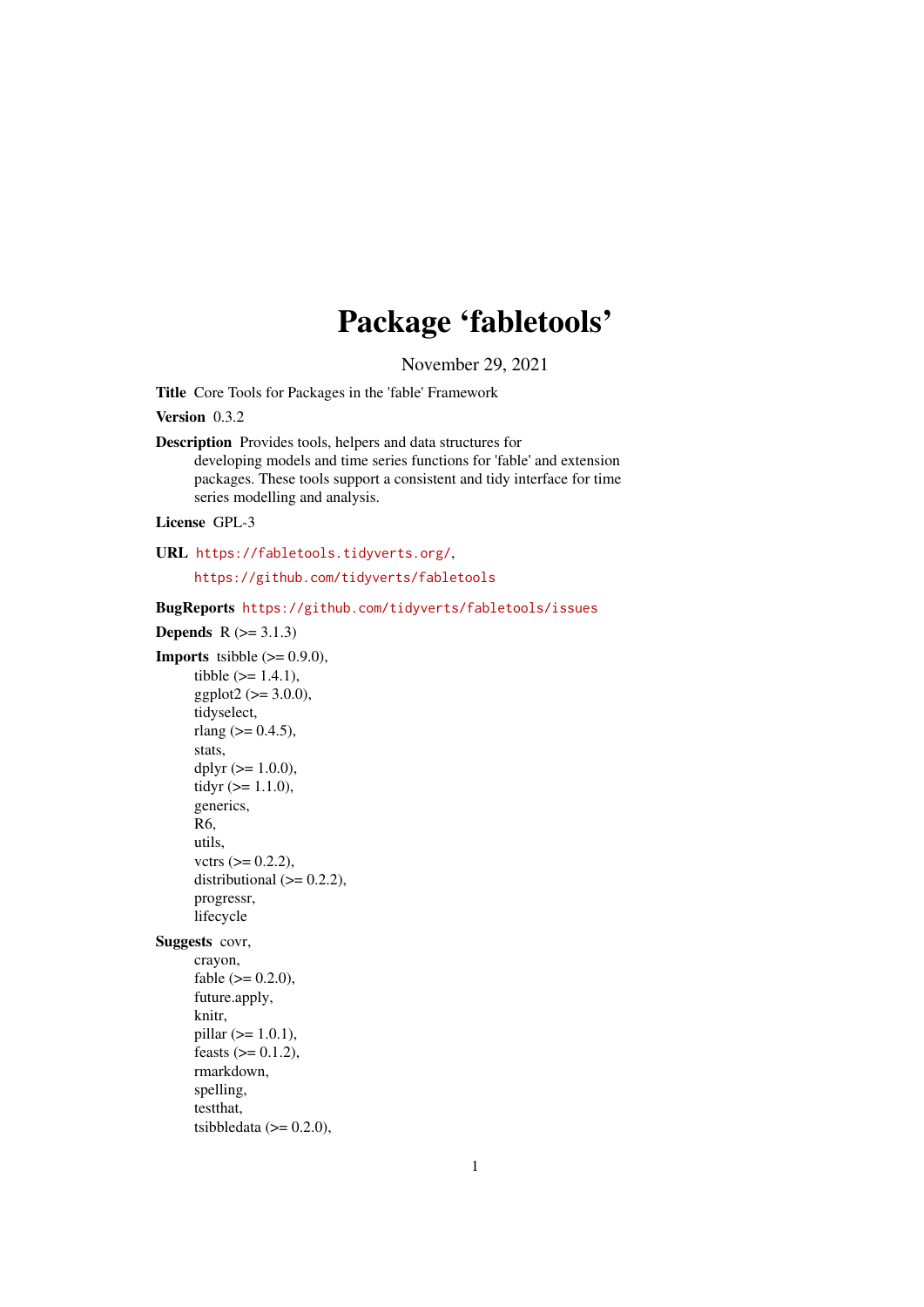lubridate, Matrix VignetteBuilder knitr RdMacros lifecycle ByteCompile true Encoding UTF-8 Language en-GB Roxygen list(markdown = TRUE, roclets=c('rd', 'collate', 'namespace')) RoxygenNote 7.1.2

# R topics documented:

| 4              |  |
|----------------|--|
| $\overline{4}$ |  |
| 5              |  |
| $\overline{7}$ |  |
| 8              |  |
| 8              |  |
| 9              |  |
| 10             |  |
| 10             |  |
| 11             |  |
| <sup>12</sup>  |  |
| 13             |  |
| 13             |  |
| 14             |  |
| 14             |  |
| 15             |  |
| 16             |  |
| -17            |  |
| 17             |  |
| <b>18</b>      |  |
| 19             |  |
| 20             |  |
| 20             |  |
| 21             |  |
| 22             |  |
| 22             |  |
| -23            |  |
| -23            |  |
|                |  |
|                |  |
|                |  |
|                |  |
|                |  |
|                |  |
|                |  |
| 30             |  |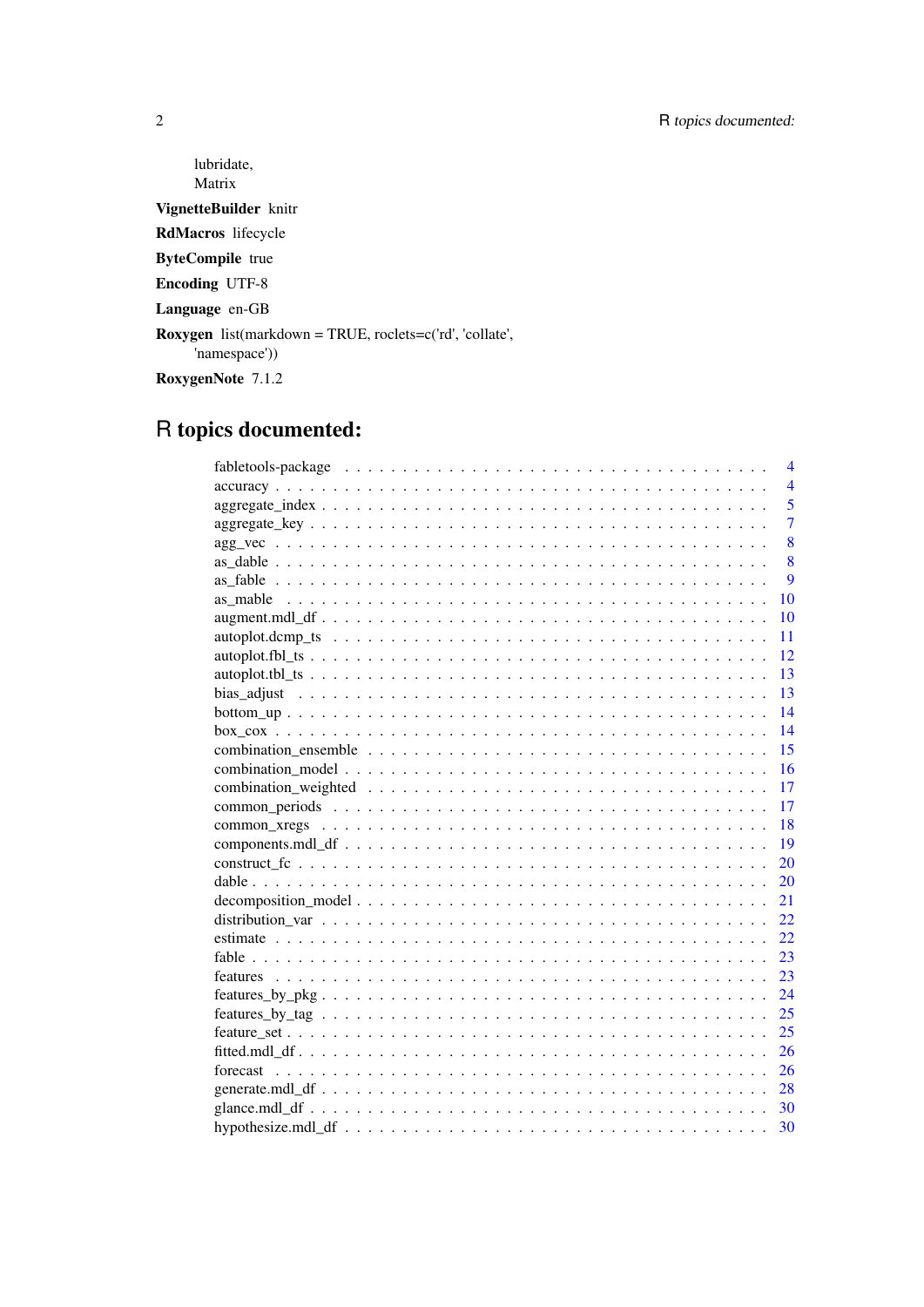|             | 31 |
|-------------|----|
|             | 32 |
|             | 32 |
|             | 32 |
| $is\_mable$ | 33 |
|             | 33 |
|             | 33 |
|             | 34 |
|             | 34 |
|             | 35 |
|             | 36 |
|             | 37 |
|             | 38 |
|             | 38 |
|             | 39 |
|             | 40 |
|             | 40 |
|             | 41 |
|             | 42 |
|             | 42 |
|             | 43 |
|             | 43 |
|             | 44 |
|             | 44 |
|             | 45 |
|             | 46 |
|             | 47 |
|             |    |
|             | 47 |
|             | 48 |
|             | 48 |
|             | 49 |
|             | 49 |
| scenarios   | 50 |
|             | 50 |
|             | 51 |
|             | 51 |
|             | 52 |
|             | 52 |
|             | 53 |
|             | 54 |
|             | 55 |
|             | 55 |
|             |    |

**Index**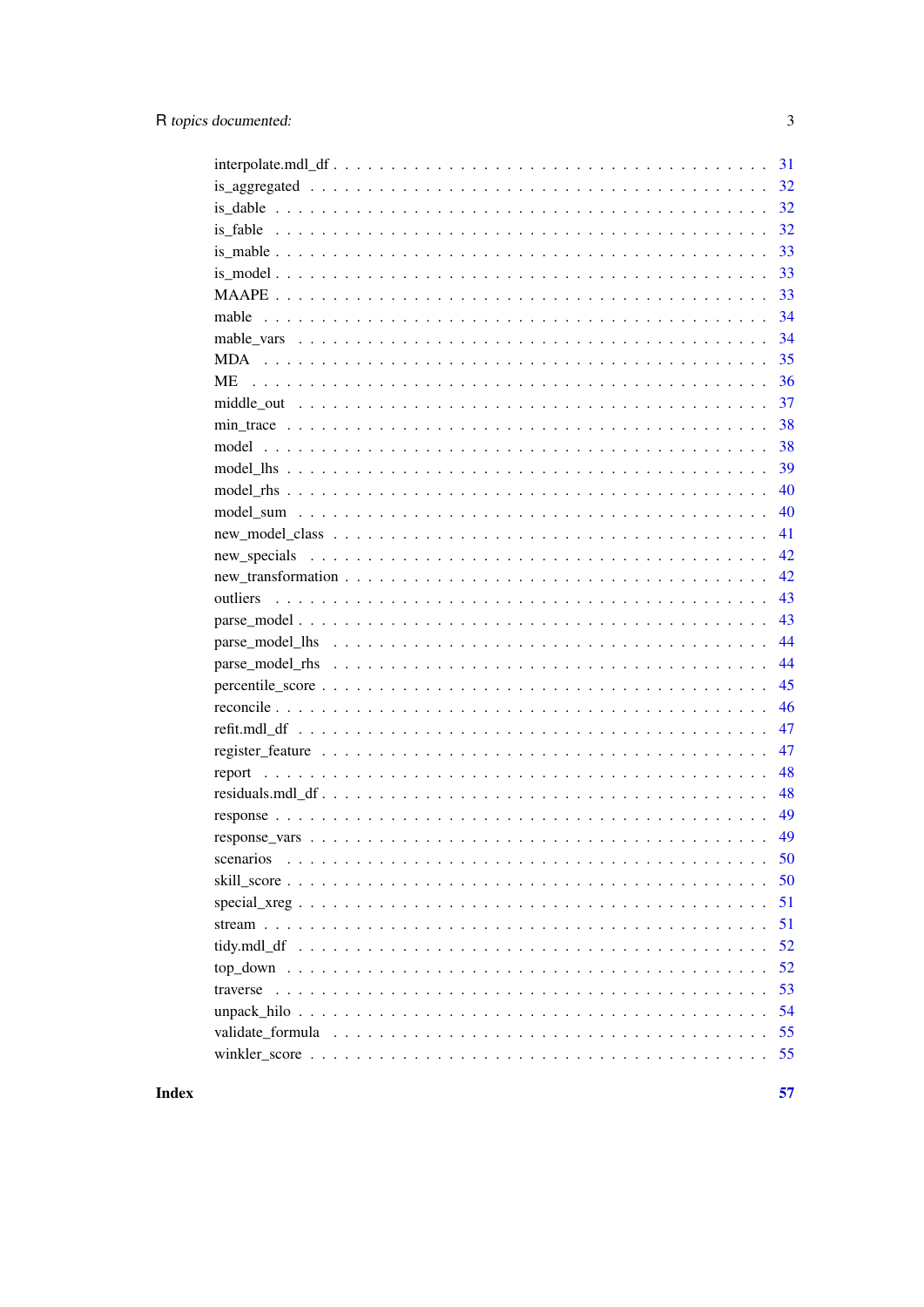<span id="page-3-0"></span>fabletools-package *fabletools: Core Tools for Packages in the 'fable' Framework*

## Description

Provides tools, helpers and data structures for developing models and time series functions for 'fable' and extension packages. These tools support a consistent and tidy interface for time series modelling and analysis.

#### Author(s)

Maintainer: Mitchell O'Hara-Wild <mail@mitchelloharawild.com>

Authors:

- Rob Hyndman
- Earo Wang

Other contributors:

- Di Cook [contributor]
- George Athanasopoulos [contributor]
- David Holt [contributor]

## See Also

Useful links:

- <https://fabletools.tidyverts.org/>
- <https://github.com/tidyverts/fabletools>
- Report bugs at <https://github.com/tidyverts/fabletools/issues>

accuracy *Evaluate accuracy of a forecast or model*

#### <span id="page-3-1"></span>Description

Summarise the performance of the model using accuracy measures. Accuracy measures can be computed directly from models as the one-step-ahead fitted residuals are available. When evaluating accuracy on forecasts, you will need to provide a complete dataset that includes the future data and data used to train the model.

## Usage

```
accuracy(object, ...)
## S3 method for class 'mdl_df'
accuracy(object, measures = point_accuracy_measures, ...)
## S3 method for class 'fbl_ts'
accuracy(object, data, measures = point_accuracy_measures, ..., by = NULL)
```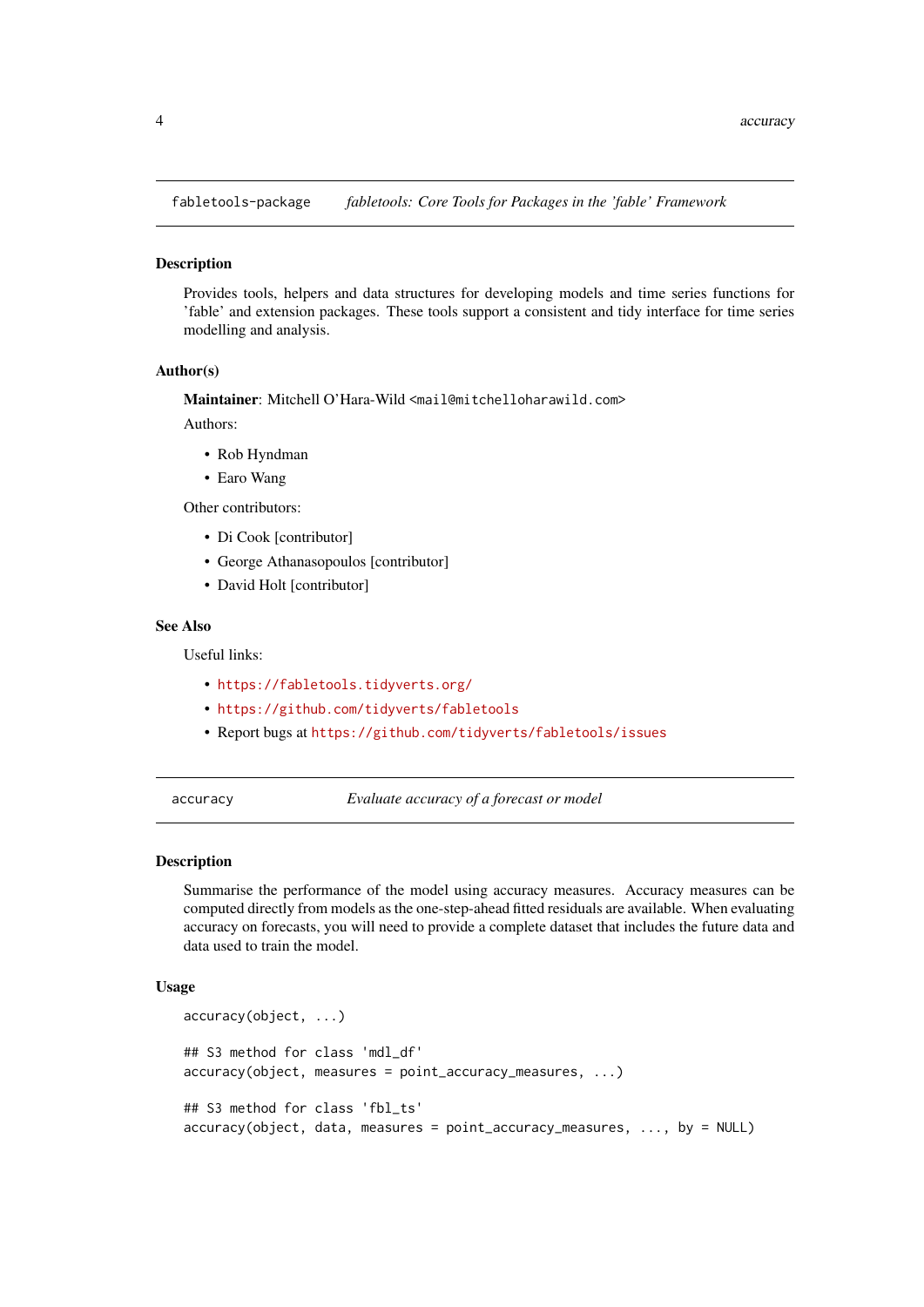#### <span id="page-4-0"></span>Arguments

| object   | A model or forecast object                                                                                                                                                                                                                 |
|----------|--------------------------------------------------------------------------------------------------------------------------------------------------------------------------------------------------------------------------------------------|
| .        | Additional arguments to be passed to measures that use it.                                                                                                                                                                                 |
| measures | A list of accuracy measure functions to compute (such as point_accuracy_measures,<br>interval_accuracy_measures, or distribution_accuracy_measures)                                                                                        |
| data     | A dataset containing the complete model dataset (both training and test data).<br>The training portion of the data will be used in the computation of some accuracy<br>measures, and the test data is used to compute the forecast errors. |
| by       | Variables over which the accuracy is computed (useful for computing across<br>forecast horizons in cross-validation). If by is NULL, groups will be chosen au-<br>to matically from the key structure.                                     |

#### See Also

[Evaluating forecast accuracy](https://otexts.com/fpp3/accuracy.html)

#### Examples

```
library(fable)
library(tsibble)
library(tsibbledata)
library(dplyr)
fit <- aus_production %>%
  filter(Quarter < yearquarter("2006 Q1")) %>%
  model(test = ETS(log(Beer) \sim error("M") + trend("Ad") + season("A"))# In-sample training accuracy does not require extra data provided.
accuracy(fit)
# Out-of-sample forecast accuracy requires the future values to compare with.
# All available future data will be used, and a warning will be given if some
# data for the forecast window is unavailable.
fc <- fit %>%
  forecast(h = "5 years")fc %>%
  accuracy(aus_production)
# It is also possible to compute interval and distributional measures of
# accuracy for models and forecasts which give forecast distributions.
fc %>%
 accuracy(
    aus_production,
    measures = list(interval_accuracy_measures, distribution_accuracy_measures)
  \lambda
```
aggregate\_index *Expand a dataset to include temporal aggregates*

## Description

[Experimental]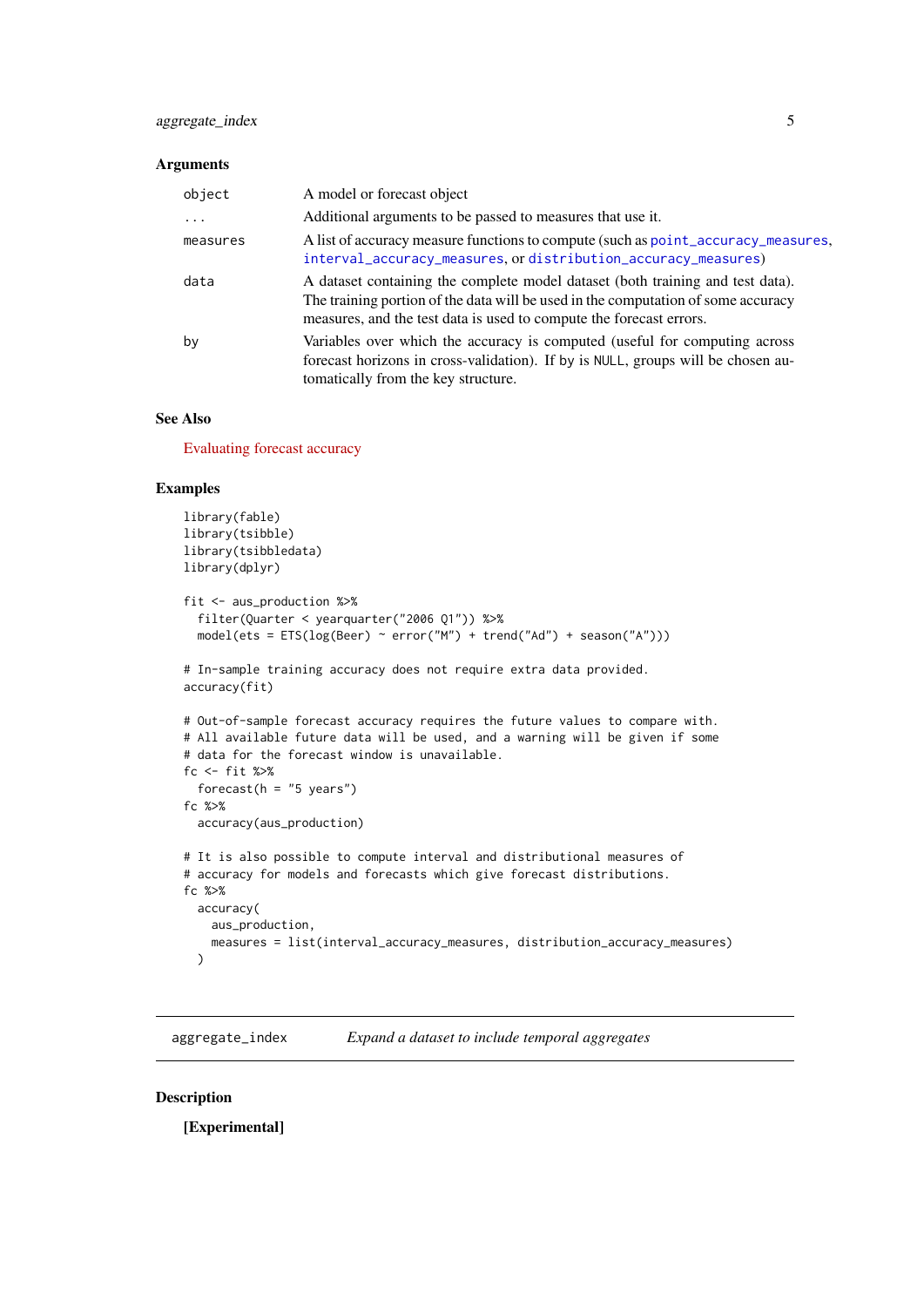#### <span id="page-5-0"></span>Usage

```
aggregate_index(.data, .window, ..., .offset = "end", .bin_size = NULL)
```
#### Arguments

| .data     | A tsibble.                                                                                                                                                                            |
|-----------|---------------------------------------------------------------------------------------------------------------------------------------------------------------------------------------|
| .window   | Temporal aggregations to include. The default (NULL) will automatically iden-<br>tify appropriate temporal aggregations. This can be specified in several ways<br>(see details).      |
| $\ddotsc$ | <data-masking> Name-value pairs of summary functions. The name will be<br/>the name of the variable in the result.<br/>The value can be:</data-masking>                               |
|           | • A vector of length 1, e.g. $min(x)$ , $n()$ , or $sum(is.na(y))$ .<br>• A vector of length n, e.g. quantile().<br>• A data frame, to add multiple columns from a single expression. |
| .offset   | Offset the temporal aggregation windows to align with the start or end of the<br>data. If FALSE, no offset will be applied (giving common breakpoints for tem-<br>poral bins.)        |
| .bin_size | Temporary. Define the number of observations in each temporal bucket                                                                                                                  |

#### Details

This feature is very experimental. It currently allows for temporal aggregation of daily data as a proof of concept.

The aggregation .window can be specified in several ways:

- A character string, containing one of "day", "week", "month", "quarter" or "year". This can optionally be preceded by a (positive or negative) integer and a space, or followed by "s".
- A number, taken to be in days.
- A [difftime](#page-0-0) object.

## Examples

```
library(tsibble)
pedestrian %>%
  # Currently only supports daily data
  index_by(Date) %>%
  dplyr::summarise(Count = sum(Count)) %>%
  # Compute weekly aggregates
  fabletools:::aggregate_index("1 week", Count = sum(Count))
```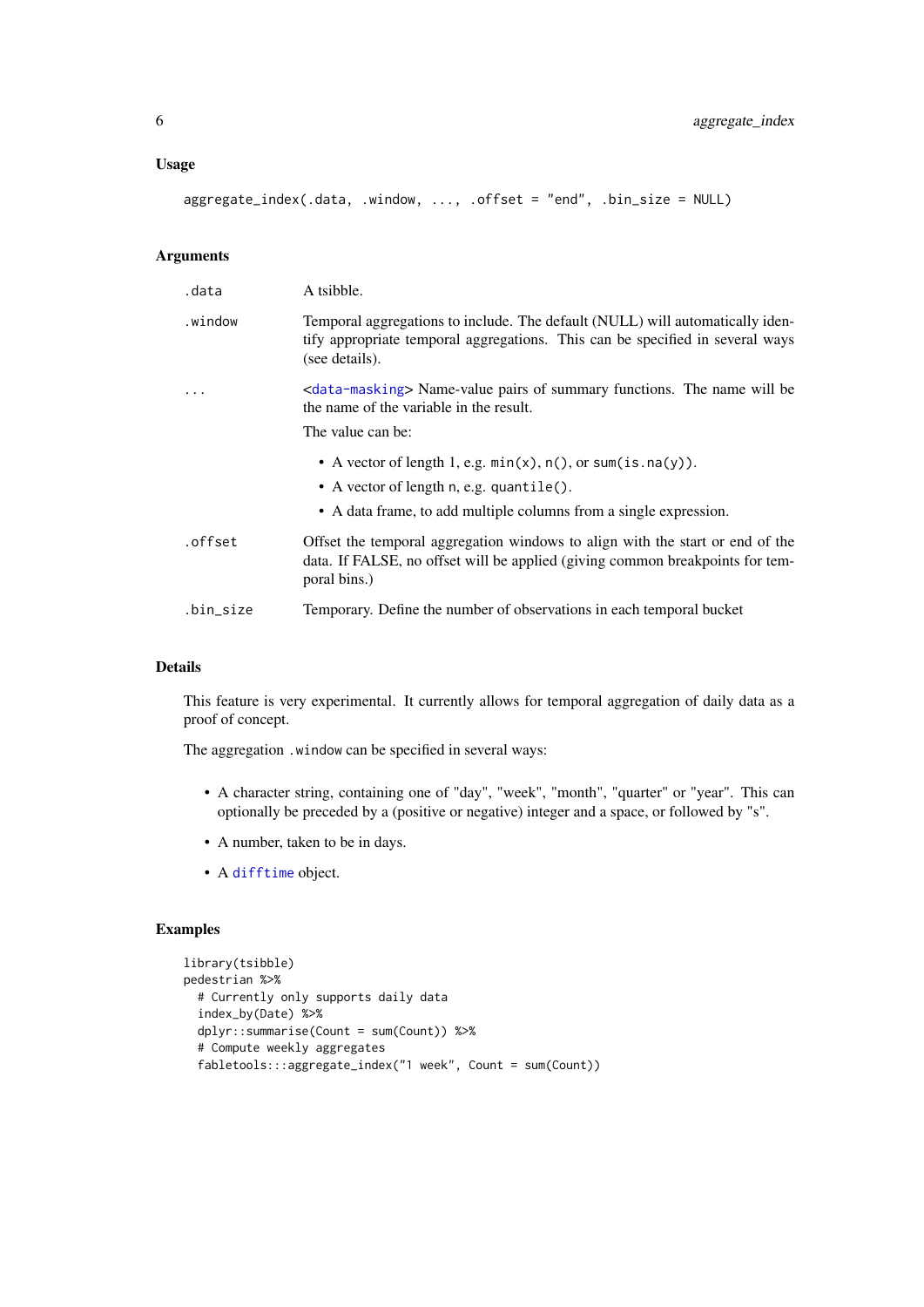<span id="page-6-1"></span><span id="page-6-0"></span>

Uses the structural specification given in .spec to aggregate a time series. A grouped structure is specified using  $grp1 * grp2$ , and a nested structure is specified via parent / child. Aggregating the key structure is commonly used with forecast reconciliation to produce coherent forecasts over some hierarchy.

## Usage

aggregate\_key(.data, .spec, ...)

## Arguments

| .data      | A tsibble.                                                                                                                        |
|------------|-----------------------------------------------------------------------------------------------------------------------------------|
| .spec      | The specification of aggregation structure.                                                                                       |
| $\ddots$ . | <data-masking> Name-value pairs of summary functions. The name will be<br/>the name of the variable in the result.</data-masking> |
|            | The value can be:                                                                                                                 |
|            | • A vector of length 1, e.g. $min(x)$ , $n()$ , or sum(is.na(y)).                                                                 |
|            |                                                                                                                                   |

- A vector of length n, e.g. quantile().
- A data frame, to add multiple columns from a single expression.

## Details

This function is experimental, and is subject to change in the future.

The way in which the measured variables are aggregated is specified in a similar way to how [dplyr::summarise()] is used.

### See Also

[reconcile\(\)](#page-45-1), [is\\_aggregated\(\)](#page-31-1)

#### Examples

```
library(tsibble)
tourism %>%
  aggregate_key(Purpose * (State / Region), Trips = sum(Trips))
```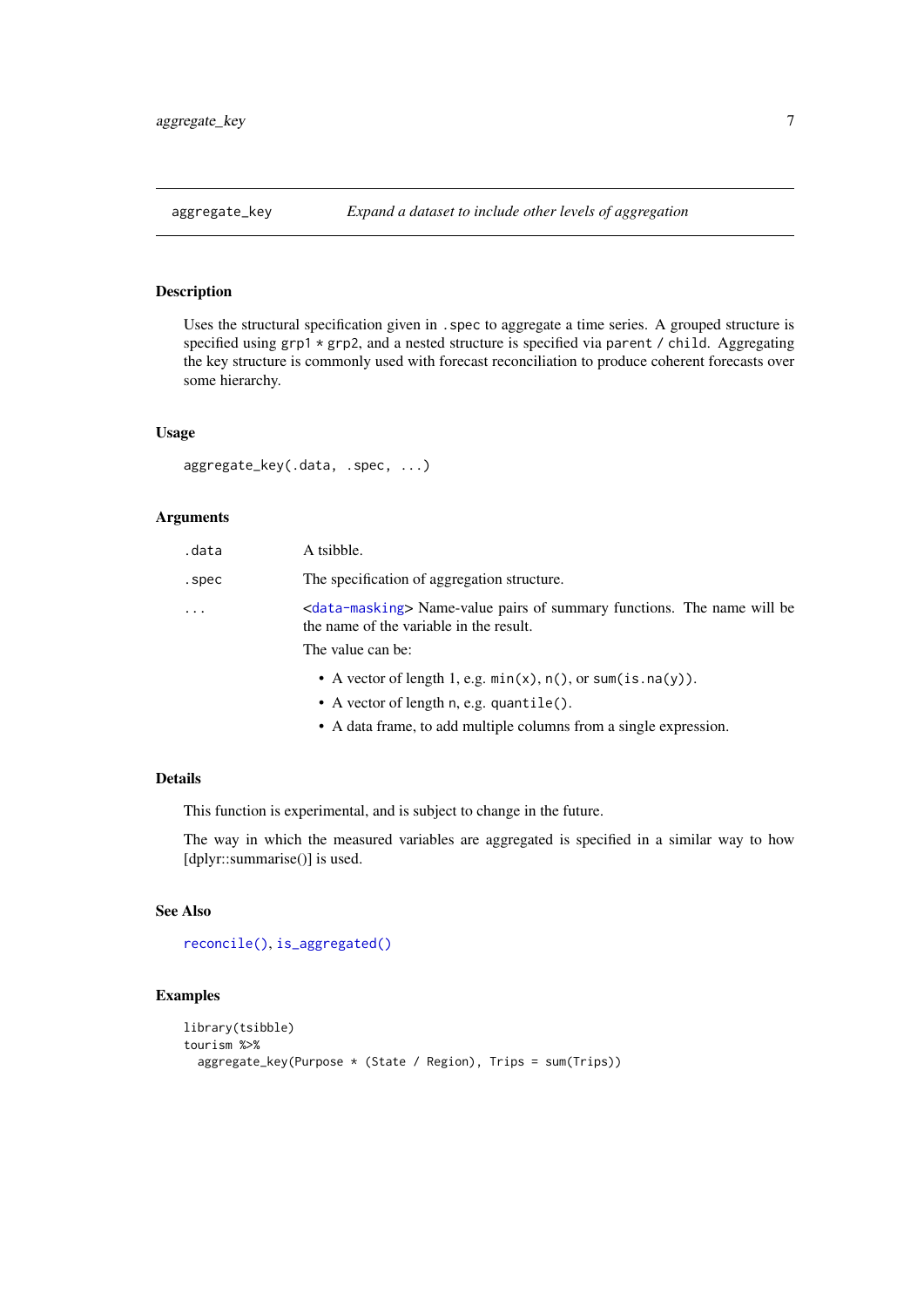<span id="page-7-0"></span>

[Maturing]

## Usage

 $agg\_vec(x = character(), aggregated = logical(vec_size(x)))$ 

## Arguments

|            | The vector of values.                                                    |
|------------|--------------------------------------------------------------------------|
| aggregated | A logical vector to identify which values are <aggregated>.</aggregated> |

## Details

An aggregation vector extends usual vectors by adding <aggregated> values. These vectors are typically produced via the [aggregate\\_key\(\)](#page-6-1) function, however it can be useful to create them manually to produce more complicated hierarchies (such as unbalanced hierarchies).

#### Examples

```
agg_vec(
 x = c(NA, "A", "B"),aggregated = c(TRUE, FALSE, FALSE)
)
```
as\_dable *Coerce to a dable object*

## Description

Coerce to a dable object

## Usage

```
as\_dable(x, \ldots)## S3 method for class 'tbl_df'
as\_dable(x, response, method = NULL, seasons = list(), aliases = list(), ...)## S3 method for class 'tbl_ts'
as_dable(x, response, method = NULL, seasons = list(), aliases = list(), \dots)
```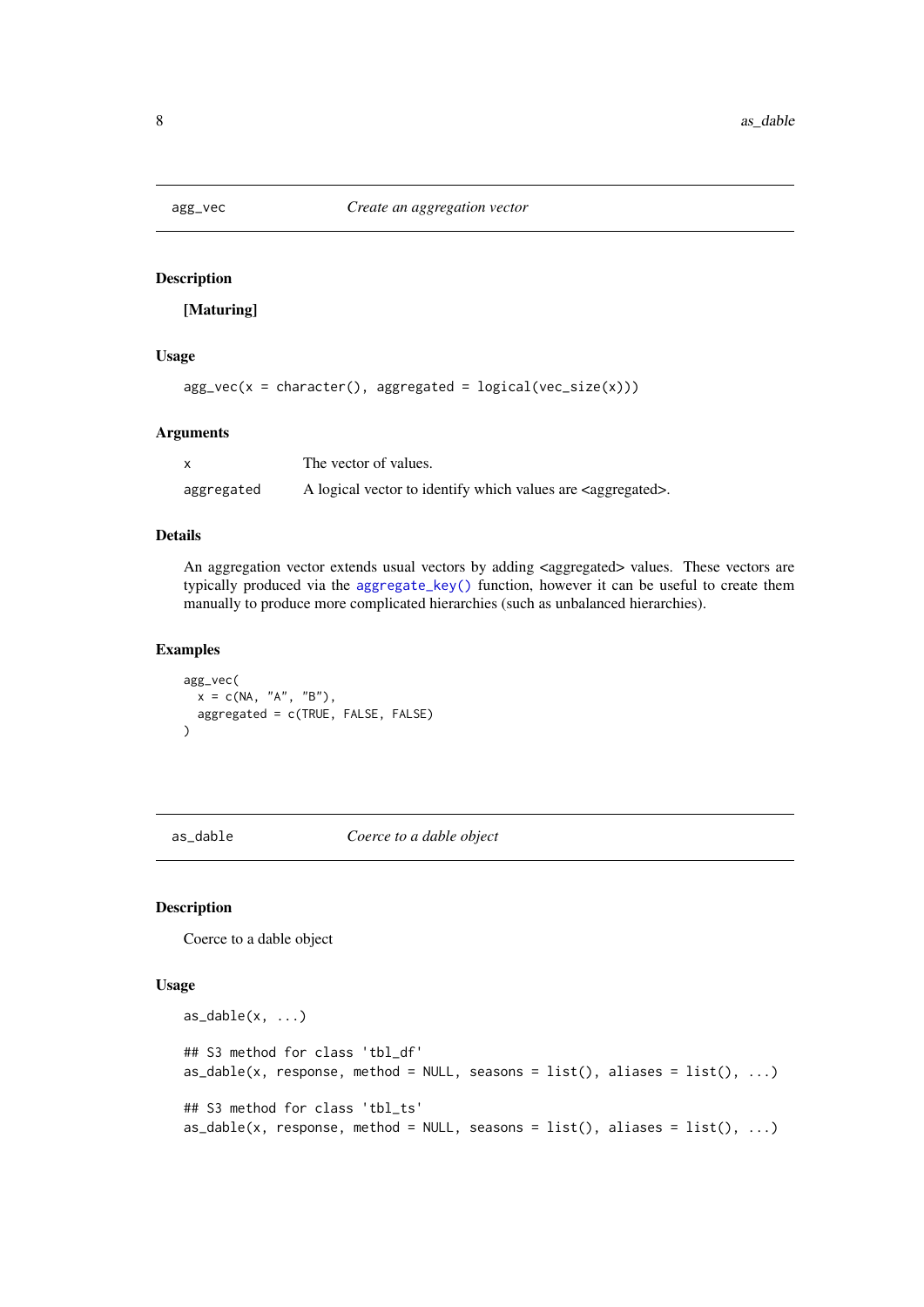#### <span id="page-8-0"></span>as\_fable 9

#### Arguments

| x                       | Object to be coerced to a dable (dcmp_ts)                                                   |
|-------------------------|---------------------------------------------------------------------------------------------|
| $\cdot$ $\cdot$ $\cdot$ | Additional arguments passed to methods                                                      |
| response                | The character vector of response variable(s).                                               |
| method                  | The name of the decomposition method.                                                       |
| seasons                 | A named list describing the structure of seasonal components (such as period,<br>and base). |
| aliases                 | A named list of calls describing common aliases computed from components.                   |

as\_fable *Coerce to a fable object*

## Description

Coerce to a fable object

## Usage

```
as_fable(x, \ldots)## S3 method for class 'tbl_ts'
as_fable(x, response, distribution, ...)
## S3 method for class 'grouped_ts'
as_fable(x, response, distribution, ...)
## S3 method for class 'tbl_df'
as_fable(x, response, distribution, ...)
## S3 method for class 'fbl_ts'
as_fable(x, response, distribution, ...)
## S3 method for class 'grouped_df'
as_fable(x, response, distribution, ...)
## S3 method for class 'forecast'
as_fable(x, ..., point_fored) = list(\text{mean} = mean)
```

| X            | Object to be coerced to a fable (fbl_ts)                                                                                                                                                                                                                      |
|--------------|---------------------------------------------------------------------------------------------------------------------------------------------------------------------------------------------------------------------------------------------------------------|
| $\cdots$     | Additional arguments passed to methods                                                                                                                                                                                                                        |
| response     | The character vector of response variable(s).                                                                                                                                                                                                                 |
| distribution | The name of the distribution column (can be provided using a bare expression).                                                                                                                                                                                |
|              | point forecast The point forecast measure(s) which should be returned in the resulting fable.<br>Specified as a named list of functions which accept a distribution and return a<br>vector. To compute forecast medians, you can use list ( median = median). |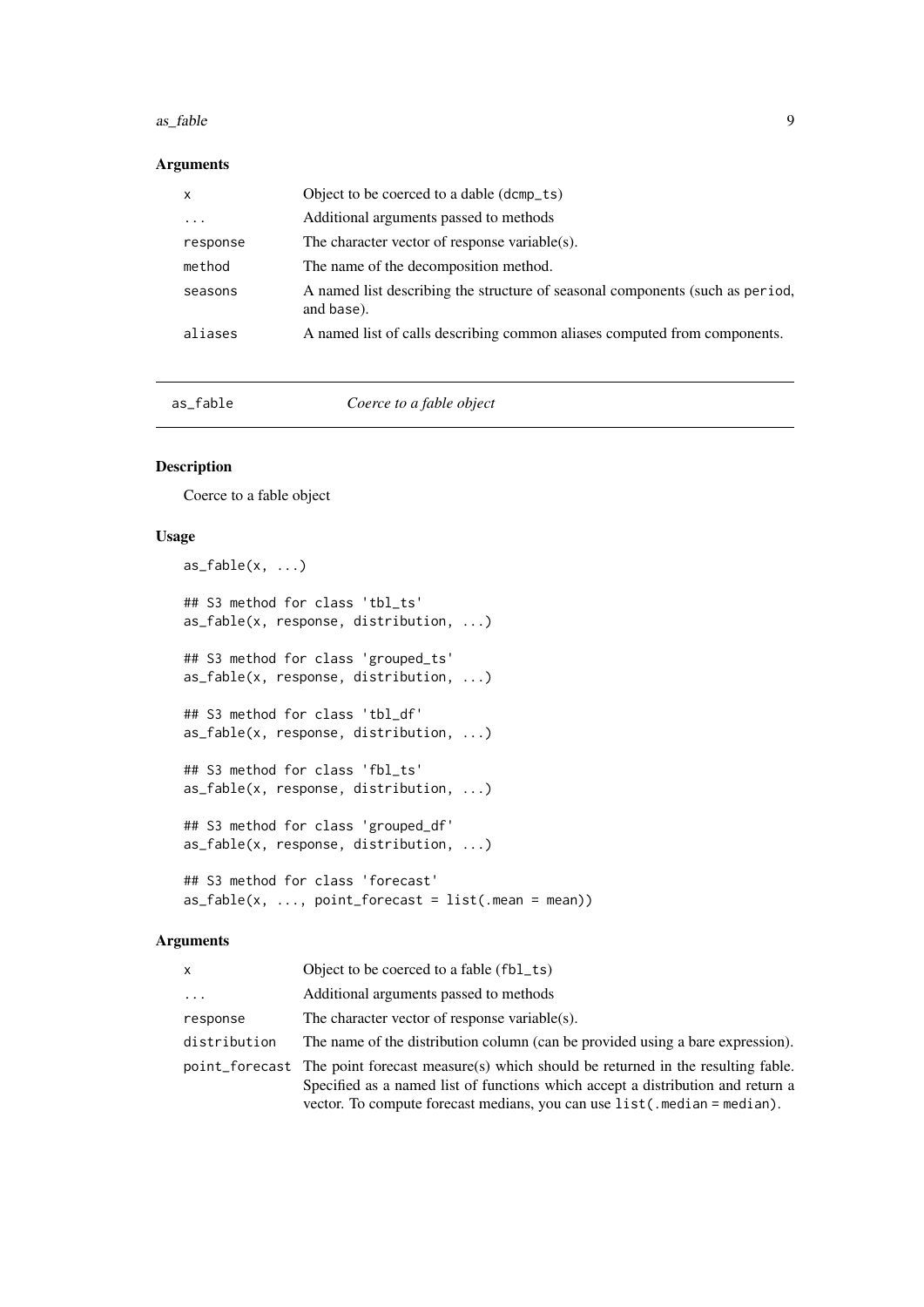<span id="page-9-0"></span>

Coerce a dataset to a mable

## Usage

```
as\_mable(x, \ldots)## S3 method for class 'data.frame'
as\_mable(x, key = NULL, model = NULL, ...)
```
## Arguments

| X                       | A dataset containing a list model column.        |
|-------------------------|--------------------------------------------------|
| $\cdot$ $\cdot$ $\cdot$ | Additional arguments passed to other methods.    |
| key                     | Structural variable(s) that identify each model. |
| model                   | Identifiers for the columns containing model(s). |

augment.mdl\_df *Augment a mable*

## Description

Uses a fitted model to augment the response variable with fitted values and residuals. Response residuals (back-transformed) are stored in the .resid column, while innovation residuals (transformed) are stored in the .innov column.

#### Usage

```
## S3 method for class 'mdl_df'
augment(x, ...)
```
## S3 method for class 'mdl\_ts'  $augment(x, type = NULL, ...)$ 

| X        | A mable.                     |
|----------|------------------------------|
| $\cdots$ | Arguments for model methods. |
| type     | Deprecated.                  |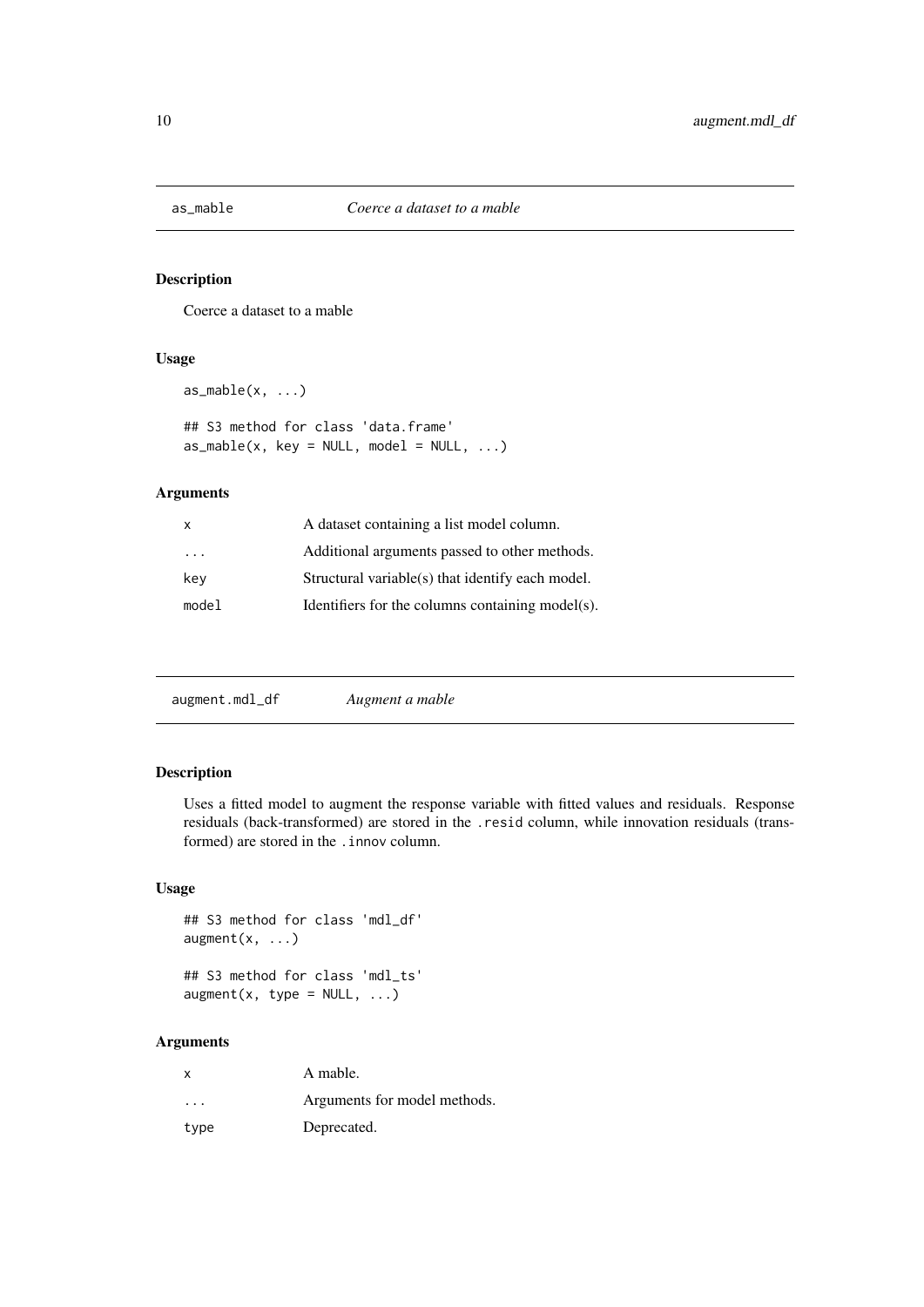#### <span id="page-10-0"></span>autoplot.dcmp\_ts 11

## Examples

```
library(fable)
library(tsibbledata)
# Forecasting with an ETS(M,Ad,A) model to Australian beer production
aus_production %>%
  model(ets = ETS(log(Beer) ~ error("M") + trend("Ad") + season("A"))) %>%
  augment()
```
autoplot.dcmp\_ts *Decomposition plots*

### Description

Produces a faceted plot of the components used to build the response variable of the dable. Useful for visualising how the components contribute in a decomposition or model.

## Usage

```
## S3 method for class 'dcmp_ts'
autoplot(object, .vars = NULL, scale_bars = TRUE, level = c(80, 95), ...)
```
## Arguments

| object     | A dable.                                                                                                                                                         |
|------------|------------------------------------------------------------------------------------------------------------------------------------------------------------------|
| vars.      | The column of the dable used to plot. By default, this will be the response<br>variable of the decomposition.                                                    |
| scale_bars | If TRUE, each facet will include a scale bar which represents the same units across<br>each facet.                                                               |
| level      | If the decomposition contains distributions, which levels should be used to dis-<br>play intervals?                                                              |
| $\cdot$    | Further arguments passed to ggplot2::geom_line(), which can be used to<br>specify fixed aesthetics such as $\text{colour} = \text{"red"}$ or $\text{size} = 3$ . |

## Examples

```
library(feasts)
library(tsibbledata)
aus_production %>%
 model(STL(Beer)) %>%
 components() %>%
  autoplot()
```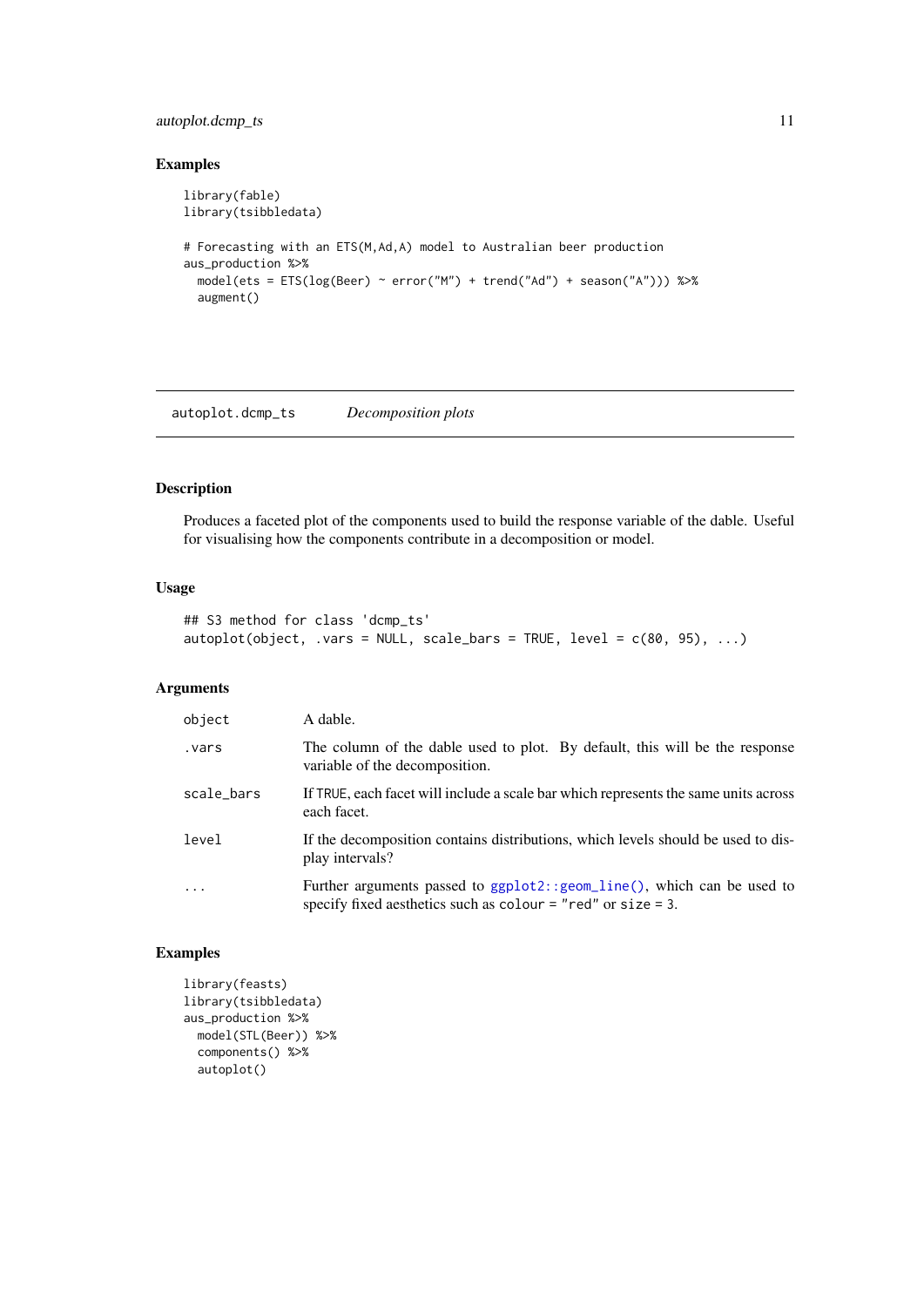<span id="page-11-0"></span>autoplot.fbl\_ts *Plot a set of forecasts*

#### Description

Produces a forecast plot from a fable. As the original data is not included in the fable object, it will need to be specified via the data argument. The data argument can be used to specify a shorter period of data, which is useful to focus on the more recent observations.

## Usage

```
## S3 method for class 'fbl_ts'
autoplot(object, data = NULL, level = c(80, 95), show_gap = TRUE, ...)
## S3 method for class 'fbl_ts'
autolayer(
  object,
  data = NULL,
  level = c(80, 95),
  point_forecast = list(mean = mean),
  show\_gap = TRUE,...
)
```
## Arguments

| object   | A fable.                                                                                                              |
|----------|-----------------------------------------------------------------------------------------------------------------------|
| data     | A tsibble with the same key structure as the fable.                                                                   |
| level    | The confidence level(s) for the plotted intervals.                                                                    |
| show_gap | Setting this to FALSE will connect the most recent value in data with the fore-<br>casts.                             |
| $\cdots$ | Further arguments passed used to specify fixed aesthetics for the forecasts such<br>as colour = "red" or $size = 3$ . |
|          | point forocast. The point forecast measure to be displayed in the plot                                                |

point\_forecast The point forecast measure to be displayed in the plot.

## Examples

```
library(fable)
library(tsibbledata)
fc <- aus_production %>%
  model(ets = ETS(log(Beer) ~ error("M") + trend("Ad") + season("A"))) %>%
  forecast(h = "3 years")fc %>%
  autoplot(aus_production)
aus_production %>%
  autoplot(Beer) +
  autolayer(fc)
```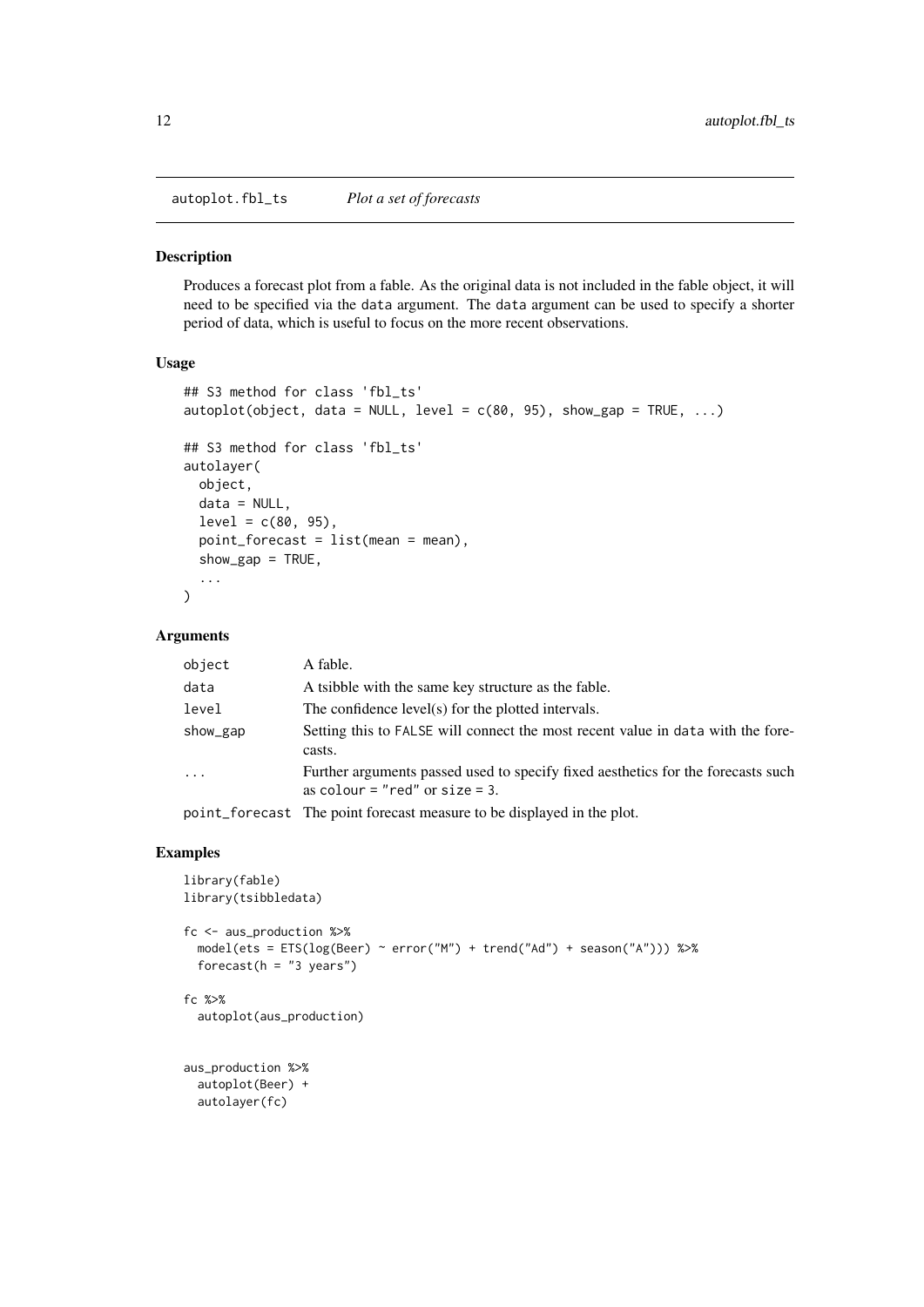<span id="page-12-0"></span>autoplot.tbl\_ts *Plot time series from a tsibble*

#### Description

Produces a time series plot of one or more variables from a tsibble. If the tsibble contains a multiple keys, separate time series will be identified by colour.

## Usage

```
## S3 method for class 'tbl_ts'
autoplot(object, .vars = NULL, ...)
## S3 method for class 'tbl_ts'
autolayer(object, .vars = NULL, ...)
```
## Arguments

| object    | A tsibble.                                                                                                                                 |
|-----------|--------------------------------------------------------------------------------------------------------------------------------------------|
| vars.     | A bare expression containing data you wish to plot. Multiple variables can be<br>plotted using $ggplot2$ : : vars().                       |
| $\ddotsc$ | Further arguments passed to ggplot2::geom_line(), which can be used to<br>specify fixed aesthetics such as colour $=$ "red" or size $=$ 3. |

## Examples

```
library(fable)
library(tsibbledata)
library(tsibble)
tsibbledata::gafa_stock %>%
```
autoplot(vars(Close, log(Close)))

bias\_adjust *Bias adjust back-transformation functions*

#### Description

To produce forecast means (instead of forecast medians) it is necessary to adjust the back-transformation function relative to the forecast variance.

## Usage

bias\_adjust(bt, sd)

| bt  | The back-transformation function |
|-----|----------------------------------|
| .sd | The forecast standard deviation  |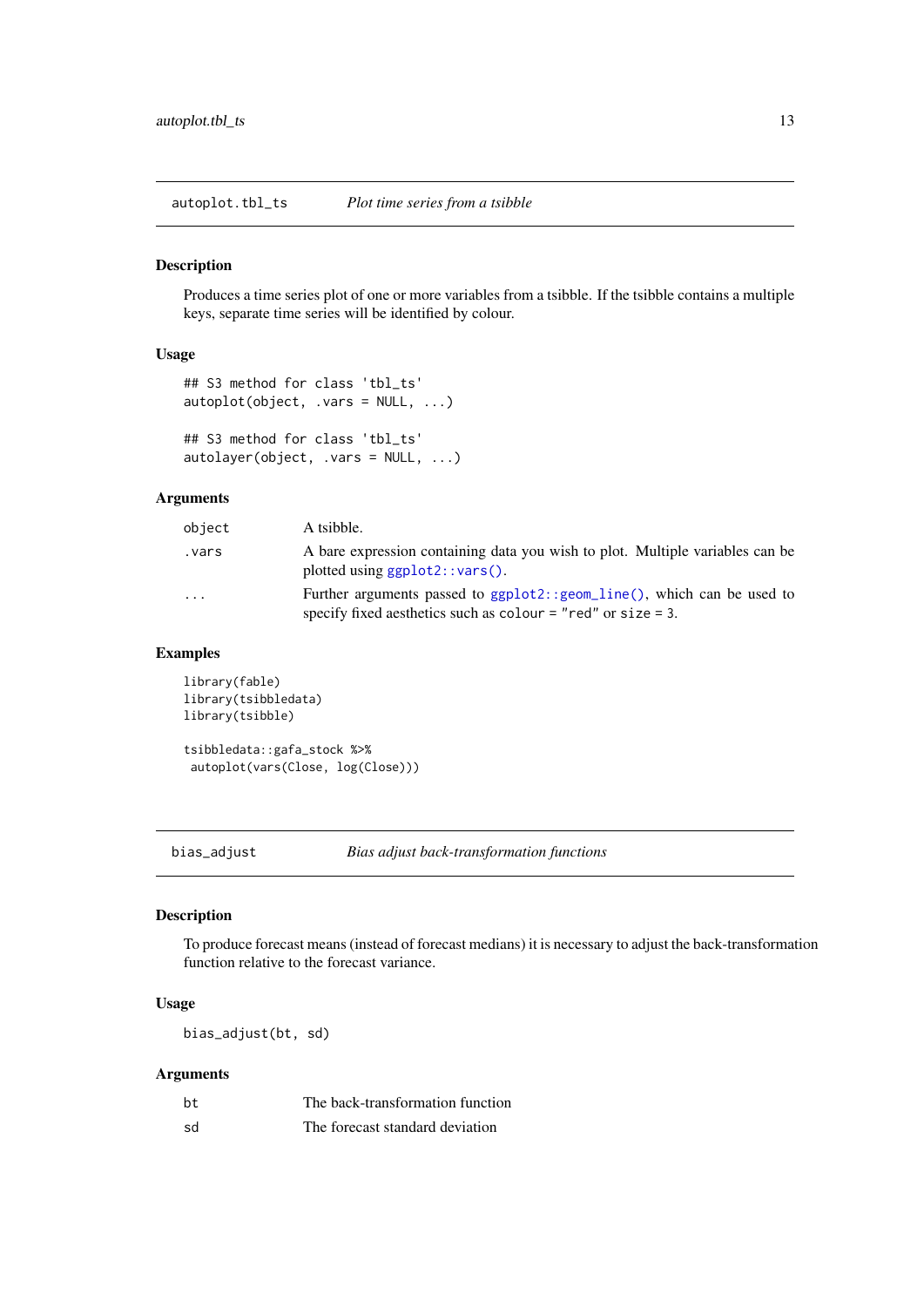## Details

More details about bias adjustment can be found in the transformations vignette: read the vignette: vignette("transformations",package = "fable")

## Examples

```
adj_fn <- bias_adjust(function(x) exp(x), 1:10)
y \leftarrow \text{norm}(10)exp(y)
adj_fn(y)
```
bottom\_up *Bottom up forecast reconciliation*

#### Description

[Experimental]

#### Usage

bottom\_up(models)

#### Arguments

models A column of models in a mable.

#### Details

Reconciles a hierarchy using the bottom up reconciliation method. The response variable of the hierarchy must be aggregated using sums. The forecasted time points must match for all series in the hierarchy.

## See Also

[reconcile\(\)](#page-45-1), [aggregate\\_key\(\)](#page-6-1)

box\_cox *Box Cox Transformation*

#### Description

box\_cox() returns a transformation of the input variable using a Box-Cox transformation. inv\_box\_cox() reverses the transformation.

## Usage

box\_cox(x, lambda)

inv\_box\_cox(x, lambda)

<span id="page-13-0"></span>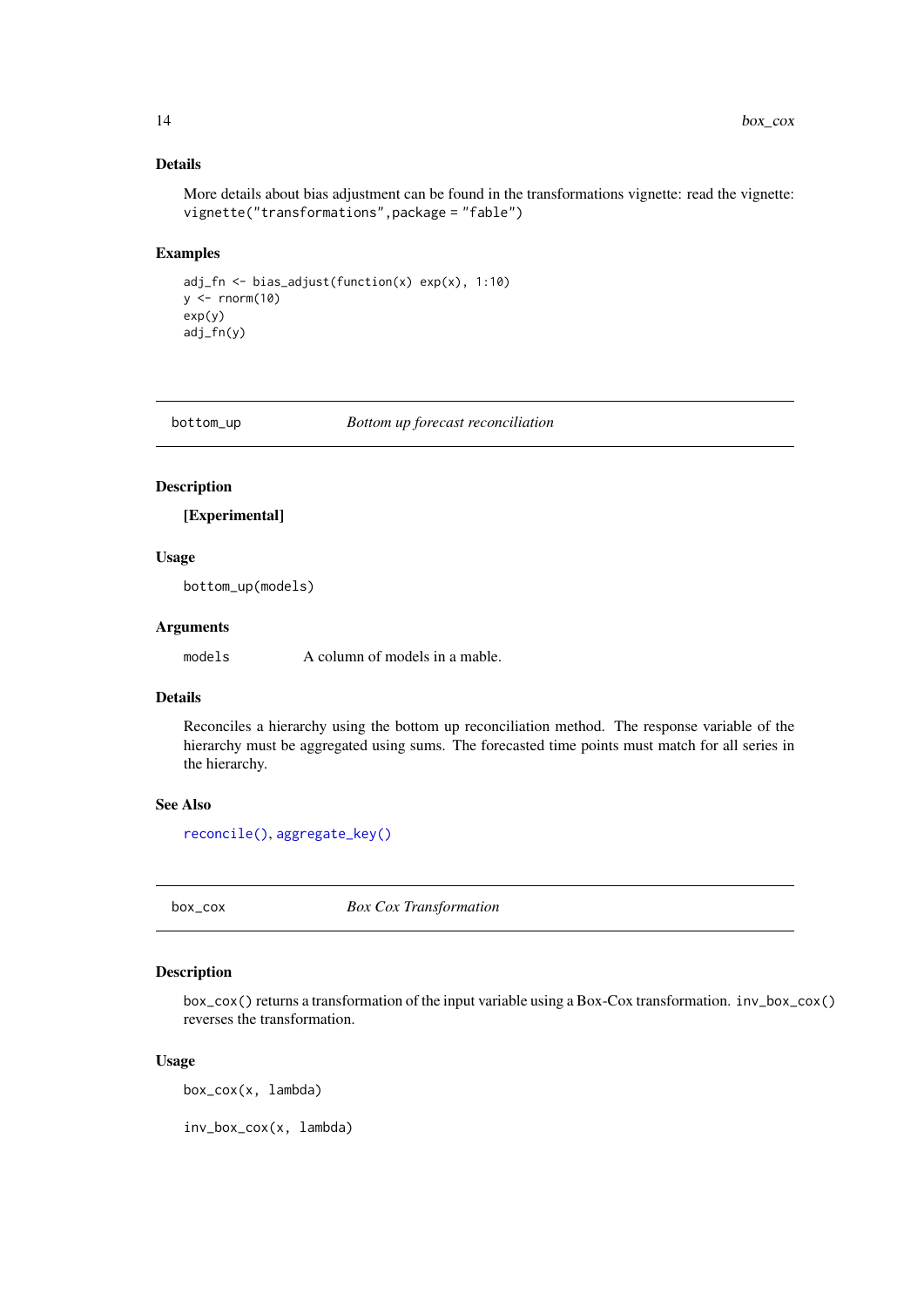#### <span id="page-14-0"></span>Arguments

|        | a numeric vector.                                 |
|--------|---------------------------------------------------|
| lambda | a numeric value for the transformation parameter. |

## Details

The Box-Cox transformation is given by

$$
f_{\lambda}(x) = \frac{x^{\lambda} - 1}{\lambda}
$$

if  $\lambda \neq 0$ . For  $\lambda = 0$ ,

 $f_0(x) = \log(x)$ 

## Value

.

a transformed numeric vector of the same length as x.

## Author(s)

Rob J Hyndman & Mitchell O'Hara-Wild

## References

Box, G. E. P. and Cox, D. R. (1964) An analysis of transformations. *JRSS B* 26 211–246.

## Examples

```
library(tsibble)
library(dplyr)
airmiles %>%
  as_tsibble() %>%
  mutate(box\_cox = box\_cox(value, lambda = 0.3))
```
<span id="page-14-1"></span>combination\_ensemble *Ensemble combination*

## Description

Ensemble combination

#### Usage

```
combination_ensemble(..., weights = c("equal", "inv_var"))
```
## Arguments

| $\cdots$ | Estimated models used in the ensemble.                |
|----------|-------------------------------------------------------|
| weights  | The method used to weight each model in the ensemble. |

## See Also

[combination\\_weighted\(\)](#page-16-1)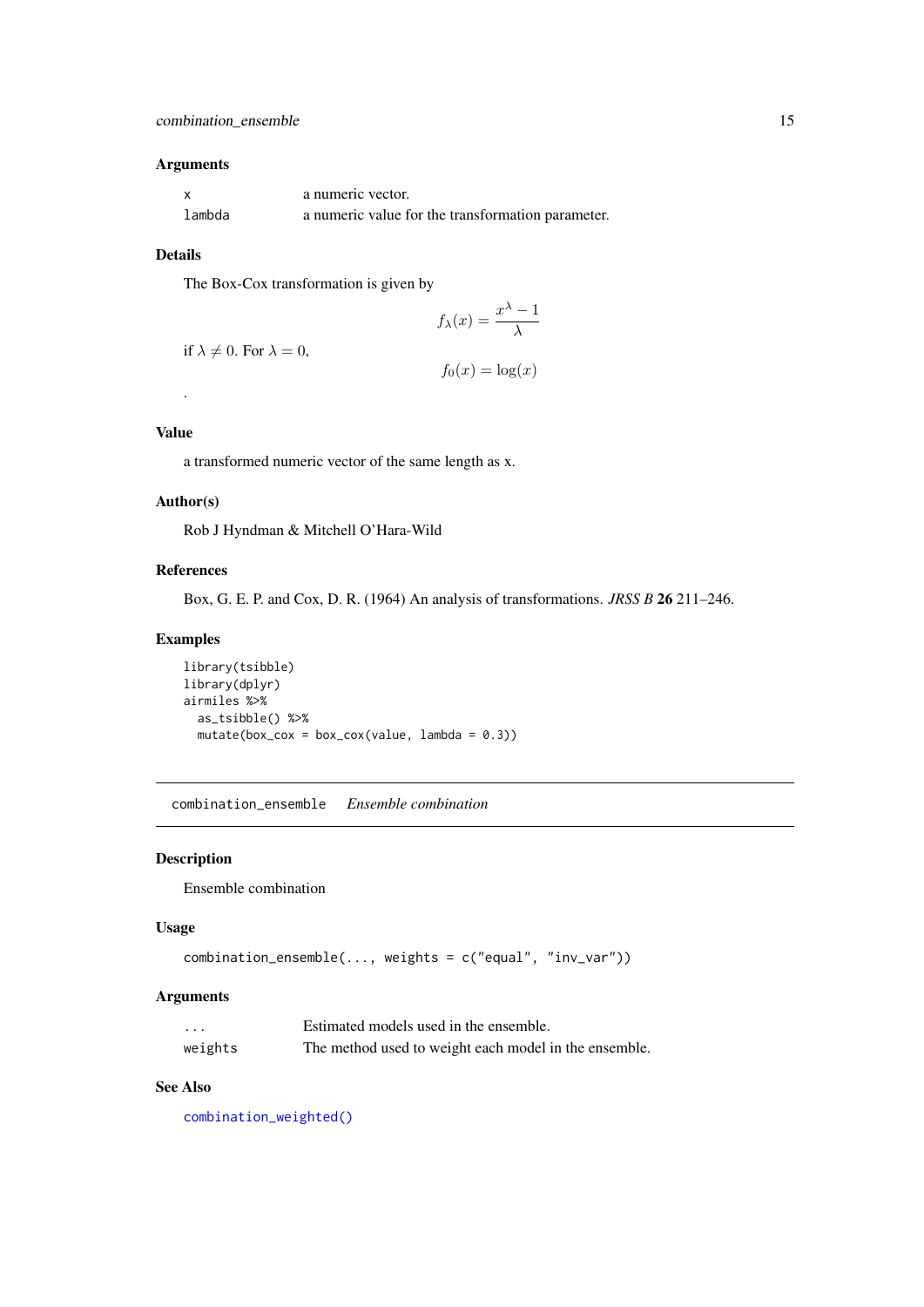<span id="page-15-0"></span>combination\_model *Combination modelling*

#### Description

Combines multiple model definitions (passed via ...) to produce a model combination definition using some combination function (cmbn\_fn). Currently distributional forecasts are only supported for models producing normally distributed forecasts.

#### Usage

```
combination_model(..., cmbn_fn = combination_ensemble, cmbn_args = list())
```
#### Arguments

| $\cdot$ $\cdot$ $\cdot$ | Model definitions used in the combination.  |
|-------------------------|---------------------------------------------|
| cmbn fn                 | A function used to produce the combination. |
| cmbn_args               | Additional arguments passed to cmbn_fn.     |

#### Details

A combination model can also be produced using mathematical operations.

#### Examples

```
library(fable)
library(tsibble)
library(tsibbledata)
# cmbn1 and cmbn2 are equivalent and equally weighted.
aus_production %>%
  model(
    cmbn1 = combination_model(SNAIVE(Beer), TSLM(Beer ~ trend() + season())),
    cmbn2 = (SNAIVE(Beer) + TSLM(Beer ~ trend() + season())/2\mathcal{L}# An inverse variance weighted ensemble.
aus_production %>%
  model(
    cmbn1 = combination_model(
      SNAIVE(Beer), TSLM(Beer ~ trend() + season()),
      cmbn_args = list(weights = "inv_var")
    )
  \lambda
```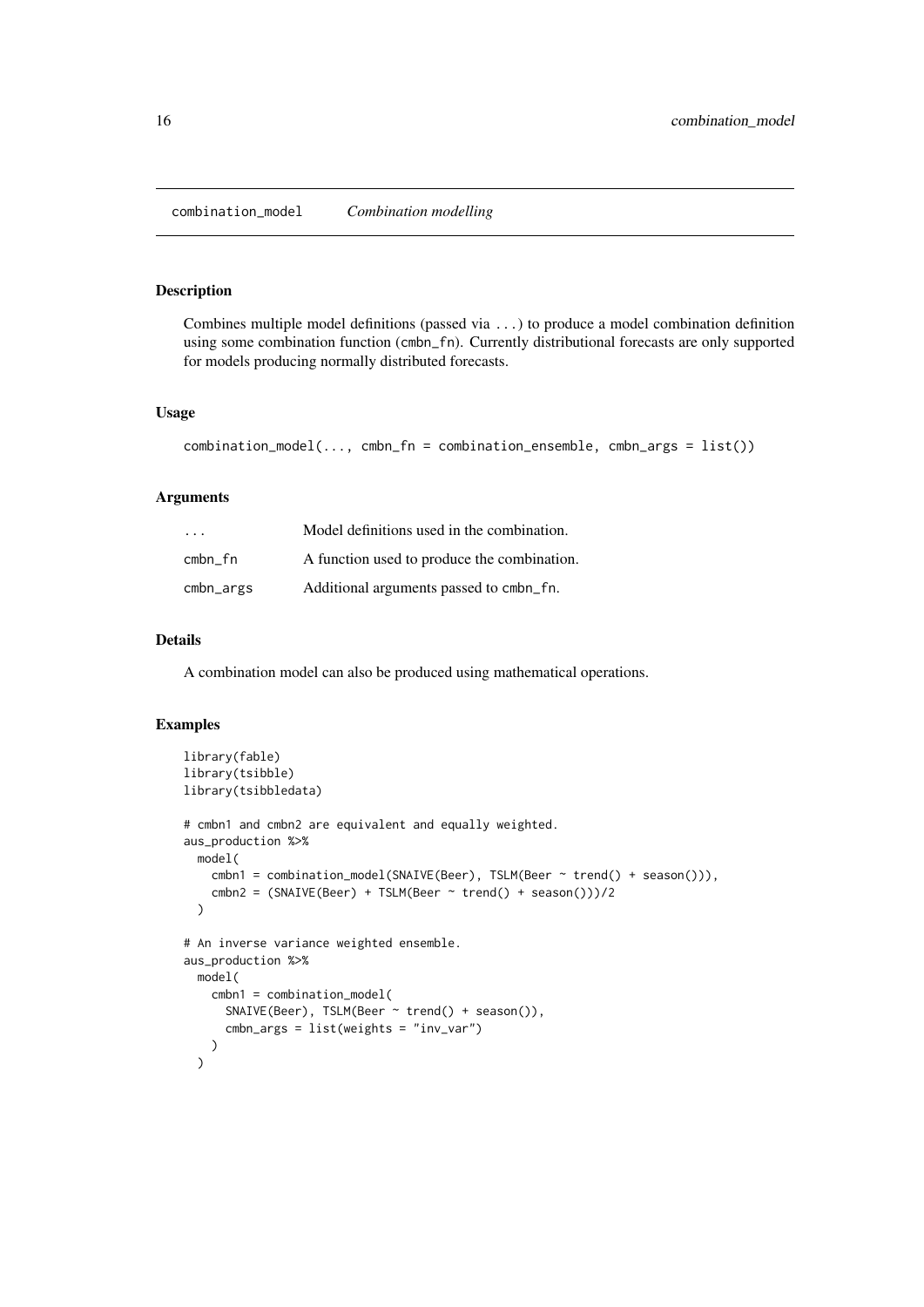<span id="page-16-1"></span><span id="page-16-0"></span>combination\_weighted *Weighted combination*

#### Description

Weighted combination

#### Usage

```
combination_weighted(..., weights = NULL)
```
## Arguments

| $\cdots$ | Estimated models used in the ensemble.       |
|----------|----------------------------------------------|
| weights  | The numeric weights applied to each model in |

## See Also

[combination\\_ensemble\(\)](#page-14-1)

| common_periods | Extract frequencies for common seasonal periods |  |
|----------------|-------------------------------------------------|--|
|                |                                                 |  |

#### Description

Extract frequencies for common seasonal periods

## Usage

```
common_periods(x)
## Default S3 method:
common_periods(x)
## S3 method for class 'tbl_ts'
common_periods(x)
## S3 method for class 'interval'
common_periods(x)
get_frequencies(period, ...)
## S3 method for class 'numeric'
get_frequencies(period, ...)
## S3 method for class '`NULL`'
get_frequencies(period, data, ..., .auto = c("smallest", "largest", "all"))
## S3 method for class 'character'
```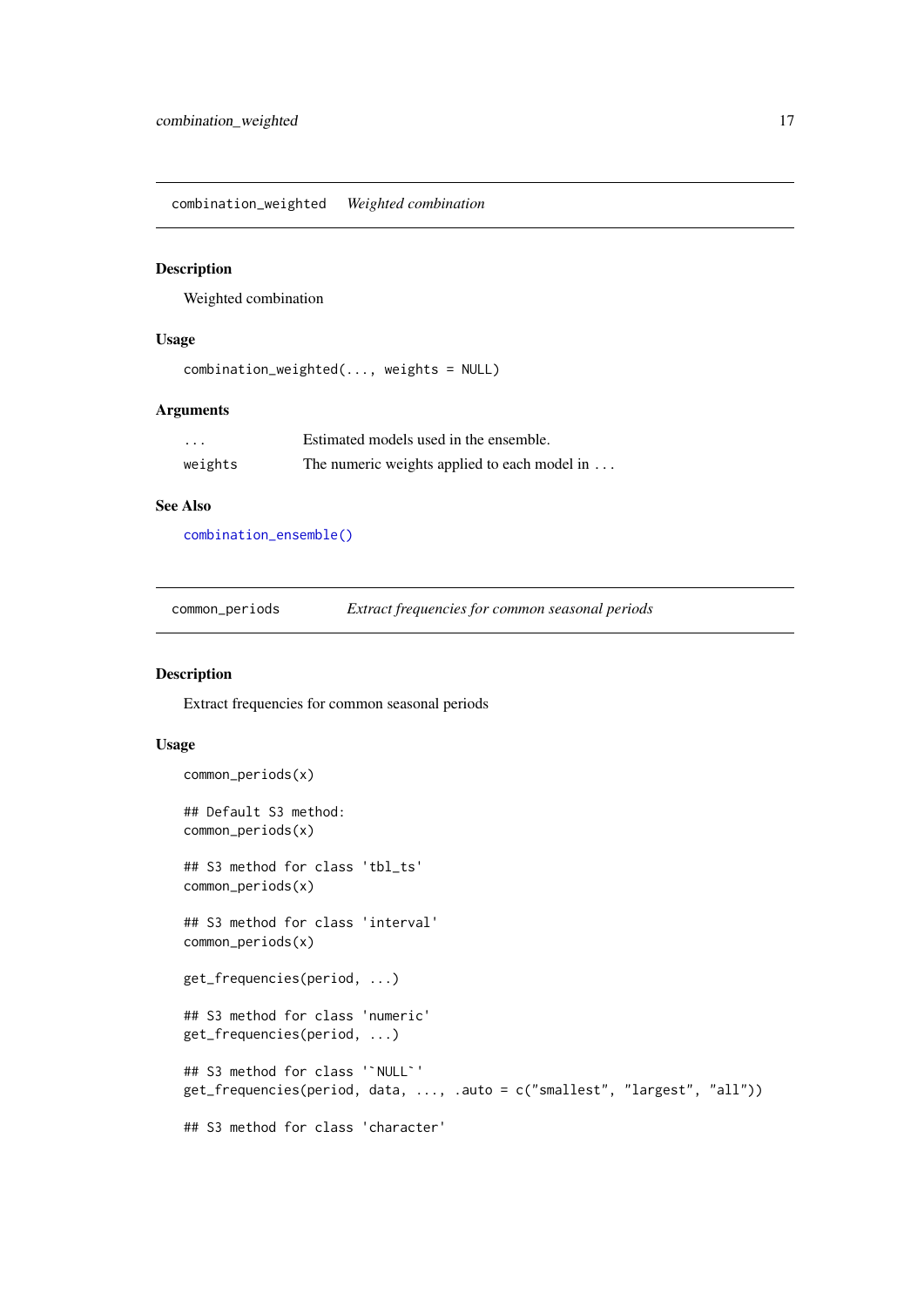```
get_frequencies(period, data, ...)
## S3 method for class 'Period'
get_frequencies(period, data, ...)
```
#### Arguments

| $\mathsf{x}$ | An object containing temporal data (such as a tsibble, interval, datetime<br>and others.) |
|--------------|-------------------------------------------------------------------------------------------|
| period       | Specification of the time-series period                                                   |
| $\cdots$     | Other arguments to be passed on to methods                                                |
| data         | A tsibble                                                                                 |
| .auto        | The method used to automatically select the appropriate seasonal periods                  |

## Value

A named vector of frequencies appropriate for the provided data.

#### References

<https://robjhyndman.com/hyndsight/seasonal-periods/>

#### Examples

common\_periods(tsibble::pedestrian)

common\_xregs *Common exogenous regressors*

## Description

These special functions provide interfaces to more complicated functions within the model formulae interface.

#### Usage

common\_xregs

#### Specials

trend: The trend special includes common linear trend regressors in the model. It also supports piecewise linear trend via the knots argument.

trend(knots = NULL, origin = NULL)

knots A vector of times (same class as the data's time index) identifying the position of knots for a piecewise linear trend. origin An optional time value to act as the starting time for the trend.

season: The season special includes seasonal dummy variables in the model.

season(period = NULL)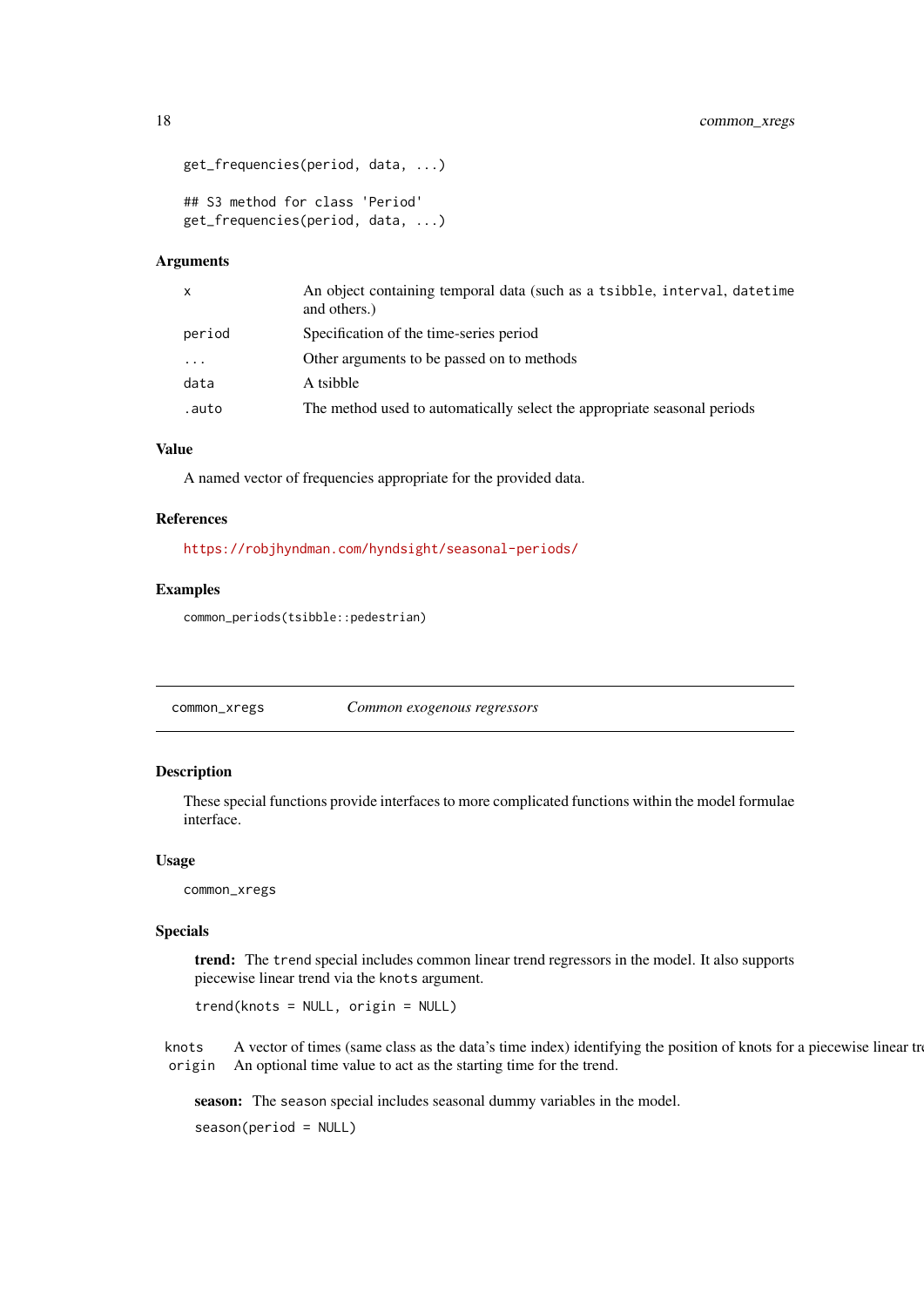#### <span id="page-18-0"></span>components.mdl\_df 19

period The periodic nature of the seasonality. This can be either a number indicating the number of observations in each

fourier: The fourier special includes seasonal fourier terms in the model. The maximum order of the fourier terms must be specified using K.

fourier(period = NULL, K, origin = NULL)

period The periodic nature of the seasonality. This can be either a number indicating the number of observations in each K The maximum order of the fourier terms.

origin An optional time value to act as the starting time for the fourier series.

components.mdl\_df *Extract components from a fitted model*

#### Description

Allows you to extract elements of interest from the model which can be useful in understanding how they contribute towards the overall fitted values.

## Usage

```
## S3 method for class 'mdl_df'
components(object, ...)
```
## S3 method for class 'mdl\_ts' components(object, ...)

#### Arguments

| object                  | A mable.                           |
|-------------------------|------------------------------------|
| $\cdot$ $\cdot$ $\cdot$ | Other arguments passed to methods. |

#### Details

A dable will be returned, which will allow you to easily plot the components and see the way in which components are combined to give forecasts.

#### Examples

```
library(fable)
library(tsibbledata)
# Forecasting with an ETS(M,Ad,A) model to Australian beer production
aus_production %>%
  model(ets = ETS(log(Beer) ~ error("M") + trend("Ad") + season("A"))) %>%
  components() %>%
  autoplot()
```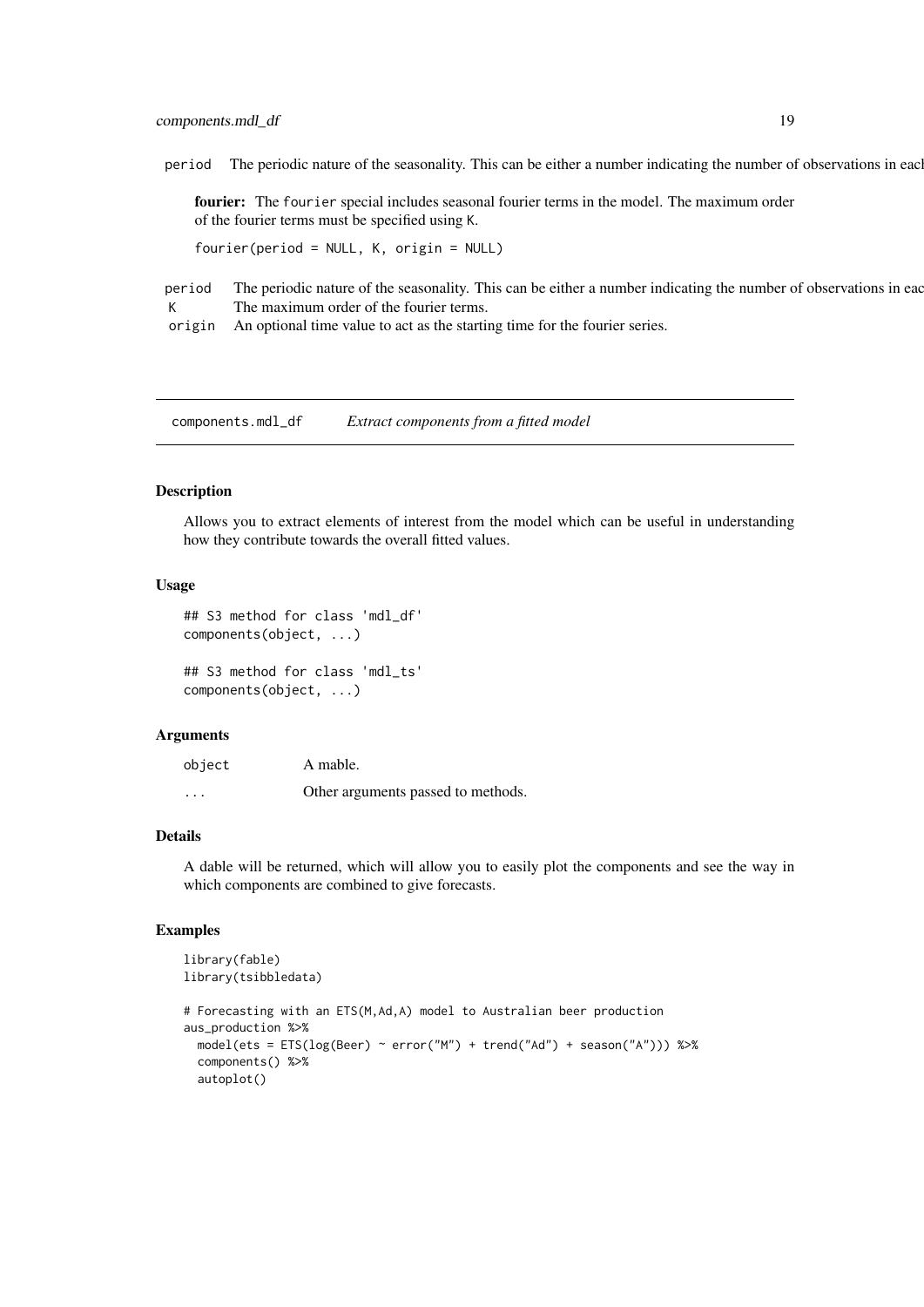<span id="page-19-0"></span>

## [Deprecated]

## Usage

construct\_fc(point, sd, dist)

#### Arguments

| point | The transformed point forecasts                                 |
|-------|-----------------------------------------------------------------|
| sd    | The standard deviation of the transformed forecasts             |
| dist  | The forecast distribution (typically produced using new_fcdist) |

## Details

This function is deprecated. forecast() methods for a model should return a vector of distributions using the distributional package.

Backtransformations are automatically handled, and so no transformations should be specified here.

dable *Create a dable object*

#### Description

A dable (decomposition table) data class (dcmp\_ts) which is a tsibble-like data structure for representing decompositions. This data class is useful for representing decompositions, as its print method describes how its columns can be combined to produce the original data, and has a more appropriate autoplot() method for displaying decompositions. Beyond this, a dable (dcmp\_ts) behaves very similarly to a tsibble (tbl\_ts).

#### Usage

```
dable(..., response, method = NULL, seasons = list(), aliases = list())
```

| $\cdot$ $\cdot$ $\cdot$ | Arguments passed to tsibble:: tsibble().                                                    |
|-------------------------|---------------------------------------------------------------------------------------------|
| response                | The name of the response variable column.                                                   |
| method                  | The name of the decomposition method.                                                       |
| seasons                 | A named list describing the structure of seasonal components (such as period,<br>and base). |
| aliases                 | A named list of calls describing common aliases computed from components.                   |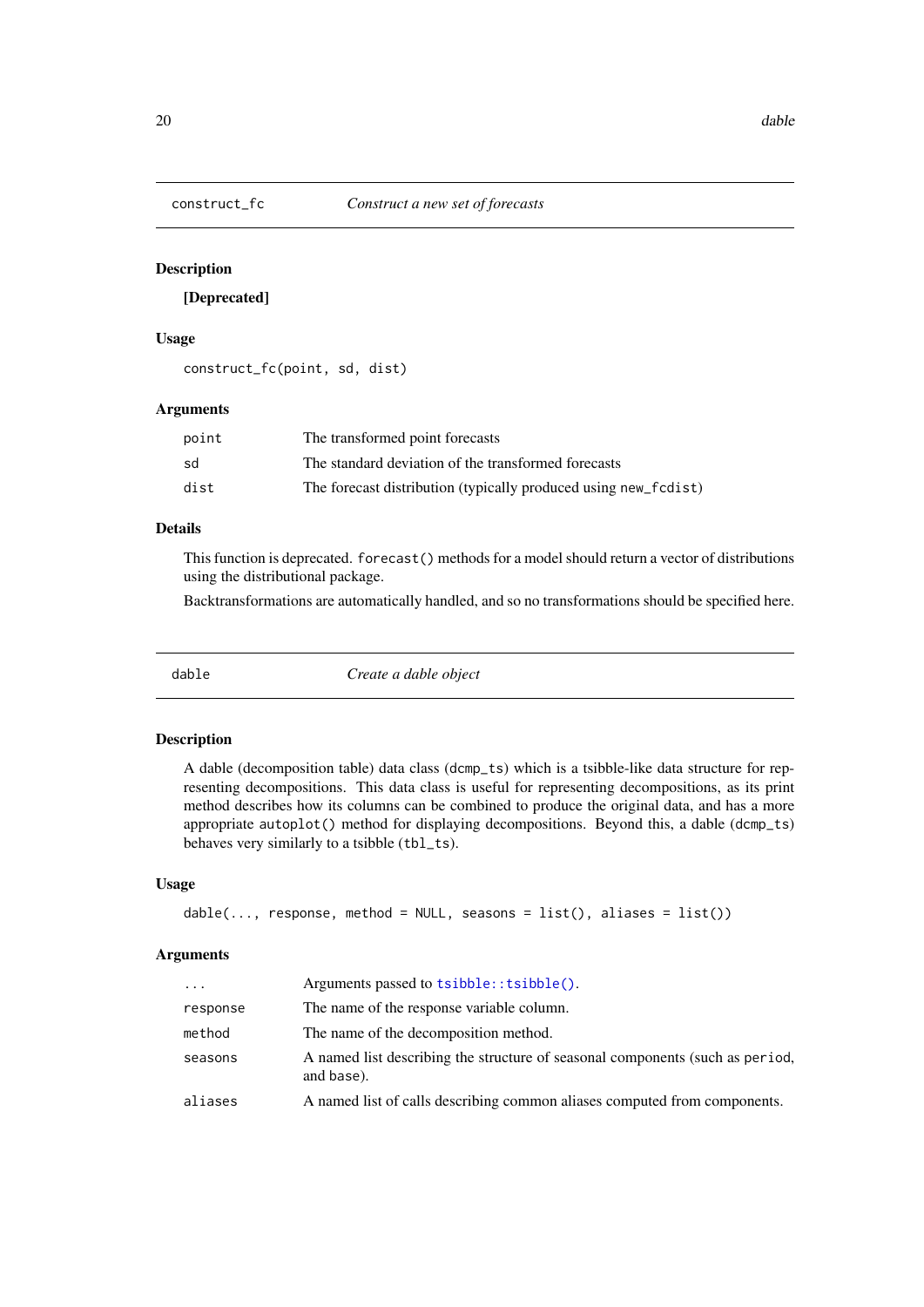<span id="page-20-0"></span>decomposition\_model *Decomposition modelling*

#### Description

This function allows you to specify a decomposition combination model using any additive decomposition. It works by first decomposing the data using the decomposition method provided to dcmp\_fn with the given formula. Secondary models are used to fit each of the components from the resulting decomposition. These models are specified after the decomposition formula. All nonseasonal decomposition components must be specified, and any unspecified seasonal components will be forecasted using seasonal naive. These component models will be combined according to the decomposition method, giving a combination model for the response of the decomposition.

## Usage

```
decomposition_model(dcmp, ...)
```
#### Arguments

| dcmp     | A model definition which supports extracting decomposed components(). |
|----------|-----------------------------------------------------------------------|
| $\cdots$ | Model definitions used to model the components                        |

#### See Also

*[Forecasting: Principles and Practice](https://otexts.com/fpp3/forecasting-decomposition.html)* - Forecasting Decomposition

#### Examples

```
library(fable)
library(feasts)
library(tsibble)
library(dplyr)
vic_food <- tsibbledata::aus_retail %>%
  filter(State == "Victoria", Industry == "Food retailing")
# Identify an appropriate decomposition
vic_food %>%
  model(STL(log(Turnover) ~ season(window = Inf))) %>%
  components() %>%
  autoplot()
# Use an ARIMA model to seasonally adjusted data, and SNAIVE to season_year
# Any model can be used, and seasonal components will default to use SNAIVE.
my_dcmp_spec <- decomposition_model(
  STL(log(Turnover) ~ season(window = Inf)),
  ETS(season_adjust ~ season("N")), SNAIVE(season_year)
\lambdavic_food %>%
  model(my_dcmp_spec) %>%
  forecast(h="5 years") %>%
  autoplot(vic_food)
```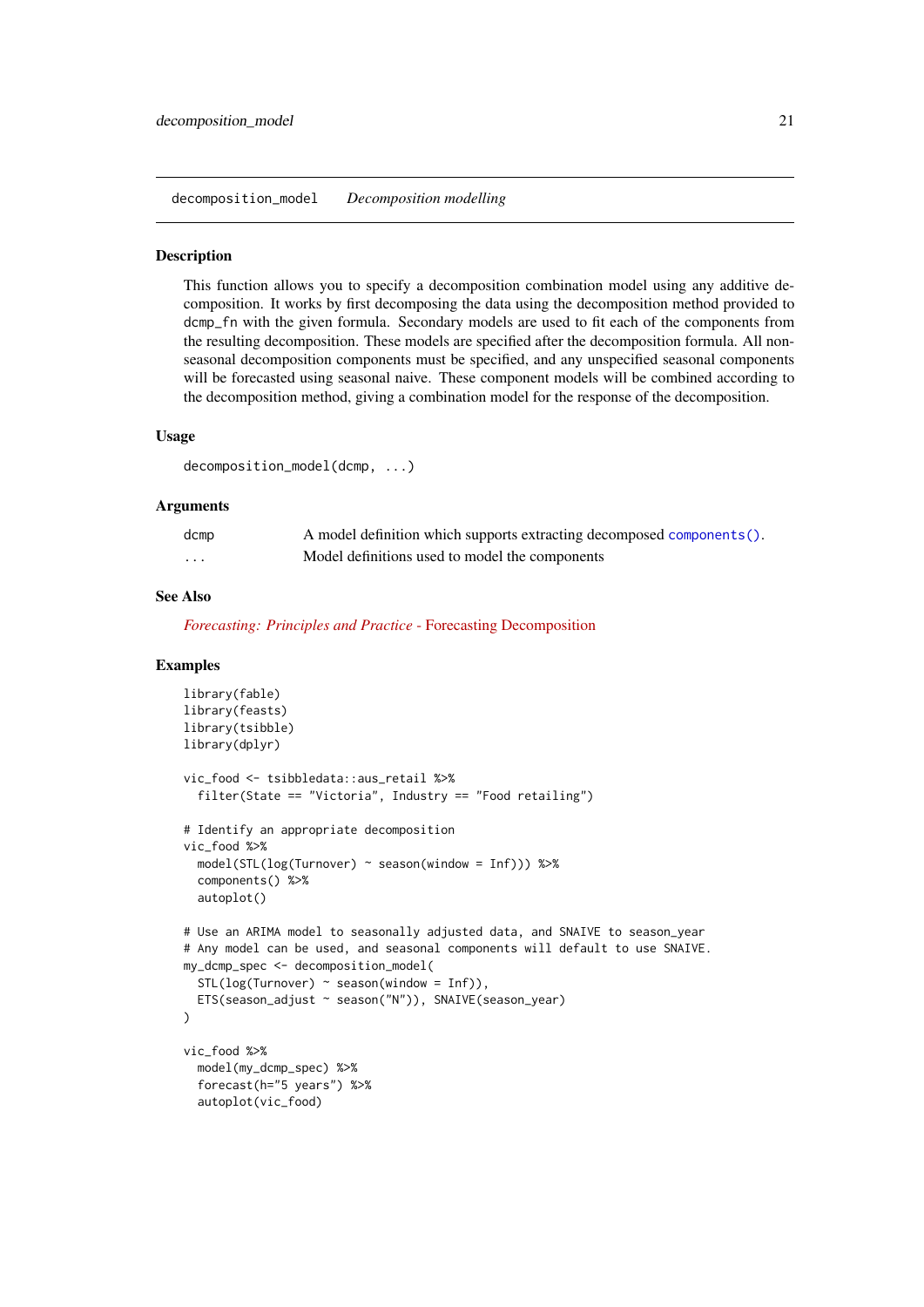<span id="page-21-0"></span>

distribution\_var() returns a character vector of the distribution variable in the data.

## Usage

```
distribution_var(x)
```
## Arguments

x A dataset containing a distribution variable (such as a fable).

estimate *Estimate a model*

## Description

Estimate a model

## Usage

```
estimate(.data, ...)
```

```
## S3 method for class 'tbl_ts'
estimate(.data, .model, ...)
```

| .data                   | A data structure suitable for the models (such as a tsibble). |
|-------------------------|---------------------------------------------------------------|
| $\cdot$ $\cdot$ $\cdot$ | Further arguments passed to methods.                          |
| .model                  | Definition for the model to be used.                          |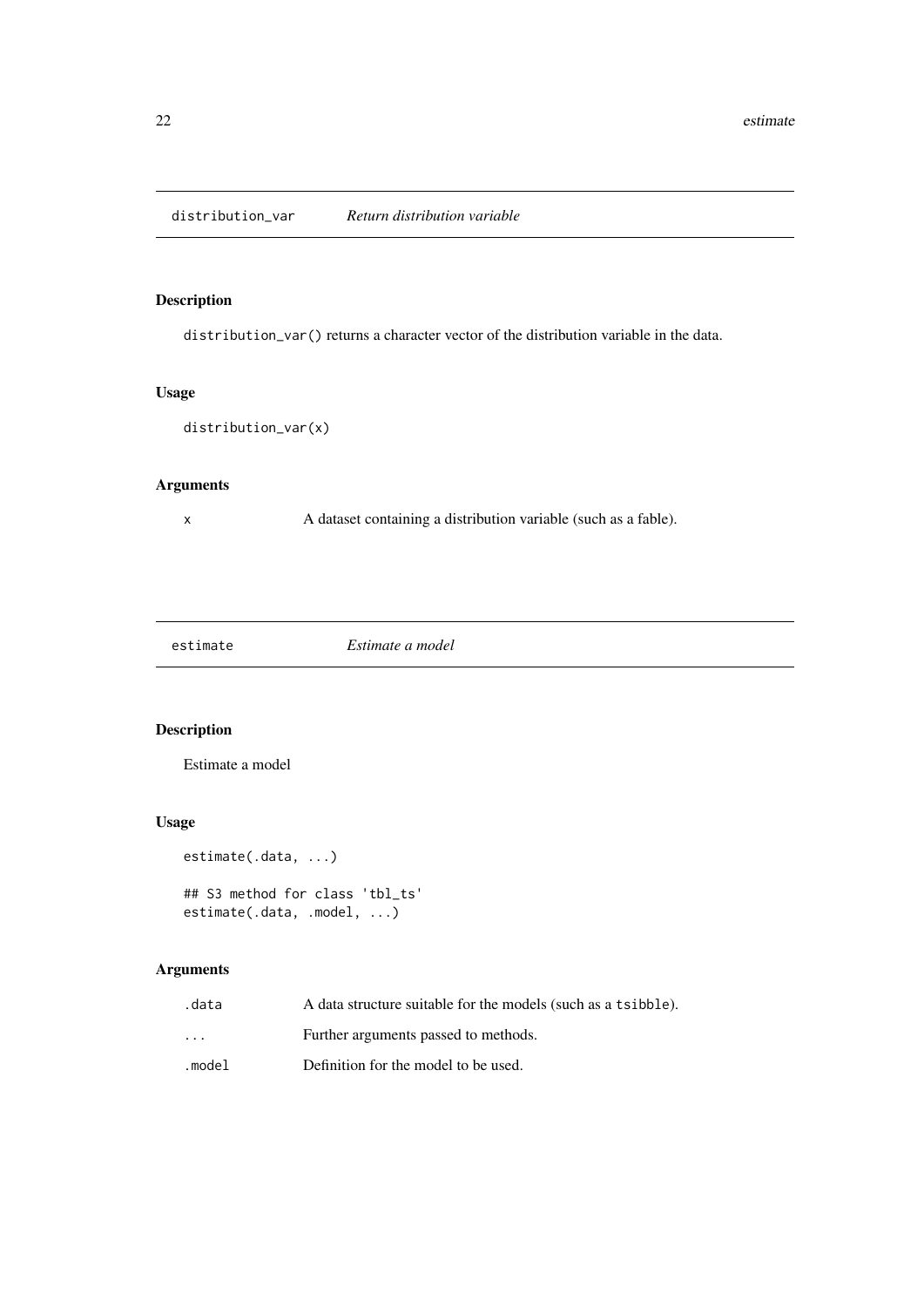<span id="page-22-0"></span>

A fable (forecast table) data class (fbl\_ts) which is a tsibble-like data structure for representing forecasts. In extension to the key and index from the tsibble (tbl\_ts) class, a fable (fbl\_ts) must also contain a single distribution column that uses values from the distributional package.

## Usage

fable(..., response, distribution)

## Arguments

| $\cdot$ $\cdot$ $\cdot$ | Arguments passed to tsibble::tsibble().                                        |
|-------------------------|--------------------------------------------------------------------------------|
| response                | The character vector of response variable(s).                                  |
| distribution            | The name of the distribution column (can be provided using a bare expression). |

features *Extract features from a dataset*

#### Description

Create scalar valued summary features for a dataset from feature functions.

## Usage

```
features(.tbl, .var, features, ...)
features_at(.tbl, .vars, features, ...)
features_all(.tbl, features, ...)
features_if(.tbl, .predicate, features, ...)
```

| .tbl        | A dataset                                                                                                                                                                                                                                                                                                                                                                                                                                            |
|-------------|------------------------------------------------------------------------------------------------------------------------------------------------------------------------------------------------------------------------------------------------------------------------------------------------------------------------------------------------------------------------------------------------------------------------------------------------------|
| .var, .vars | The variable(s) to compute features on                                                                                                                                                                                                                                                                                                                                                                                                               |
| features    | A list of functions (or lambda expressions) for the features to compute. feature_set()<br>is a useful helper for building sets of features.                                                                                                                                                                                                                                                                                                          |
|             | Additional arguments to be passed to each feature. These arguments will only be<br>passed to features which use it in their formal arguments $(base::formals(),$<br>and not via their  While passing na.rm = TRUE to stats::var() will work,<br>it will not for base: : mean() as its formals are $x$ and  To more precisely<br>pass inputs to each function, you should use lambdas in the list of features ( $\sim$<br>$mean($ ., na. rm = TRUE)). |
| .predicate  | A predicate function (or lambda expression) to be applied to the columns or a<br>logical vector. The variables for which .predicate is or returns TRUE are se-<br>lected.                                                                                                                                                                                                                                                                            |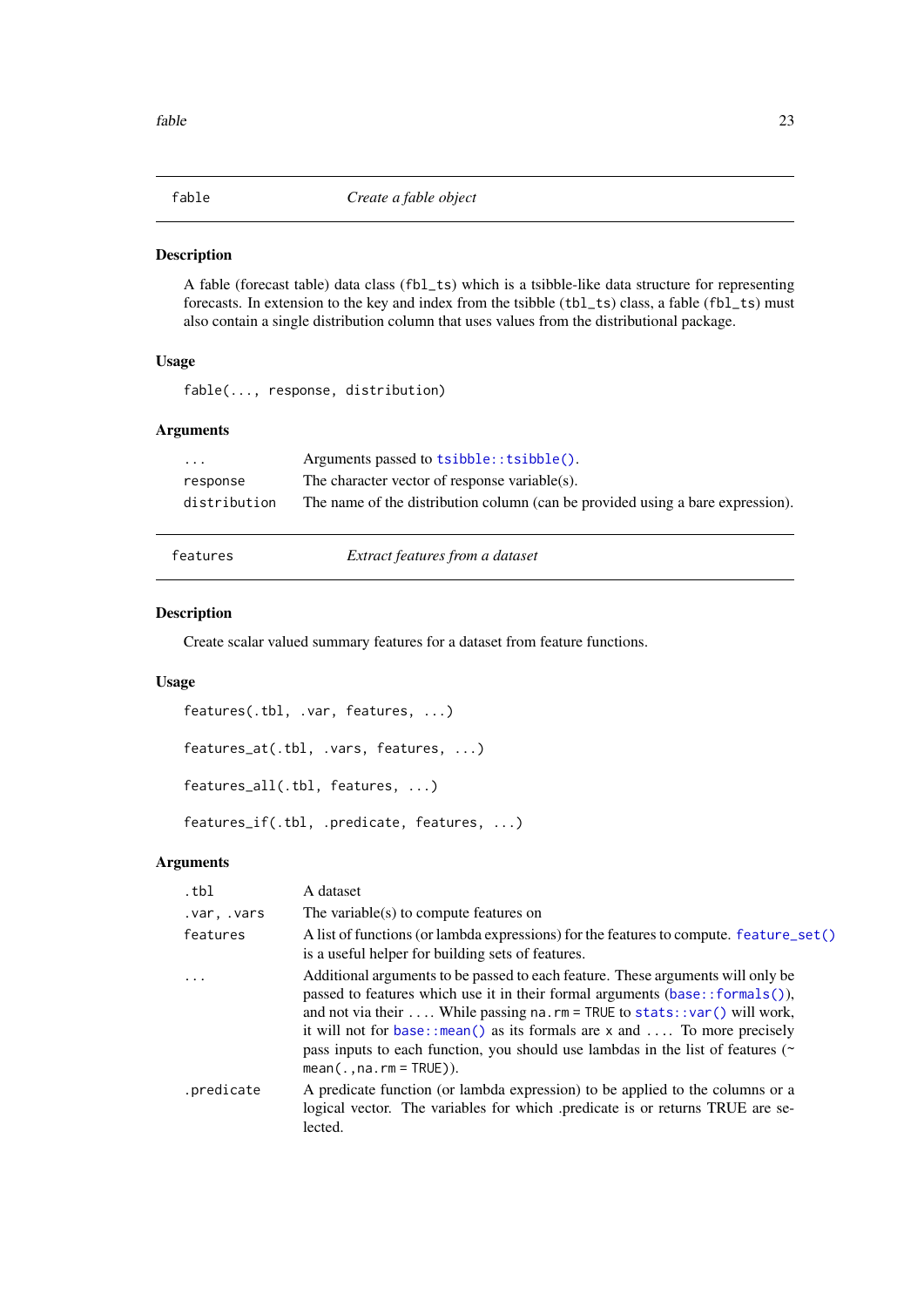## Details

Lists of available features can be found in the following pages:

- [Features by package](#page-23-1)
- [Features by tag](#page-24-2)

## See Also

[feature\\_set\(\)](#page-24-1)

## Examples

```
# Provide a set of functions as a named list to features.
library(tsibble)
tourism %>%
  features(Trips, features = list(mean = mean, sd = sd))
# Search and use useful features with `feature_set()`.
library(feasts)
tourism %>%
  features(Trips, features = feature_set(tags = "autocorrelation"))
# Best practice is to use anonymous functions for additional arguments
tourism %>%
  features(Trips, list(~ quantile(., probs=seq(0,1,by=0.2))))
```
<span id="page-23-1"></span>features\_by\_pkg *Features by package*

## Description

This documentation lists all available in currently loaded packages. This is a useful reference for making a [feature\\_set\(\)](#page-24-1) from particular package(s).

## Details

No features found in currently loaded packages.

## See Also

features by tag

<span id="page-23-0"></span>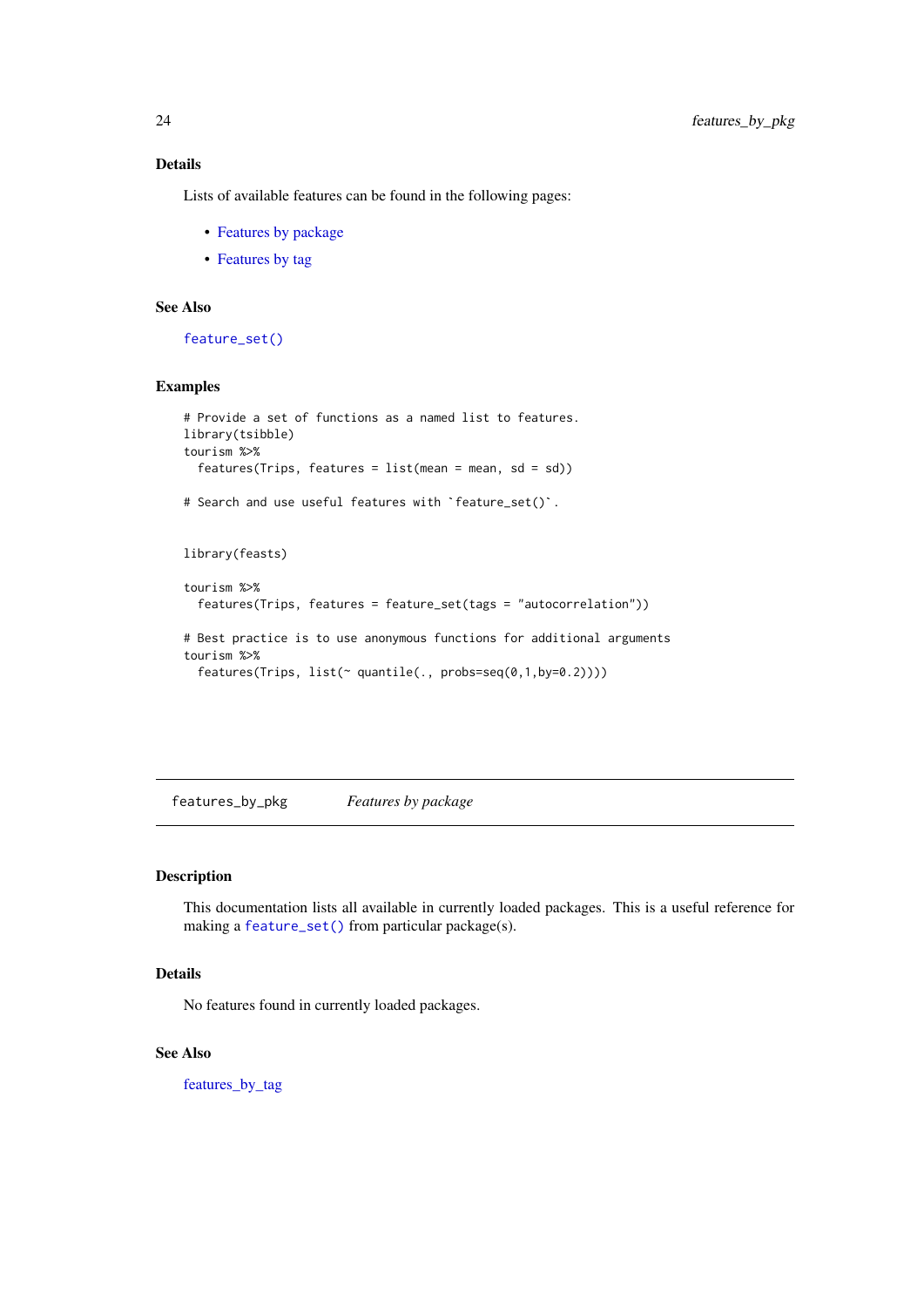<span id="page-24-2"></span><span id="page-24-0"></span>features\_by\_tag *Features by tag*

#### Description

This documentation lists all available in currently loaded packages. This is a useful reference for making a [feature\\_set\(\)](#page-24-1) from particular tag(s).

#### Details

No features found in currently loaded packages.

#### See Also

[features\\_by\\_pkg](#page-23-1)

<span id="page-24-1"></span>feature\_set *Create a feature set from tags*

## Description

Construct a feature set from features available in currently loaded packages. Lists of available features can be found in the following pages:

- [Features by package](#page-23-1)
- [Features by tag](#page-24-2)

#### Usage

feature\_set(pkgs = NULL, tags = NULL)

#### Arguments

| pkgs | The package(s) from which to search for features. If NULL, all registered features<br>from currently loaded packages will be searched. |
|------|----------------------------------------------------------------------------------------------------------------------------------------|
| tags | Tags used to identify similar groups of features. If NULL, all tags will be in-<br>cluded.                                             |

#### Registering features

Features can be registered for use with the feature\_set() function using [register\\_feature\(\)](#page-46-1). This function allows you to register a feature along with the tags associated with it. If the features are being registered from within a package, this feature registration should happen at load time using [.onLoad()].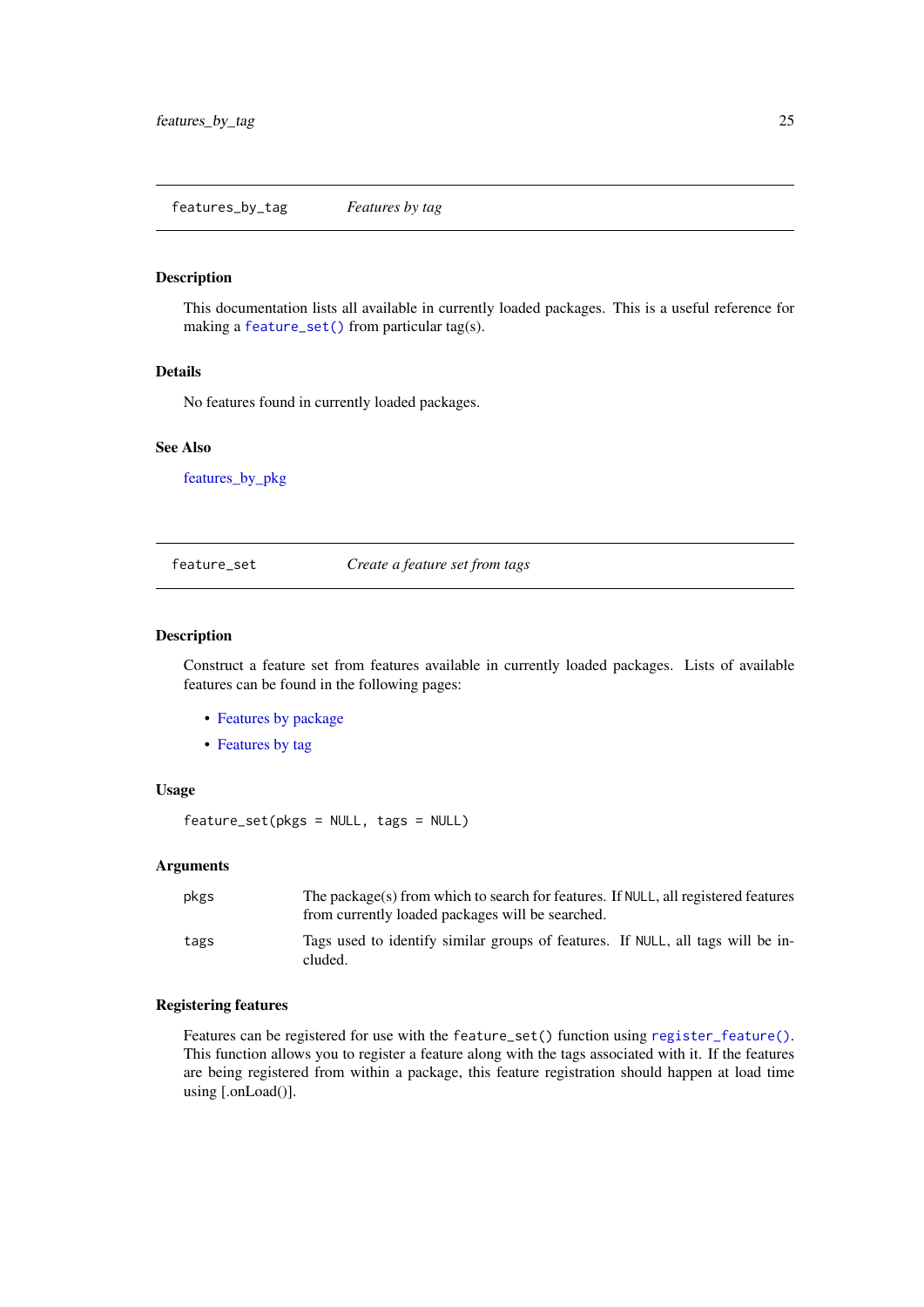<span id="page-25-0"></span>

Extracts the fitted values from each of the models in a mable. A tsibble will be returned containing these fitted values. Fitted values will be automatically back-transformed if a transformation was specified.

#### Usage

```
## S3 method for class 'mdl_df'
fitted(object, ...)
```
## S3 method for class 'mdl\_ts' fitted(object,  $h = 1, ...$ )

## Arguments

| object                  | A mable or time series model.                                         |
|-------------------------|-----------------------------------------------------------------------|
| $\cdot$ $\cdot$ $\cdot$ | Other arguments passed to the model method for fitted()               |
| h                       | The number of steps ahead that these fitted values are computed from. |

forecast *Produce forecasts*

#### Description

The forecast function allows you to produce future predictions of a time series from fitted models. If the response variable has been transformed in the model formula, the transformation will be automatically back-transformed (and bias adjusted if bias\_adjust is TRUE). More details about transformations in the fable framework can be found in vignette("transformations",package  $=$  "fable").

#### Usage

```
forecast(object, ...)
## S3 method for class 'mdl_df'
forecast(
  object,
  new_data = NULL,
  h = NULL,
  point_forecast = list(.mean = mean),
  ...
)
## S3 method for class 'mdl_ts'
forecast(
```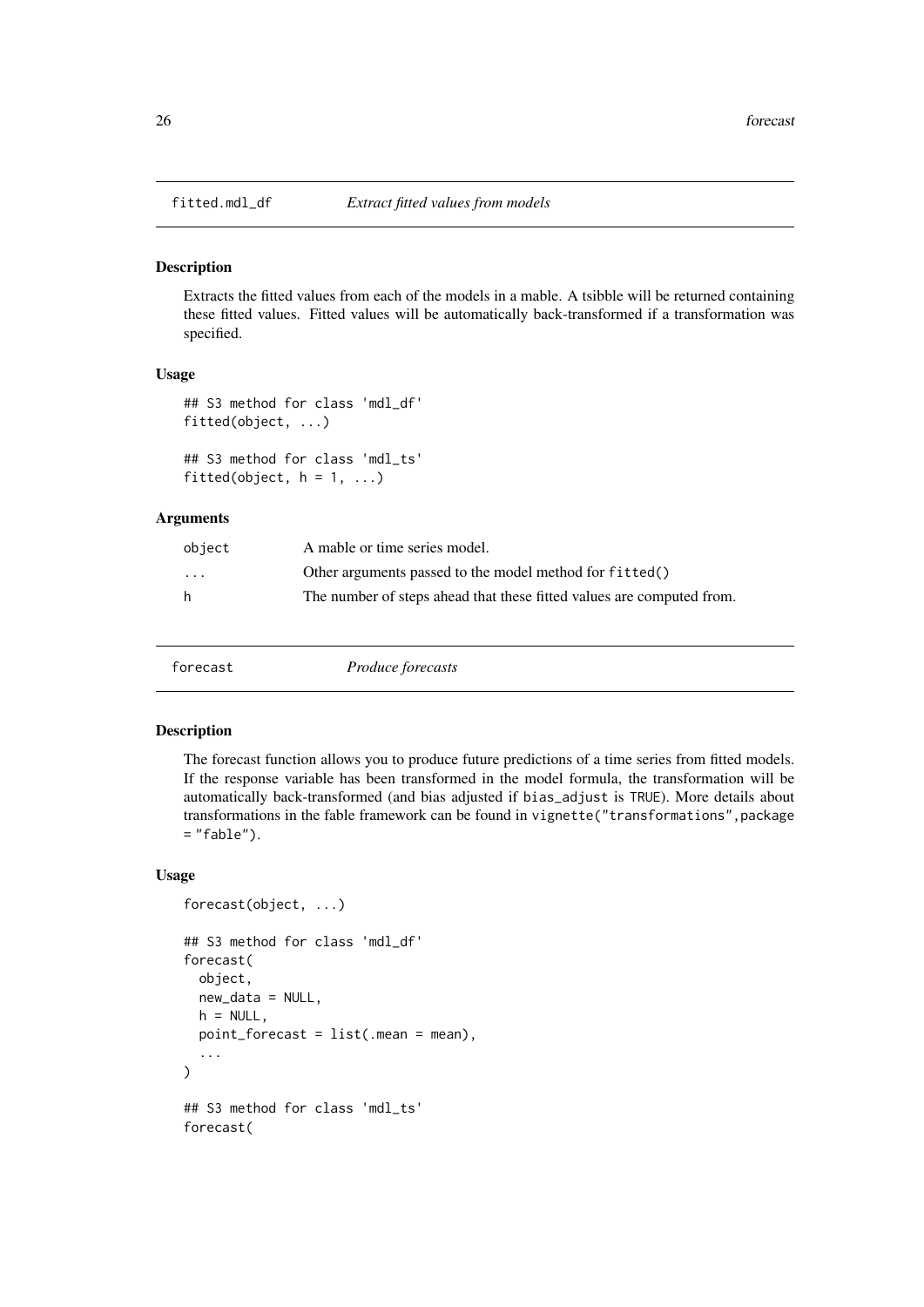#### <span id="page-26-0"></span>forecast 27

```
object,
  new_data = NULL,h = NULL,bias_adjust = NULL,
  simulate = FALSE,
  bootstrap = FALSE,
  times = 5000,
  point_forecast = list(.mean = mean),
  ...
\lambda
```
#### Arguments

| object         | The time series model used to produce the forecasts                                                                                                                                                                                             |
|----------------|-------------------------------------------------------------------------------------------------------------------------------------------------------------------------------------------------------------------------------------------------|
| $\ddots$ .     | Additional arguments for forecast model methods.                                                                                                                                                                                                |
| new_data       | A tsibble containing future information used to forecast.                                                                                                                                                                                       |
| h              | The forecast horison (can be used instead of new_data for regular time series<br>with no exogenous regressors).                                                                                                                                 |
| point_forecast | The point forecast measure(s) which should be returned in the resulting fable.<br>Specified as a named list of functions which accept a distribution and return a<br>vector. To compute forecast medians, you can use list (. median = median). |
| bias_adjust    | Deprecated. Please use point_forecast to specify the desired point forecast<br>method.                                                                                                                                                          |
| simulate       | Should forecasts be based on simulated future paths instead of analytical results.                                                                                                                                                              |
| bootstrap      | Should innovations from simulated forecasts be bootstrapped from the model's<br>fitted residuals. This allows the forecast distribution to have a different underly-<br>ing shape which could better represent the nature of your data.         |
| times          | The number of future paths for simulations if simulate = TRUE.                                                                                                                                                                                  |

## Details

The forecasts returned contain both point forecasts and their distribution. A specific forecast interval can be extracted from the distribution using the [hilo\(\)](#page-0-0) function, and multiple intervals can be obtained using [report\(\)](#page-47-1). These intervals are stored in a single column using the hilo class, to extract the numerical upper and lower bounds you can use [unpack\\_hilo\(\)](#page-53-1).

#### Value

A fable containing the following columns:

- .model: The name of the model used to obtain the forecast. Taken from the column names of models in the provided mable.
- The forecast distribution. The name of this column will be the same as the dependent variable in the model(s). If multiple dependent variables exist, it will be named .distribution.
- Point forecasts computed from the distribution using the functions in the point\_forecast argument.
- All columns in new\_data, excluding those whose names conflict with the above.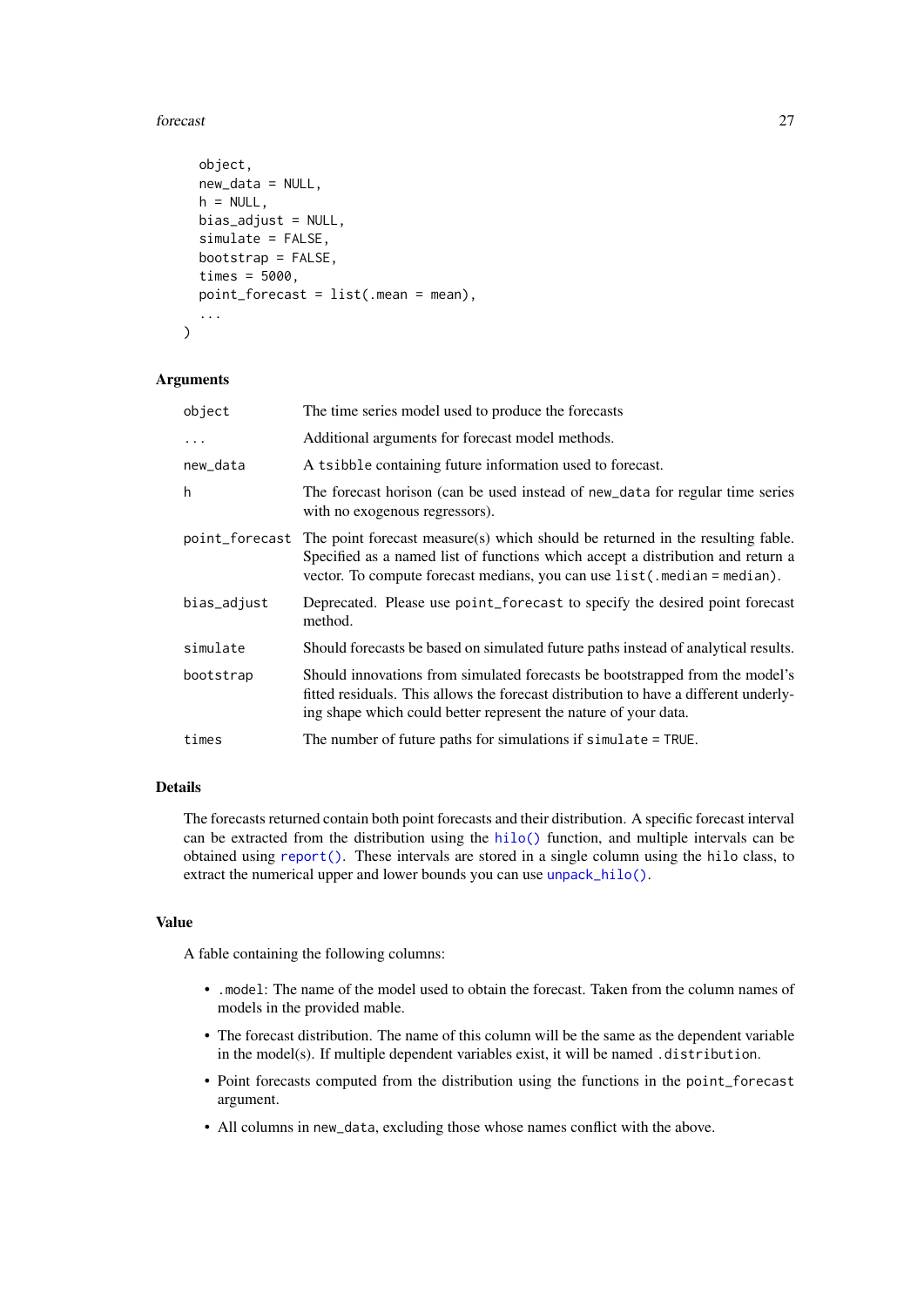#### Examples

```
library(fable)
library(tsibble)
library(tsibbledata)
library(dplyr)
library(tidyr)
# Forecasting with an ETS(M,Ad,A) model to Australian beer production
beer_fc <- aus_production %>%
  model(ets = ETS(log(Beer) ~ error("M") + trend("Ad") + season("A"))) %>%
  forecast(h = "3 years")# Compute 80% and 95% forecast intervals
beer_fc %>%
  hilo(level = c(80, 95))
beer_fc %>%
  autoplot(aus_production)
# Forecasting with a seasonal naive and linear model to the monthly
# "Food retailing" turnover for each Australian state/territory.
library(dplyr)
aus_retail %>%
  filter(Industry == "Food retailing") %>%
  model(
    snaive = SNAIVE(Turnover),
    ets = TSLM(log(Turnover) \sim trend() + season()),
  ) %>%
  forecast(h = "2 years 6 months") %>%
  autoplot(filter(aus_retail, Month >= yearmonth("2000 Jan")), level = 90)
# Forecast GDP with a dynamic regression model on log(GDP) using population and
# an automatically chosen ARIMA error structure. Assume that population is fixed
# in the future.
aus_economy <- global_economy %>%
  filter(Country == "Australia")
fit <- aus_economy %>%
  model(lm = ARIMA(log(GDP) ~ Population))
future_aus <- new_data(aus_economy, n = 10) %>%
  mutate(Population = last(aus_economy$Population))
fit %>%
  forecast(new_data = future_aus) %>%
  autoplot(aus_economy)
```
generate.mdl\_df *Generate responses from a mable*

#### Description

Use a model's fitted distribution to simulate additional data with similar behaviour to the response. This is a tidy implementation of \link[stats]{simulate}.

<span id="page-27-0"></span>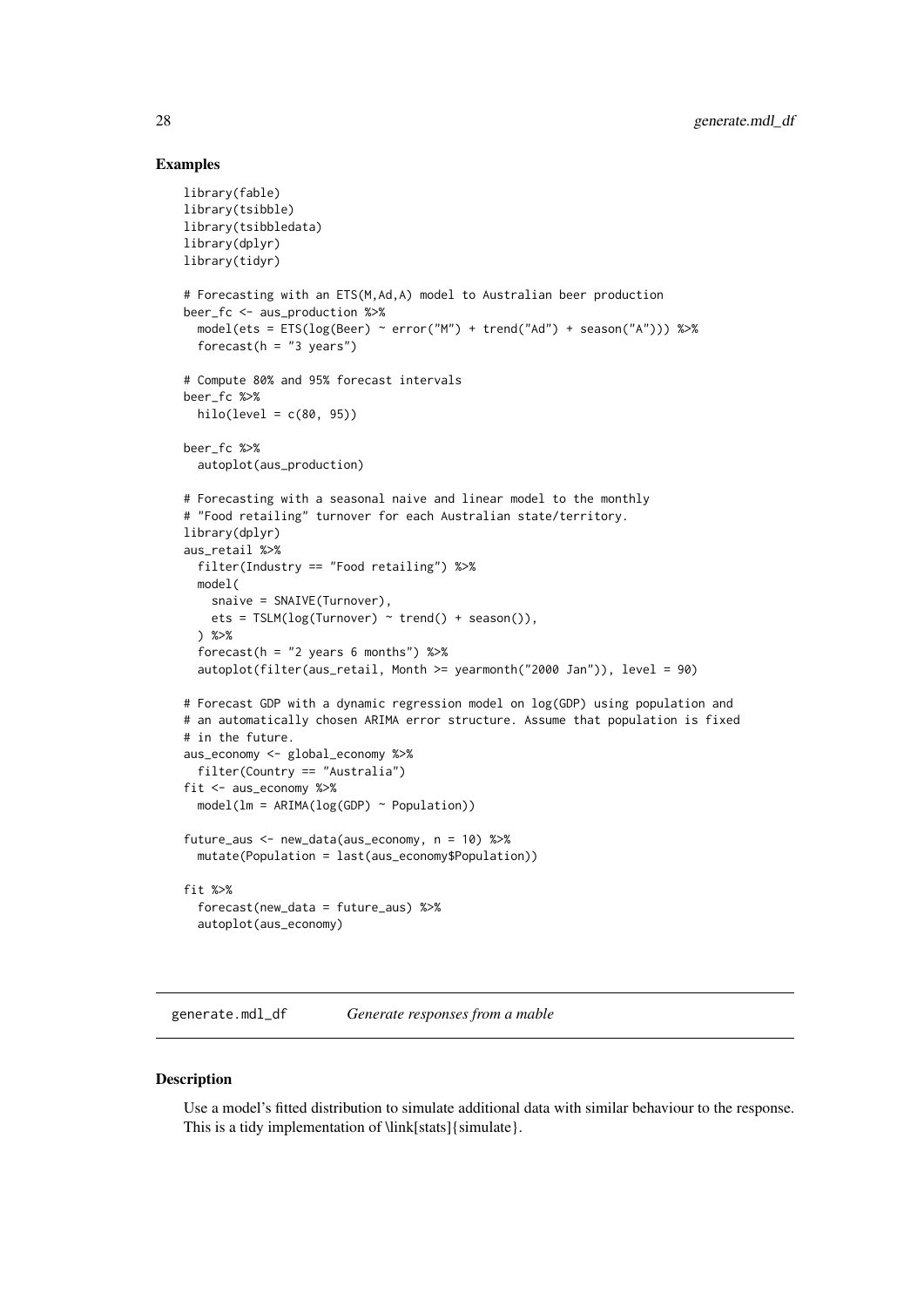#### generate.mdl\_df 29

## Usage

```
## S3 method for class 'mdl_df'
generate(x, new_data = NULL, h = NULL, times = 1, seed = NULL, ...)
## S3 method for class 'mdl_ts'
generate(
  x,
  new_data = NULL,
  h = NULL,times = 1,
  seed = NULL,
  bootstrap = FALSE,
  bootstrap_block_size = 1,
  ...
\lambda
```
## Arguments

| X                    | A mable.                                                                                                          |  |
|----------------------|-------------------------------------------------------------------------------------------------------------------|--|
| new_data             | The data to be generated (time index and exogenous regressors)                                                    |  |
| h                    | The simulation horizon (can be used instead of new_data for regular time series<br>with no exogenous regressors). |  |
| times                | The number of replications.                                                                                       |  |
| seed                 | The seed for the random generation from distributions.                                                            |  |
| .                    | Additional arguments for individual simulation methods.                                                           |  |
| bootstrap            | If TRUE, then forecast distributions are computed using simulation with resam-<br>pled errors.                    |  |
| bootstrap_block_size |                                                                                                                   |  |
|                      | The bootstrap block size specifies the number of contiguous residuals to be taken<br>in each bootstrap sample.    |  |

## Details

Innovations are sampled by the model's assumed error distribution. If bootstrap is TRUE, innovations will be sampled from the model's residuals. If new\_data contains the .innov column, those values will be treated as innovations for the simulated paths..

## Examples

```
library(fable)
library(dplyr)
UKLungDeaths <- as_tsibble(cbind(mdeaths, fdeaths), pivot_longer = FALSE)
UKLungDeaths %>%
  model(lm = TSLM(mdeaths \sim fourier("year", K = 4) + fdeaths)) %>%
  generate(UKLungDeaths, times = 5)
```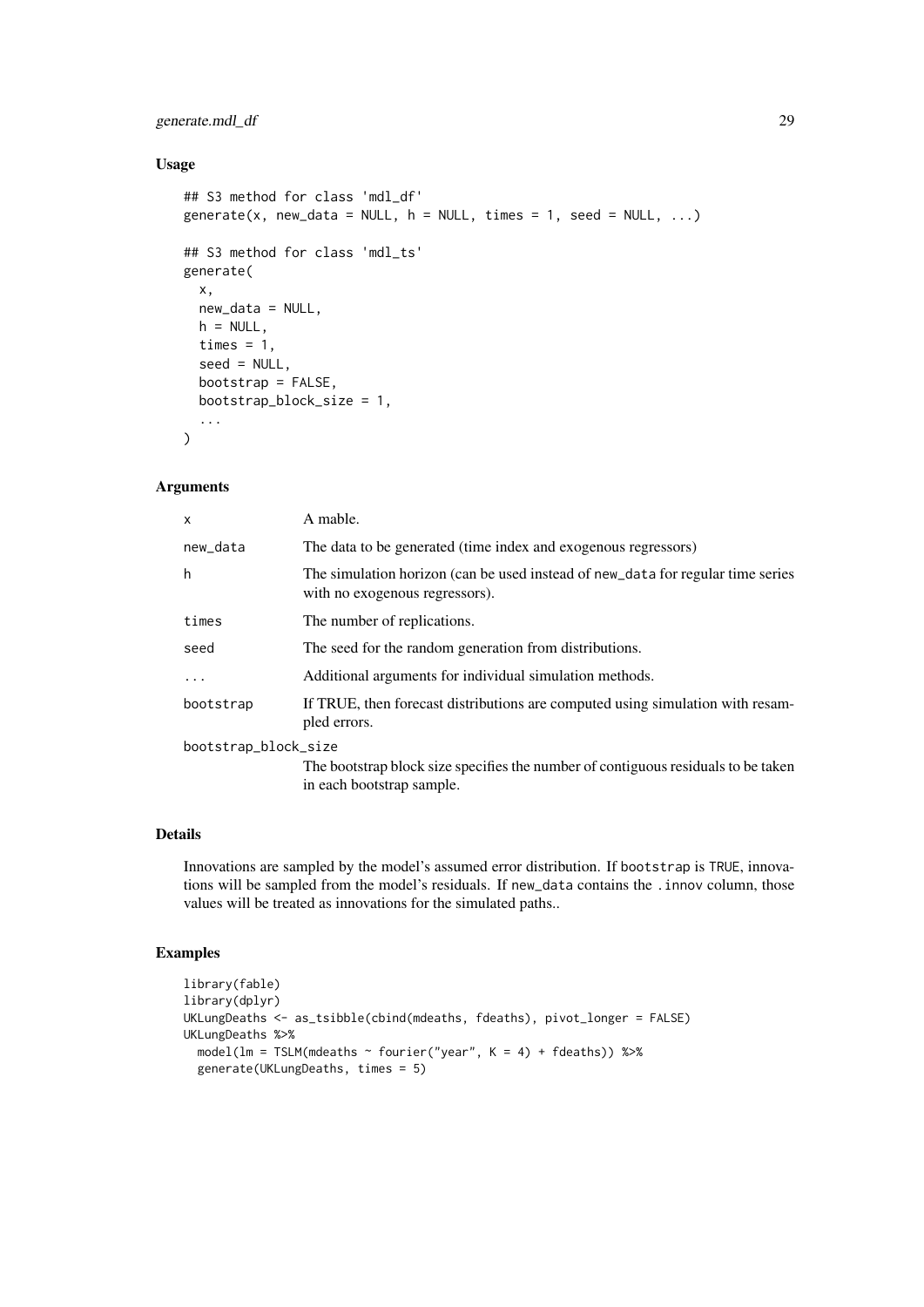<span id="page-29-0"></span>glance.mdl\_df *Glance a mable*

#### Description

Uses the models within a mable to produce a one row summary of their fits. This typically contains information about the residual variance, information criterion, and other relevant summary statistics. Each model will be represented with a row of output.

## Usage

```
## S3 method for class 'mdl_df'
glance(x, \ldots)## S3 method for class 'mdl_ts'
\text{glance}(x, \ldots)
```
#### Arguments

| x | A mable.                     |
|---|------------------------------|
| . | Arguments for model methods. |

## Examples

```
library(fable)
library(tsibbledata)
olympic_running %>%
  model(lm = TSLM(log(Time) \sim trend()) %>%
  glance()
```
hypothesize.mdl\_df *Run a hypothesis test from a mable*

## Description

This function will return the results of a hypothesis test for each model in the mable.

## Usage

```
## S3 method for class 'mdl_df'
hypothesize(x, ...)
```

| X        | A mable.                     |
|----------|------------------------------|
| $\cdots$ | Arguments for model methods. |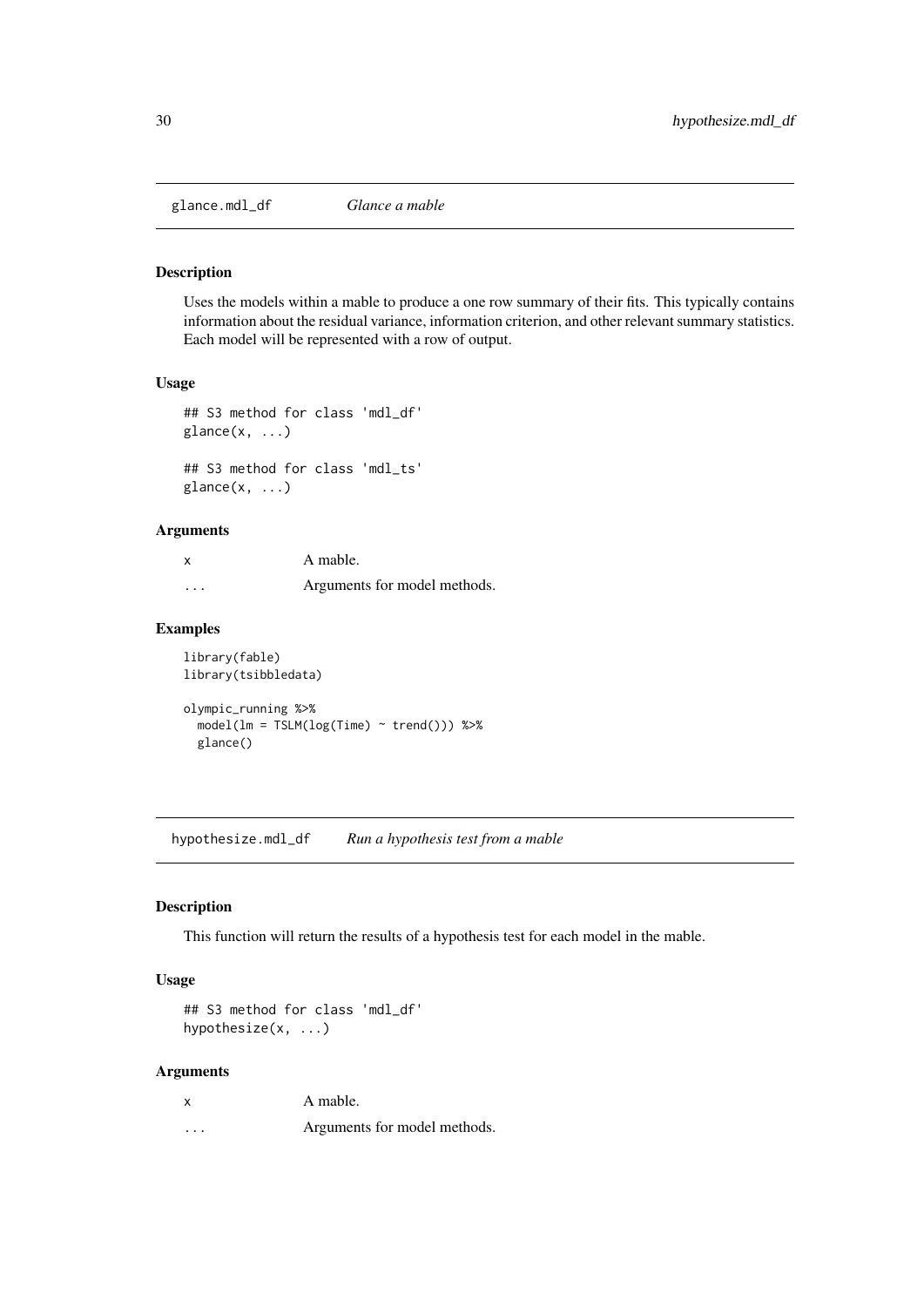#### <span id="page-30-0"></span>interpolate.mdl\_df 31

## Examples

```
library(fable)
library(tsibbledata)
olympic_running %>%
  model(lm = TSLM(log(Time) \sim trend()) %>%
  hypothesize()
```
interpolate.mdl\_df *Interpolate missing values*

#### Description

Uses a fitted model to interpolate missing values from a dataset.

## Usage

```
## S3 method for class 'mdl_df'
interpolate(object, new_data, ...)
## S3 method for class 'mdl_ts'
interpolate(object, new_data, ...)
```
## Arguments

| object   | A mable containing a single model column.                            |
|----------|----------------------------------------------------------------------|
| new data | A dataset with the same structure as the data used to fit the model. |
| $\cdots$ | Other arguments passed to interpolate methods.                       |

#### Examples

```
library(fable)
library(tsibbledata)
```

```
# The fastest running times for the olympics are missing for years during
# world wars as the olympics were not held.
olympic_running
```

```
olympic_running %>%
 model(TSLM(Time ~ trend())) %>%
  interpolate(olympic_running)
```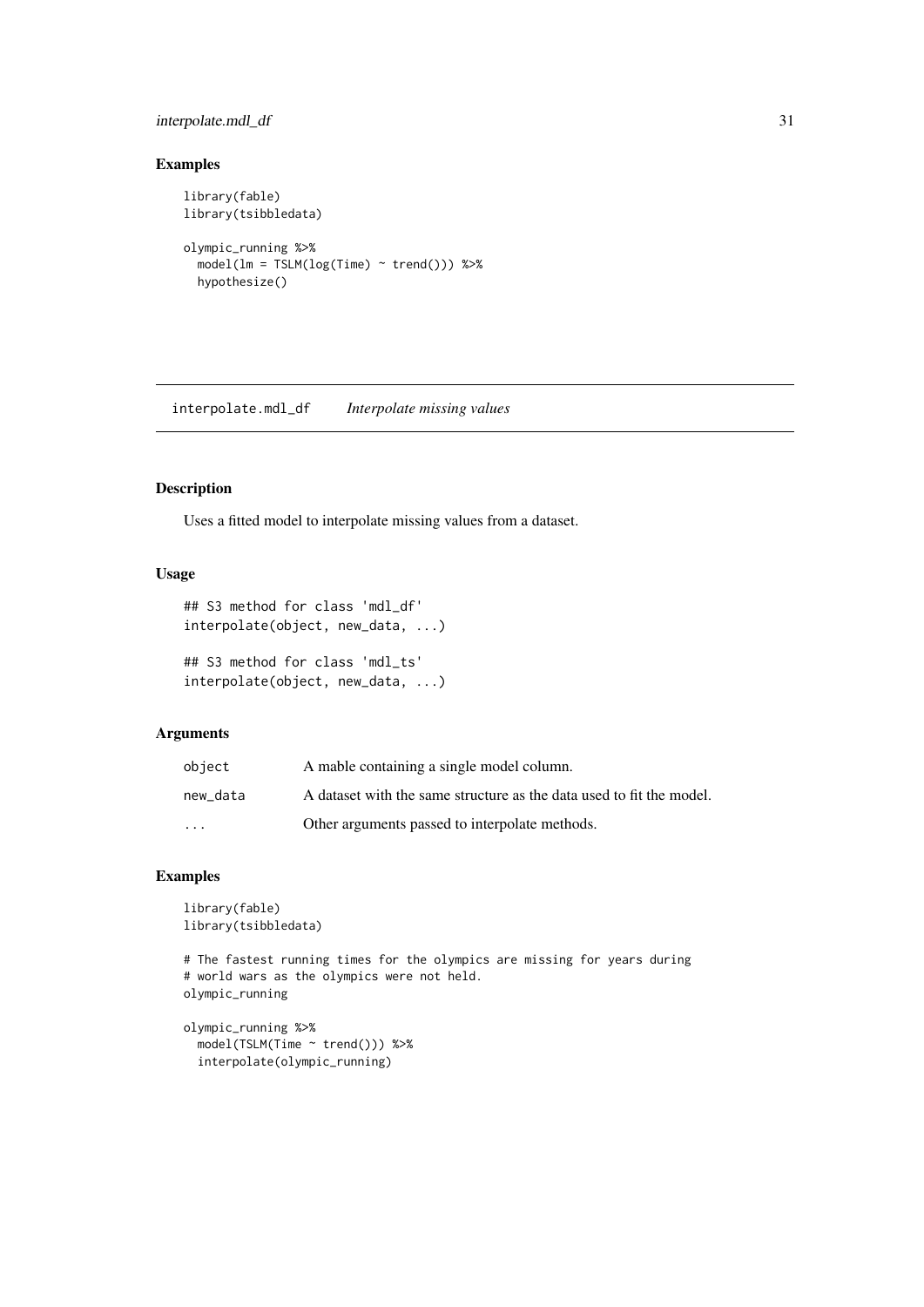<span id="page-31-1"></span><span id="page-31-0"></span>

Is the element an aggregation of smaller data

## Usage

is\_aggregated(x)

#### Arguments

x An object.

#### See Also

[aggregate\\_key](#page-6-1)

| is_dable | Is the object a dable |
|----------|-----------------------|
|----------|-----------------------|

## Description

Is the object a dable

## Usage

is\_dable(x)

## Arguments

x An object.

is\_fable *Is the object a fable*

## Description

Is the object a fable

## Usage

is\_fable(x)

## Arguments

x An object.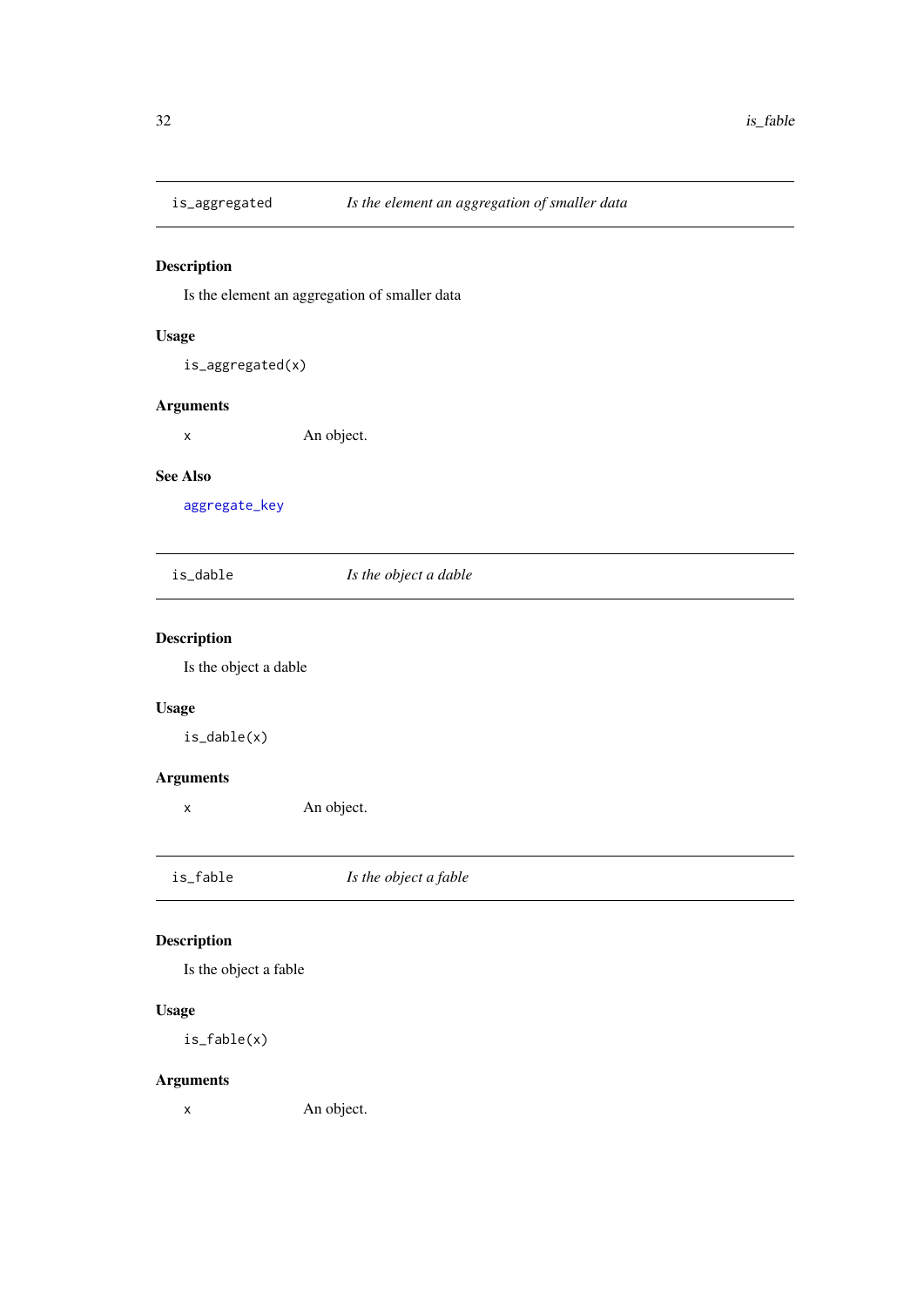<span id="page-32-0"></span>

Is the object a mable

## Usage

is\_mable(x)

## Arguments

x An object.

is\_model *Is the object a model*

## Description

Is the object a model

### Usage

is\_model(x)

## Arguments

x An object.

MAAPE *Mean Arctangent Absolute Percentage Error*

## Description

Mean Arctangent Absolute Percentage Error

## Usage

```
MAAPE(.resid, .actual, na.rm = TRUE, ...)
```

| .resid   | A vector of residuals from either the training (model accuracy) or test (forecast<br>accuracy) data.    |
|----------|---------------------------------------------------------------------------------------------------------|
| .actual. | A vector of responses matching the fitted values (for forecast accuracy, new_data<br>must be provided). |
| na.rm    | Remove the missing values before calculating the accuracy measure                                       |
| $\cdots$ | Additional arguments for each measure.                                                                  |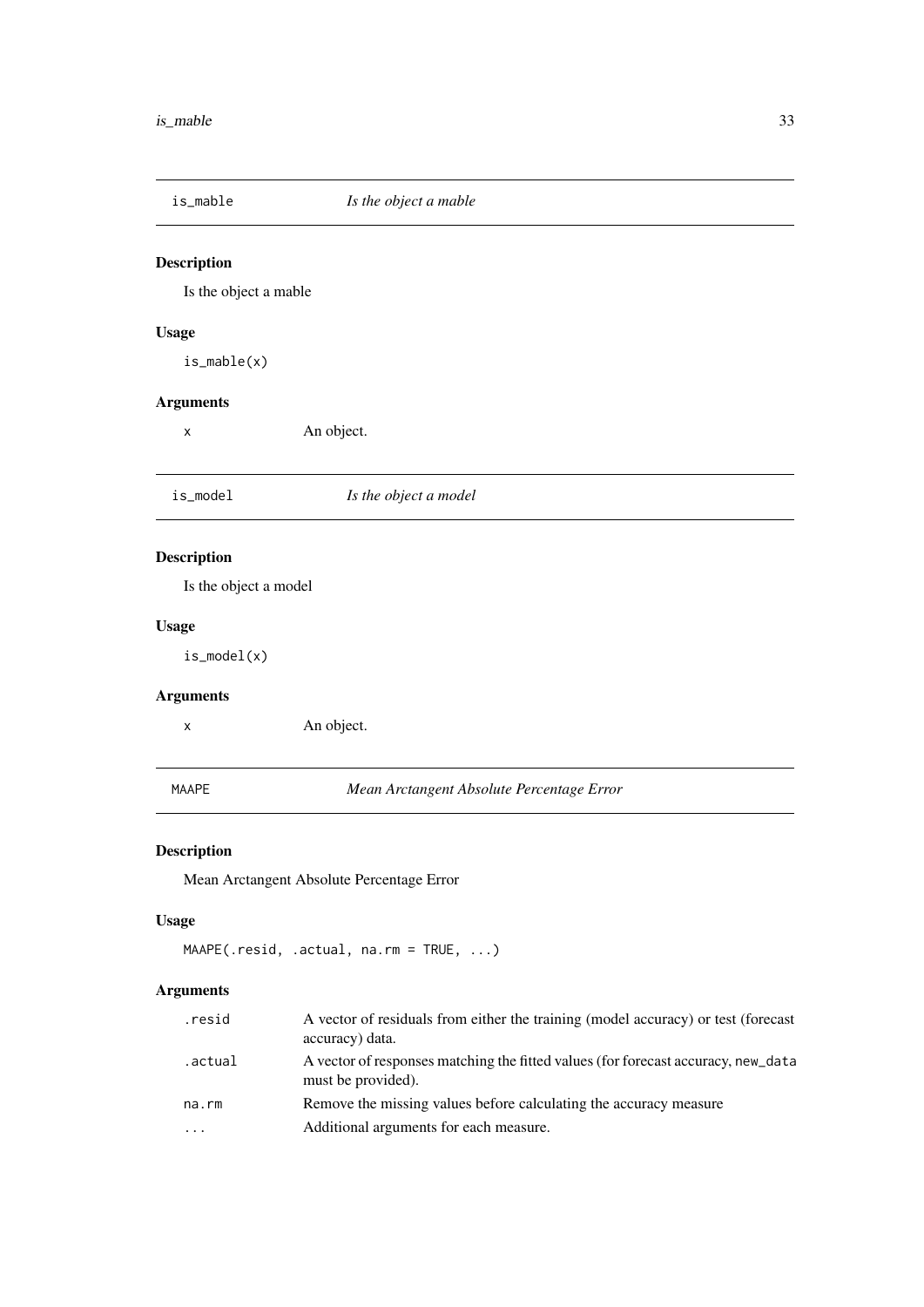#### <span id="page-33-0"></span>References

Kim, Sungil and Heeyoung Kim (2016) "A new metric of absolute percentage error for intermittent demand forecasts". *International Journal of Forecasting*, 32(3), 669-679.

mable *Create a new mable*

## Description

A mable (model table) data class (mdl\_df) is a tibble-like data structure for applying multiple models to a dataset. Each row of the mable refers to a different time series from the data (identified by the key columns). A mable must contain at least one column of time series models (mdl\_ts), where the list column itself (1st\_mdl) describes how these models are related.

## Usage

 $mable(..., key = NULL, model = NULL)$ 

## Arguments

| $\cdot$ $\cdot$ $\cdot$ | <dynamic-dots> A set of name-value pairs. These arguments are processed<br/>with <math>r</math>lang::<math>q</math>uos() and support unquote via !! and unquote-splice via !!!<br/>Use := to create columns that start with a dot.</dynamic-dots>                                            |
|-------------------------|----------------------------------------------------------------------------------------------------------------------------------------------------------------------------------------------------------------------------------------------------------------------------------------------|
|                         | Arguments are evaluated sequentially. You can refer to previously created ele-<br>ments directly or using the data pronoun. To refer explicitly to objects in the<br>calling environment, use !! or .env, e.g. !! . data or . env\$. data for the special<br>case of an object named . data. |
| key                     | Structural variable(s) that identify each model.                                                                                                                                                                                                                                             |
| model                   | Identifiers for the columns containing model(s).                                                                                                                                                                                                                                             |
|                         |                                                                                                                                                                                                                                                                                              |

mable\_vars *Return model column variables*

#### Description

mable\_vars() returns a character vector of the model variables in the object.

### Usage

```
mable_vars(x)
```
## Arguments

x A dataset containing models (such as a mable).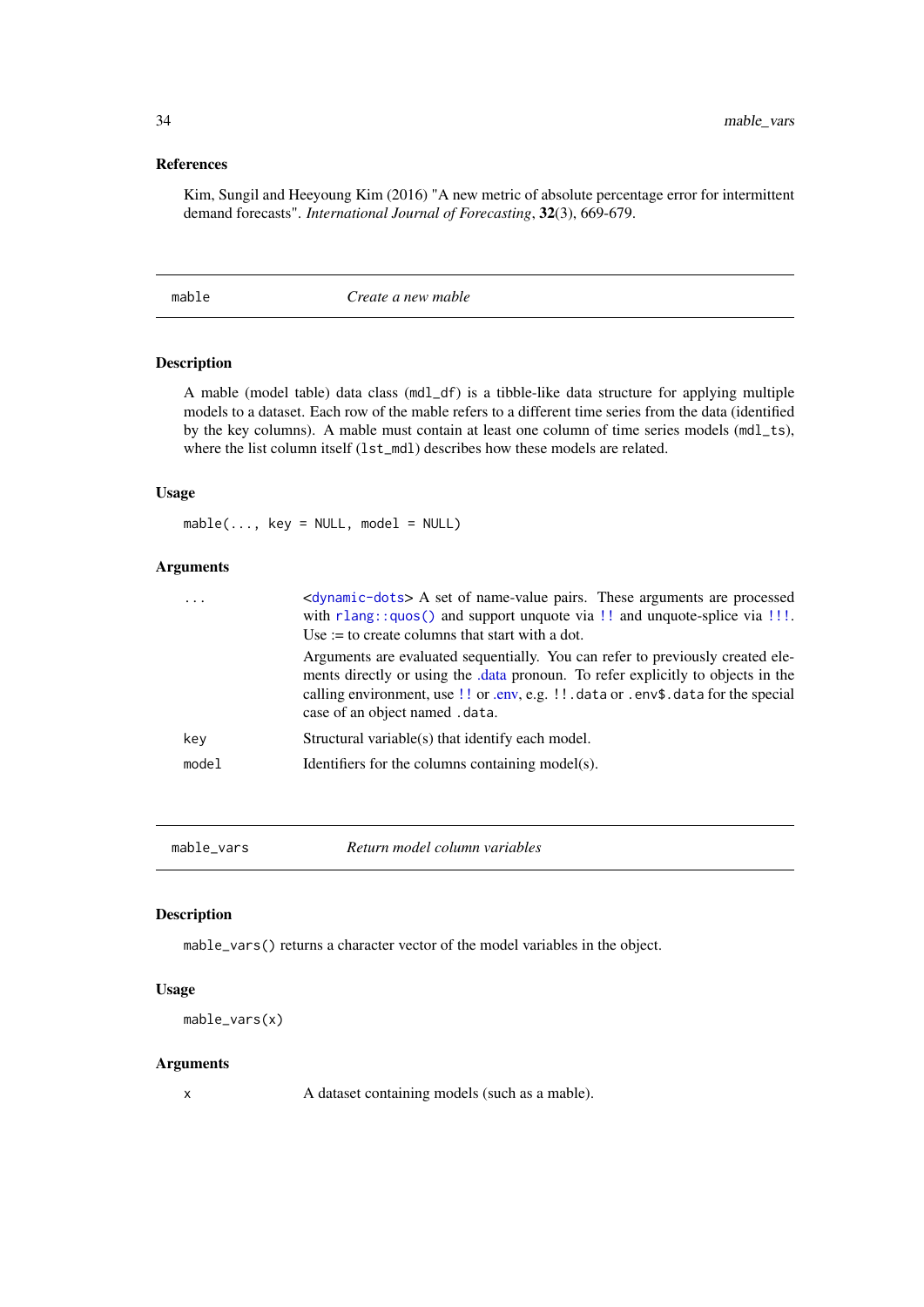<span id="page-34-0"></span>A collection of accuracy measures based on the accuracy of the prediction's direction (say, increasing or decreasing).

## Usage

```
MDA(.resid, .actual, na.rm = TRUE, reward = 1, penalty = 0, ...)MDV(.resid, .actual, na.rm = TRUE, ...)
MDPV(.resid, .actual, na.rm = TRUE, ...)
directional_accuracy_measures
```
## Arguments

| .resid          | A vector of residuals from either the training (model accuracy) or test (forecast<br>accuracy) data.    |
|-----------------|---------------------------------------------------------------------------------------------------------|
| .actual.        | A vector of responses matching the fitted values (for forecast accuracy, new_data<br>must be provided). |
| na.rm           | Remove the missing values before calculating the accuracy measure                                       |
| reward, penalty |                                                                                                         |
|                 | The weights given to correct and incorrect predicted directions.                                        |
| $\ddots$ .      | Additional arguments for each measure.                                                                  |

## Format

An object of class list of length 3.

## Details

MDA(): Mean Directional Accuracy MDV(): Mean Directional Value MDPV(): Mean Directional Percentage Value

## References

Blaskowitz and H. Herwartz (2011) "On economic evaluation of directional forecasts". *International Journal of Forecasting*, 27(4), 1058-1065.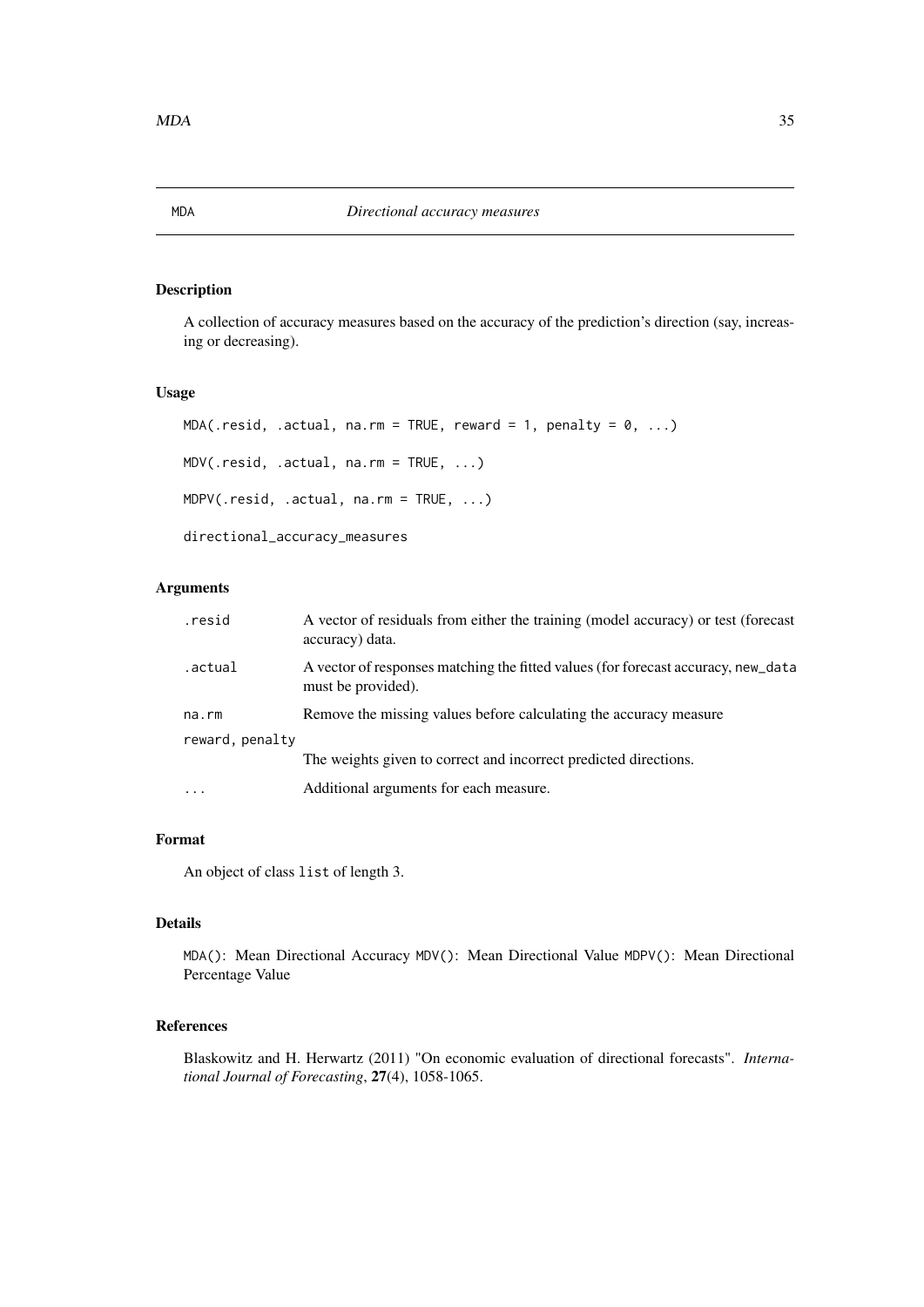Point estimate accuracy measures

## Usage

```
ME(\text{.resid}, \text{na.rm} = TRUE, \dots)MSE(.resid, na.rm = TRUE, ...)
RMSE(.resid, na.rm = TRUE, ...)MAE(.resid, na.rm = TRUE, ...)MPE(.resid, .actual, na.rm = TRUE, ...)
MAPE(.resid, .actual, na.rm = TRUE, ...)
MASE(
  .resid,
  .train,
  demean = FALSE,
  na.rm = TRUE,.period,
  d = .period == 1,D = .period > 1,...
\lambdaRMSSE(
  .resid,
  .train,
  demean = FALSE,
  na.rm = TRUE,.period,
  d = .period == 1,D = .period > 1,
  ...
\lambdaACF1(.resid, na.action = stats::na.pass, demean = TRUE, ...)point_accuracy_measures
```
#### Arguments

.resid A vector of residuals from either the training (model accuracy) or test (forecast accuracy) data.

## <span id="page-35-1"></span><span id="page-35-0"></span>ME *Point estimate accuracy measures*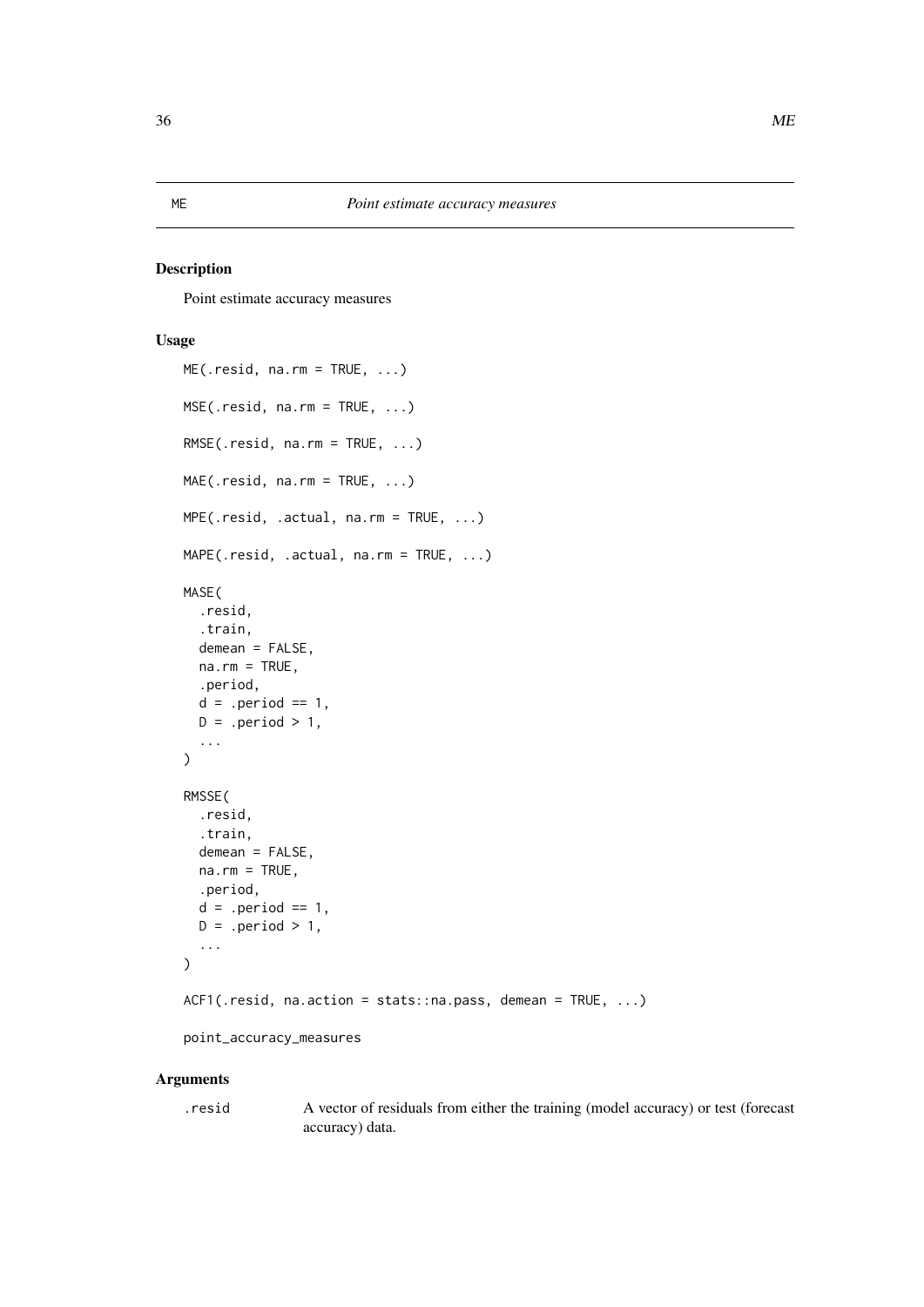## <span id="page-36-0"></span>middle\_out 37

| na.rm     | Remove the missing values before calculating the accuracy measure                                                                    |
|-----------|--------------------------------------------------------------------------------------------------------------------------------------|
| .         | Additional arguments for each measure.                                                                                               |
| .actual   | A vector of responses matching the fitted values (for forecast accuracy, new_data<br>must be provided).                              |
| train.    | A vector of responses used to train the model (for forecast accuracy, the orig_data<br>must be provided).                            |
| demean    | Should the response be demeaned (MASE)                                                                                               |
| .period   | The seasonal period of the data (defaulting to 'smallest' seasonal period). from<br>a model, or forecasted values from the forecast. |
| d         | Should the response model include a first difference?                                                                                |
| D         | Should the response model include a seasonal difference?                                                                             |
| na.action | Function to handle missing values.                                                                                                   |

#### Format

An object of class list of length 8.

middle\_out *Middle out forecast reconciliation*

## Description

[Experimental]

## Usage

middle\_out(models, split = 1)

## Arguments

| models | A column of models in a mable.                                              |
|--------|-----------------------------------------------------------------------------|
| split  | The middle level of the hierarchy from which the bottom-up and top-down ap- |
|        | proaches are used above and below respectively.                             |

## Details

Reconciles a hierarchy using the middle out reconciliation method. The response variable of the hierarchy must be aggregated using sums. The forecasted time points must match for all series in the hierarchy.

## See Also

[reconcile\(\)](#page-45-1), [aggregate\\_key\(\)](#page-6-1) *[Forecasting: Principles and Practice](https://otexts.com/fpp3/single-level.html#middle-out-approach)* - Middle-out approach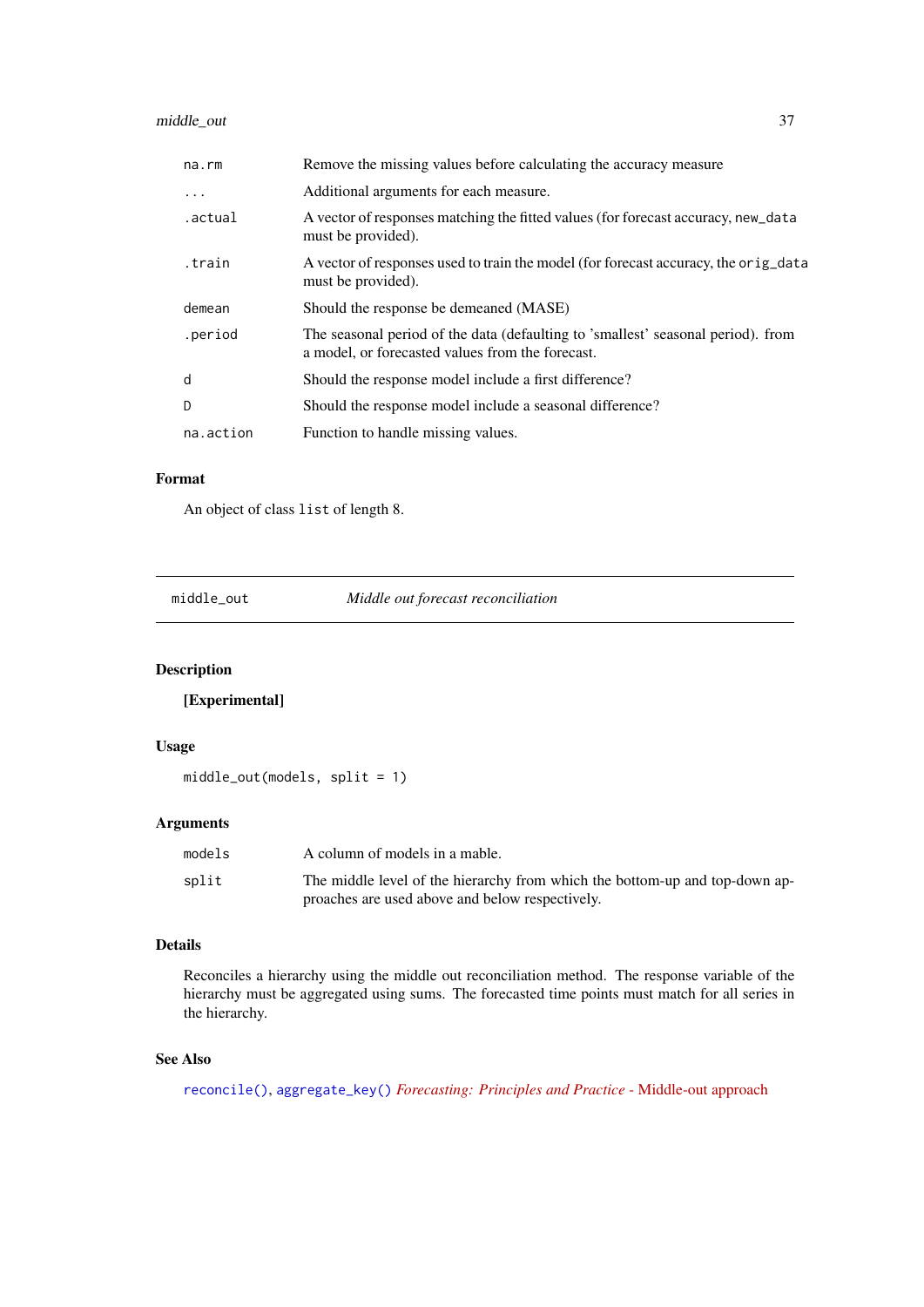<span id="page-37-0"></span>Reconciles a hierarchy using the minimum trace combination method. The response variable of the hierarchy must be aggregated using sums. The forecasted time points must match for all series in the hierarchy (caution: this is not yet tested for beyond the series length).

#### Usage

```
min_trace(
  models,
  method = c("wls_var", "ols", "wls_struct", "mint_cov", "mint_shrink"),
  sparse = NULL
\lambda
```
#### Arguments

| models | A column of models in a mable.                                                                                                                             |
|--------|------------------------------------------------------------------------------------------------------------------------------------------------------------|
| method | The reconciliation method to use.                                                                                                                          |
| sparse | If TRUE, the reconciliation will be computed using sparse matrix algebra? By<br>default, sparse matrices will be used if the MatrixM package is installed. |

#### References

Wickramasuriya, S. L., Athanasopoulos, G., & Hyndman, R. J. (2019). Optimal forecast reconciliation for hierarchical and grouped time series through trace minimization. Journal of the American Statistical Association, 1-45. https://doi.org/10.1080/01621459.2018.1448825

#### See Also

[reconcile\(\)](#page-45-1), [aggregate\\_key\(\)](#page-6-1)

model *Estimate models*

## Description

Trains specified model definition(s) to a dataset. This function will estimate the a set of model definitions (passed via ...) to each series within .data (as identified by the key structure). The result will be a mable (a model table), which neatly stores the estimated models in a tabular structure. Rows of the data identify different series within the data, and each model column contains all models from that model definition. Each cell in the mable identifies a single model.

## Usage

```
model(.data, ...)
## S3 method for class 'tbl_ts'
model(.data, ..., .safely = TRUE)
```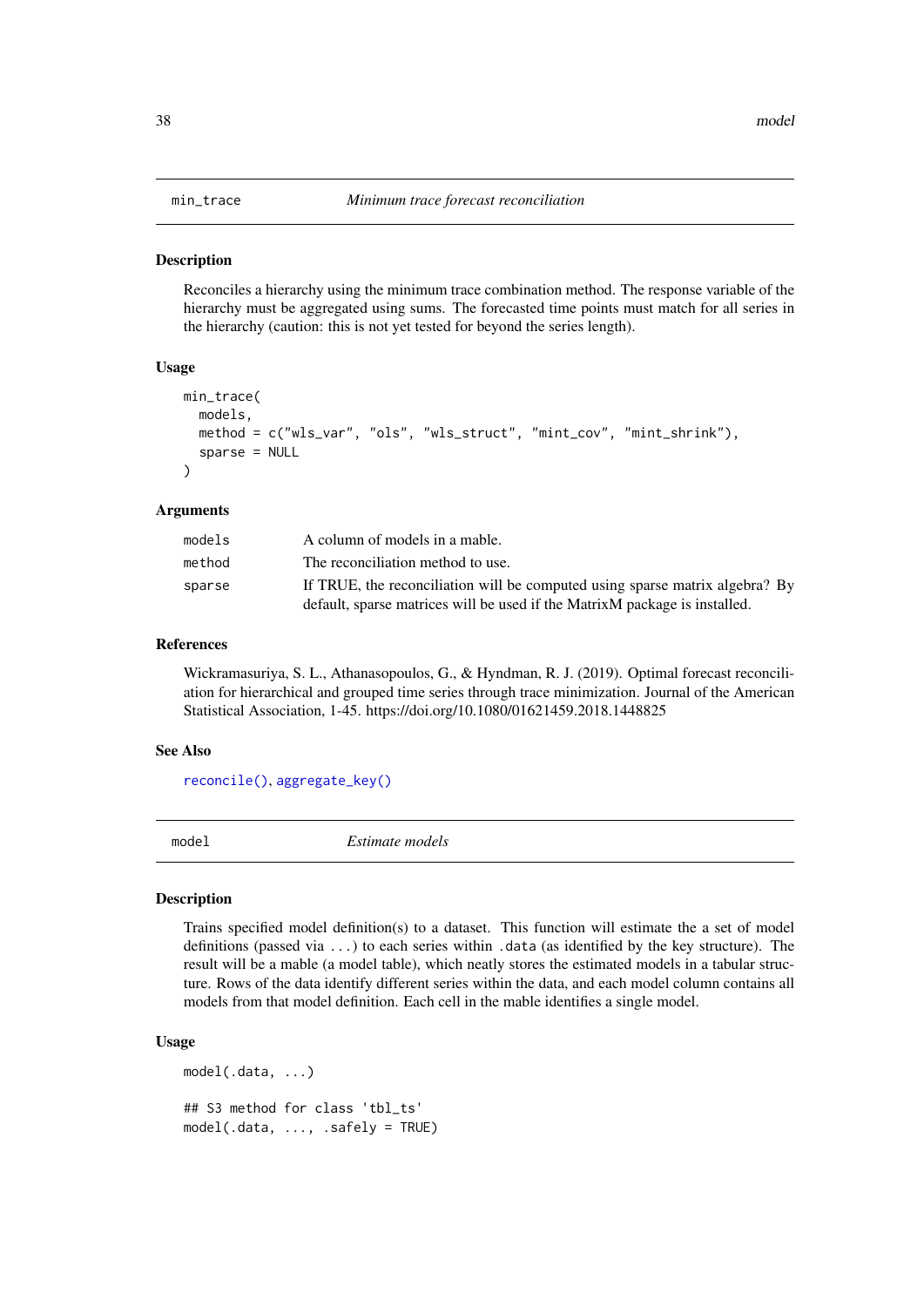#### <span id="page-38-0"></span>model\_lhs 39

#### Arguments

| .data    | A data structure suitable for the models (such as a tsibble)                                                                                                                                                                     |
|----------|----------------------------------------------------------------------------------------------------------------------------------------------------------------------------------------------------------------------------------|
| $\cdots$ | Definitions for the models to be used. All models must share the same response<br>variable.                                                                                                                                      |
| .safely  | If a model encounters an error, rather than aborting the process a NULL model<br>will be returned instead. This allows for an error to occur when computing many<br>models, without losing the results of the successful models. |

## Parallel

It is possible to estimate models in parallel using the [future](https://cran.r-project.org/package=future) package. By specifying a [future::plan\(\)](#page-0-0) before estimating the models, they will be computed according to that plan.

#### Progress

Progress on model estimation can be obtained by wrapping the code with progressr::with\_progress(). Further customisation on how progress is reported can be controlled using the progressr package.

#### Examples

```
library(fable)
library(tsibbledata)
# Training an ETS(M,Ad,A) model to Australian beer production
aus_production %>%
 model(ets = ETS(log(Beer) ~ error("M") + trend("Ad") + season("A")))
# Training a seasonal naive and ETS(A,A,A) model to the monthly
# "Food retailing" turnover for selected Australian states.
library(dplyr)
progressr::with_progress(
aus_retail %>%
 filter(
    Industry == "Food retailing",
    State %in% c("Victoria", "New South Wales", "Queensland")
  ) %>%
  model(
    snaive = SNAIVE(Turnover),
    ets = ETS(log(Turnover) ~ ~ ~ ~ error("A") ~ + ~ trend("A") ~ + ~ season("A")),
  )
)
```
model\_lhs *Extract the left hand side of a model*

#### Description

Extract the left hand side of a model

## Usage

model\_lhs(model)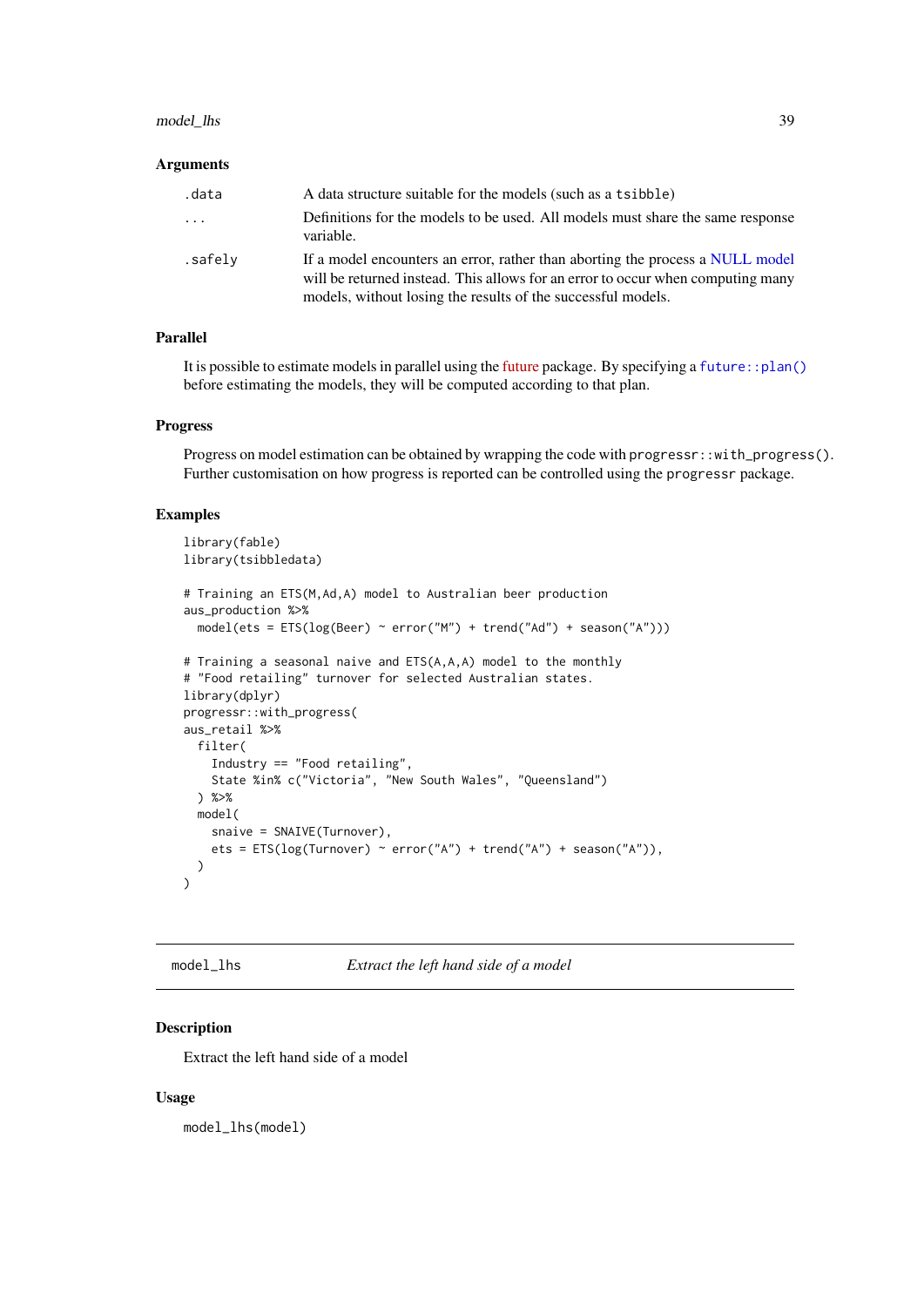## Arguments

model A formula

model\_rhs *Extract the right hand side of a model*

## Description

Extract the right hand side of a model

## Usage

model\_rhs(model)

## Arguments

model A formula

model\_sum *Provide a succinct summary of a model*

## Description

Similarly to pillar's type\_sum and obj\_sum, model\_sum is used to provide brief model summaries.

## Usage

model\_sum(x)

## Arguments

x The model to summarise

<span id="page-39-0"></span>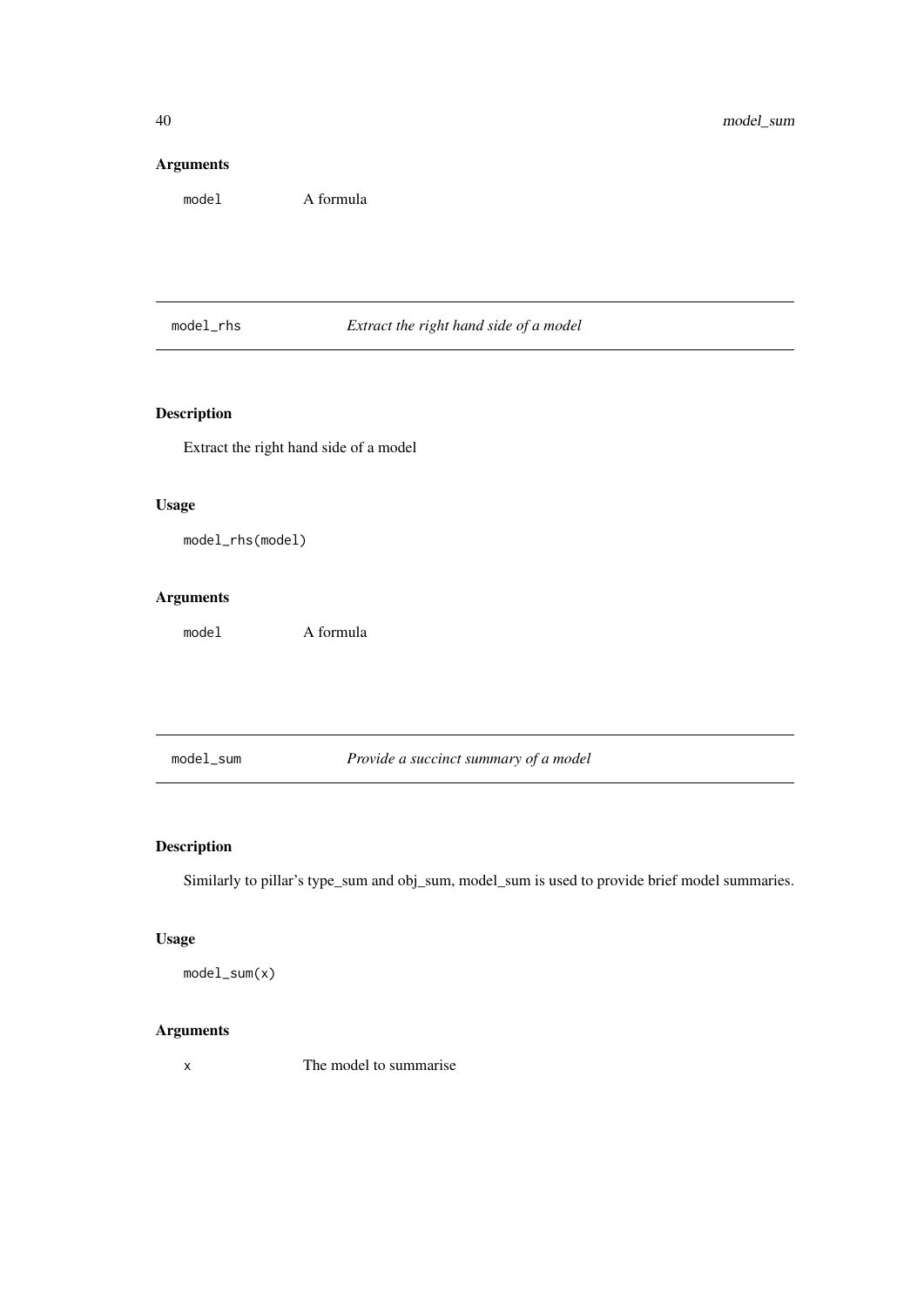<span id="page-40-1"></span><span id="page-40-0"></span>new\_model\_class *Create a new class of models*

## Description

Suitable for extension packages to create new models for fable.

## Usage

```
new_model_class(
  model = "Unknown model",train = function(.data, formula, specials, ...)
    abort("This model has not defined a training method."),
  species = new_specials(),
  check = function(.data) { \},
  prepare = function(...) \{ \},
  ...,
  env = caller_env(),.inherit = model_definition
)
```
## new\_model\_definition(.class, formula, ..., .env = caller\_env(n = 2))

| model    | The name of the model                                                                                                                                                                                                                                                                                                                                                 |
|----------|-----------------------------------------------------------------------------------------------------------------------------------------------------------------------------------------------------------------------------------------------------------------------------------------------------------------------------------------------------------------------|
| train    | A function that trains the model to a dataset. .data is a tsibble containing<br>the data's index and response variables only. formula is the user's provided<br>formula. specials is the evaluated specials used in the formula.                                                                                                                                      |
| specials | Special functions produced using new_specials()                                                                                                                                                                                                                                                                                                                       |
| check    | A function that is used to check the data for suitability with the model. This<br>can be used to check for missing values (both implicit and explicit), regularity<br>of observations, ordered time index, and univariate responses.                                                                                                                                  |
| prepare  | This allows you to modify the model class according to user inputs. $\dots$ is the<br>arguments passed to new_model_definition, allowing you to perform different<br>checks or training procedures according to different user inputs.                                                                                                                                |
|          | Further arguments to $R6$ : $R6Class()$ . This can be useful to set up additional<br>elements used in the other functions. For example, to use common_xregs, an<br>origin element in the model is used to store the origin for trend() and fourier()<br>specials. To use these specials, you must add an origin element to the object<br>(say with $origin = NULL$ ). |
| .env     | The environment from which functions should inherit from.                                                                                                                                                                                                                                                                                                             |
| .inherit | A model class to inherit from.                                                                                                                                                                                                                                                                                                                                        |
| .class   | A model class (typically created with new_model_class()).                                                                                                                                                                                                                                                                                                             |
| formula  | The user's model formula.                                                                                                                                                                                                                                                                                                                                             |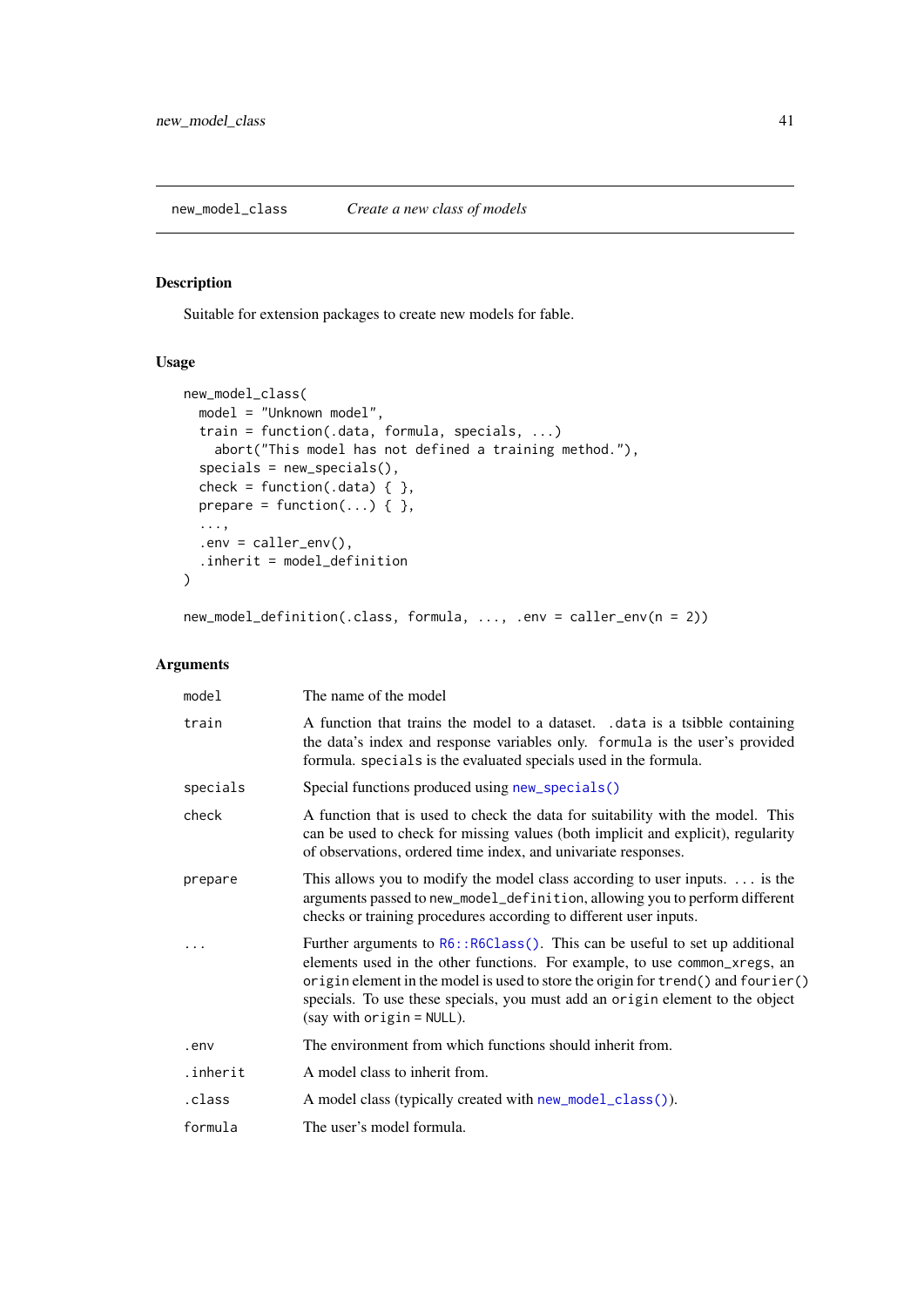## Details

This function produces a new R6 model definition. An understanding of R6 is not required, however could be useful to provide more sophisticated model interfaces. All functions have access to self, allowing the functions for training the model and evaluating specials to access the model class itself. This can be useful to obtain elements set in the %TODO

<span id="page-41-1"></span>new\_specials *Create evaluation environment for specials*

#### Description

Allows extension packages to make use of the formula parsing of specials.

## Usage

```
new_specials(..., .required_specials = NULL, .xreg_specials = NULL)
```
## Arguments

| $\cdots$           | A named set of functions which used to parse formula inputs                                                        |
|--------------------|--------------------------------------------------------------------------------------------------------------------|
| .required_specials |                                                                                                                    |
|                    | The names of specials which must be provided (and if not, are included with no<br>inputs).                         |
|                    | . xreg_specials The names of specials which will be only used as inputs to other specials (most<br>commonly xreg). |

new\_transformation *Create a new modelling transformation*

#### Description

Produces a new transformation for fable modelling functions which will be used to transform, backtransform, and adjust forecasts.

## Usage

```
new_transformation(transformation, inverse)
```
invert\_transformation(x, ...)

|          | transformation A function which transforms the data             |
|----------|-----------------------------------------------------------------|
| inverse  | A function which is the inverse of a transformation             |
| <b>X</b> | A transformation (such as one created with new_transformation). |
| $\cdot$  | Further arguments passed to other methods.                      |

<span id="page-41-0"></span>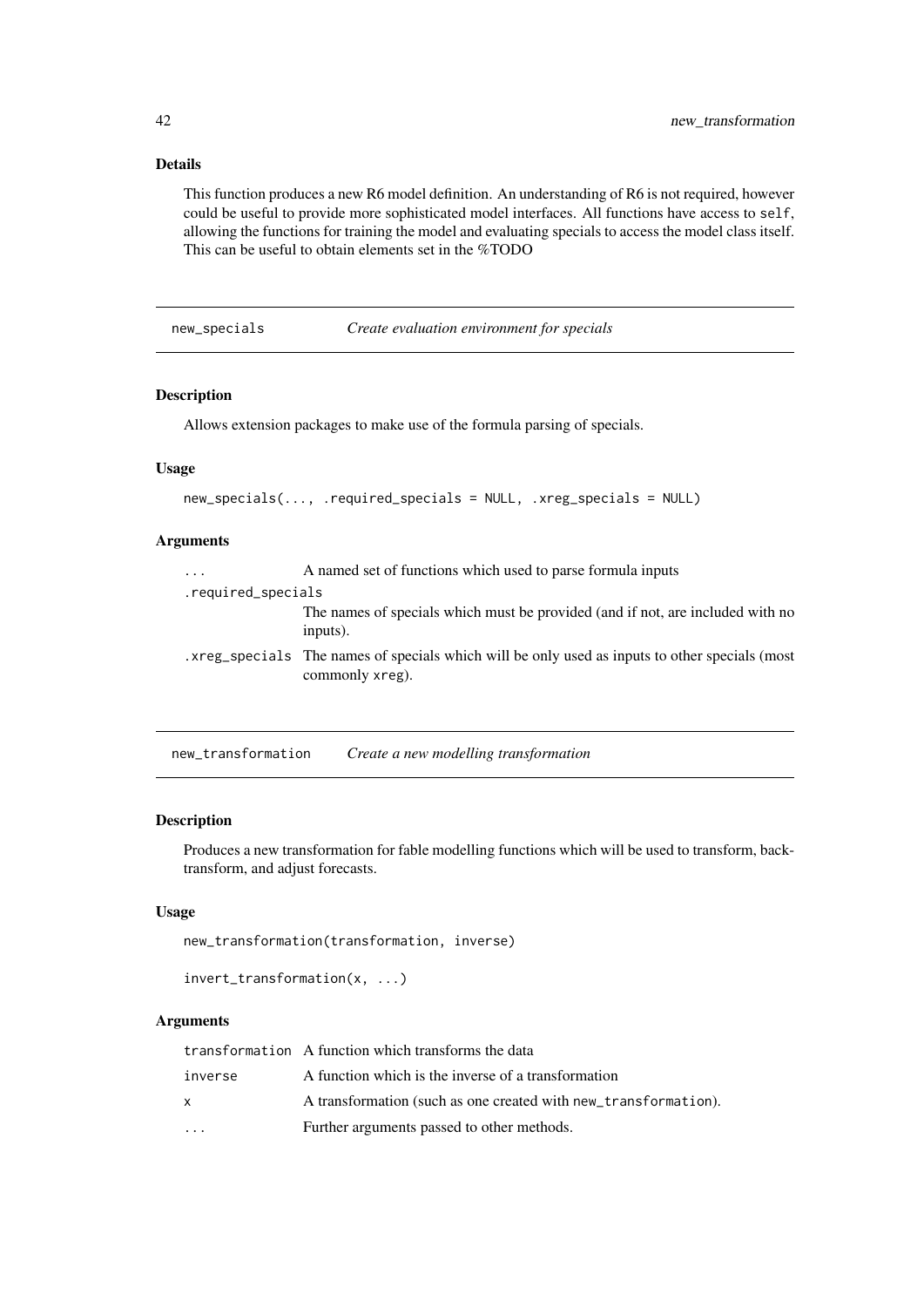#### <span id="page-42-0"></span>outliers and the contract of the contract of the contract of the contract of the contract of the contract of the contract of the contract of the contract of the contract of the contract of the contract of the contract of t

## Details

For more details about transformations, read the vignette: vignette("transformations",package = "fable")

## Examples

```
scaled_logit \le function(x, lower=0, upper=1){
 log((x-lower)/(upper-x))
}
inv_scaled_logit <- function(x, lower=0, upper=1){
  (upper-lower)*exp(x)/(1+exp(x)) + lower}
my_scaled_logit <- new_transformation(scaled_logit, inv_scaled_logit)
t_vals <- my_scaled_logit(1:10, 0, 100)
t_vals
```
outliers *Identify outliers*

#### Description

Return a table of outlying observations using a fitted model.

#### Usage

```
outliers(object, ...)
## S3 method for class 'mdl_df'
outliers(object, ...)
## S3 method for class 'mdl_ts'
outliers(object, ...)
```
## Arguments

| object   | An object which can identify outliers. |
|----------|----------------------------------------|
| $\cdots$ | Arguments for further methods.         |

| parse_model | Parse the model specification for specials |  |
|-------------|--------------------------------------------|--|
|-------------|--------------------------------------------|--|

## Description

Using a list of defined special functions, the user's formula specification and data is parsed to extract important modelling components.

## Usage

parse\_model(model)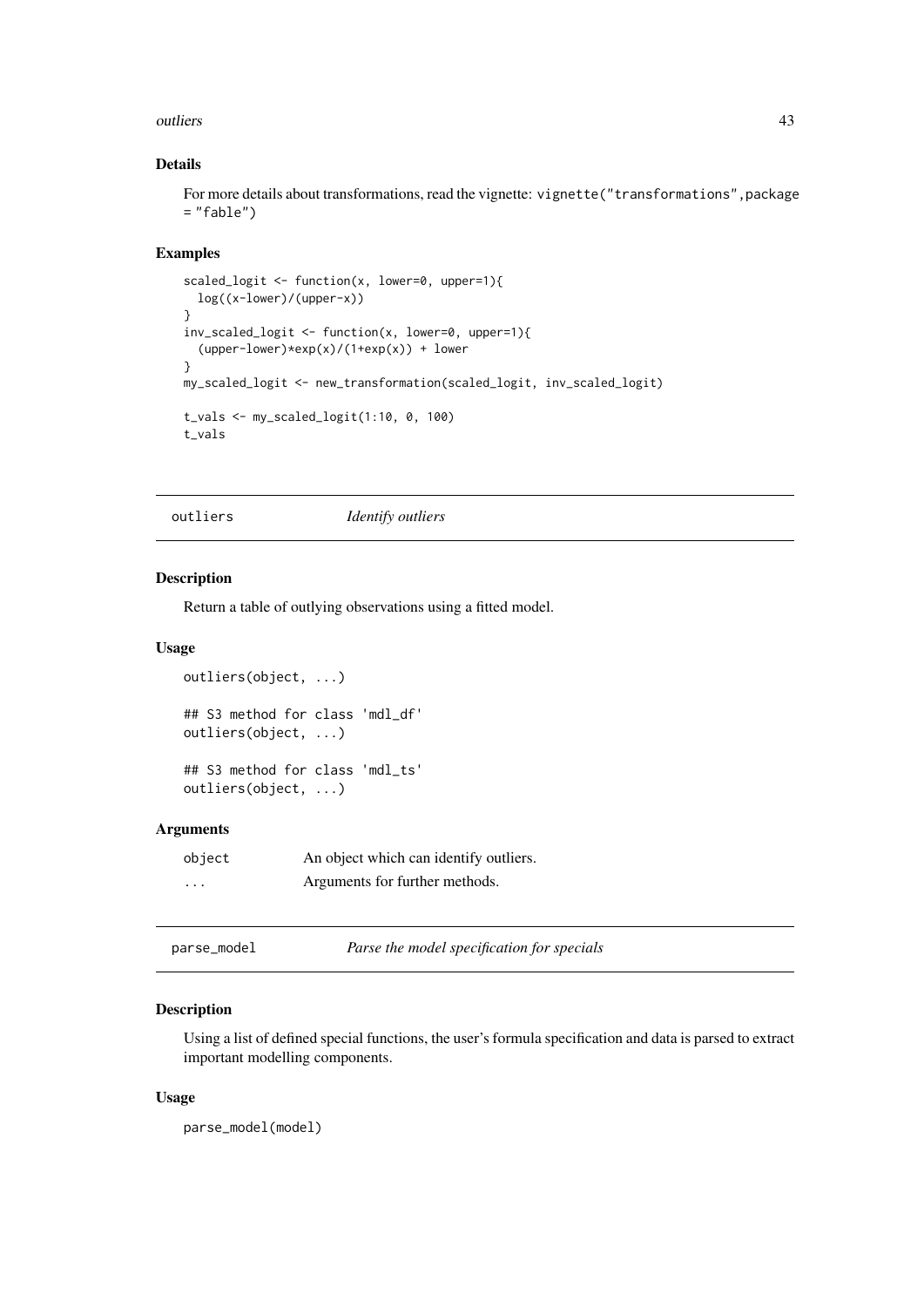## <span id="page-43-0"></span>Arguments

model A model definition

parse\_model\_lhs *Parse the RHS of the model formula for transformations*

## Description

Parse the RHS of the model formula for transformations

## Usage

parse\_model\_lhs(model)

## Arguments

model A model definition

parse\_model\_rhs *Parse the RHS of the model formula for specials*

## Description

Parse the RHS of the model formula for specials

## Usage

parse\_model\_rhs(model)

## Arguments

model A model definition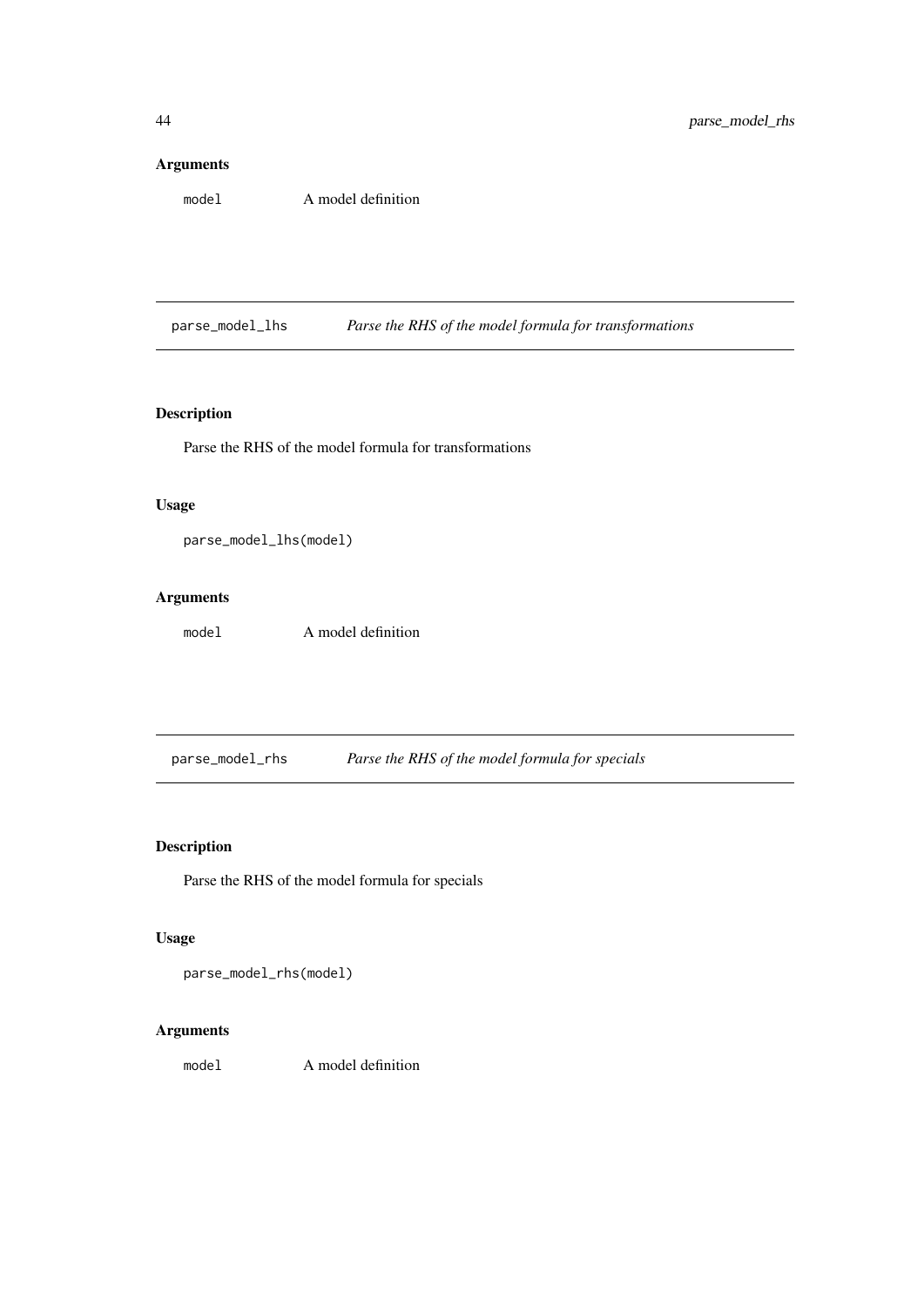<span id="page-44-0"></span>percentile\_score *Distribution accuracy measures*

## <span id="page-44-1"></span>Description

These accuracy measures can be used to evaluate how accurately a forecast distribution predicts a given actual value.

## Usage

```
percentile_score(.dist, .actual, na.rm = TRUE, ...)
quantile_score(
  .dist,
  .actual,
  probs = c(0.05, 0.25, 0.5, 0.75, 0.95),
  na.rm = TRUE,...
)
CRPS(.dist, .actual, n_quantiles = 1000, na.rm = TRUE, ...)
```
distribution\_accuracy\_measures

## Arguments

| .dist       | The distribution of fitted values from the model, or forecasted values from the<br>forecast.            |
|-------------|---------------------------------------------------------------------------------------------------------|
| .actual     | A vector of responses matching the fitted values (for forecast accuracy, new_data<br>must be provided). |
| na.rm       | Remove the missing values before calculating the accuracy measure                                       |
| $\ddots$ .  | Additional arguments for each measure.                                                                  |
| probs       | A vector of probabilities at which the metric is evaluated.                                             |
| n_quantiles | The number of quantiles to use in approximating CRPS when an exact solution<br>is not available.        |

#### Format

An object of class list of length 2.

## Quantile/percentile score (pinball loss)

A quantile (or percentile) score evaluates how accurately a set of quantiles (or percentiles) from the distribution match the given actual value. This score uses a pinball loss function, and can be calculated via the average of the score function given below:

The score function  $s_p(q_p, y)$  is given by  $(1-p)(q_p - y)$  if  $y < q_p$ , and  $p(y - q_p)$  if  $y \ge q_p$ . Where p is the quantile probability,  $q_p = F^{-1}(p)$  is the quantile with probability p, and y is the actual value. The resulting accuracy measure will average this score over all predicted points at all desired quantiles (defined via the probs argument).

The percentile score is uses the same method with probs set to all percentiles probs = seq(0.01,0.99,0.01).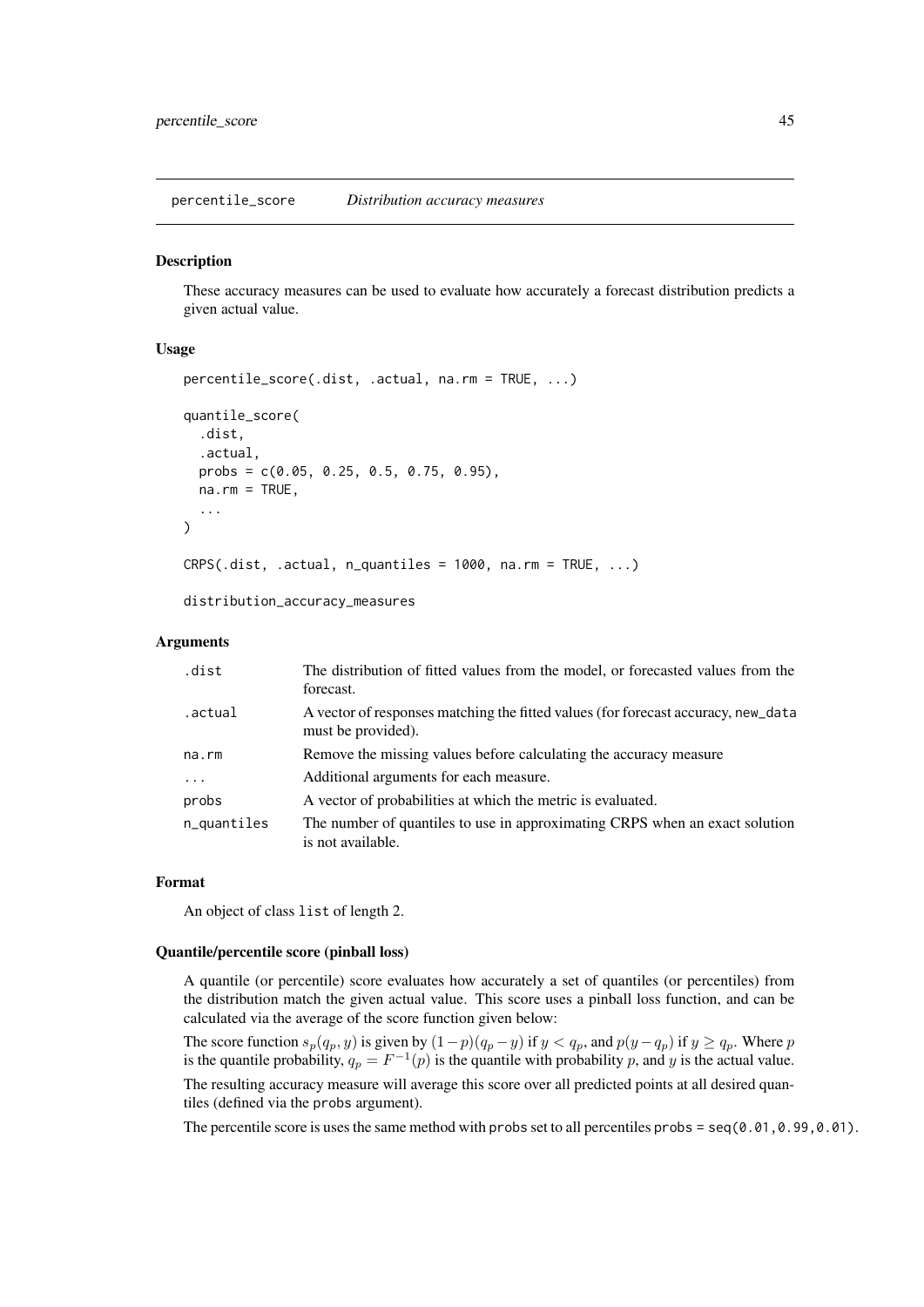#### Continuous ranked probability score (CRPS)

The continuous ranked probability score (CRPS) is the continuous analogue of the pinball loss quantile score defined above. Its value is twice the integral of the quantile score over all possible quantiles:

$$
CRPS(F, y) = 2 \int_0^1 s_p(q_p, y) dp
$$

It can be computed directly from the distribution via:

$$
CRPS(F, y) = \int_{-\infty}^{\infty} (F(x) - 1y \le x)^2 dx
$$

For some forecast distribution  $F$  and actual value  $y$ .

Calculating the CRPS accuracy measure is computationally difficult for many distributions, however it can be computed quickly and exactly for Normal and emperical (sample) distributions. For other distributions the CRPS is approximated using the quantile score of many quantiles (using the number of quantiles specified in the n\_quantiles argument).

<span id="page-45-1"></span>reconcile *Forecast reconciliation*

#### Description

This function allows you to specify the method used to reconcile forecasts in accordance with its key structure.

#### Usage

reconcile(.data, ...)

## S3 method for class 'mdl\_df' reconcile(.data, ...)

#### Arguments

| .data                   | A mable.                                                      |
|-------------------------|---------------------------------------------------------------|
| $\cdot$ $\cdot$ $\cdot$ | Reconciliation methods applied to model columns within .data. |

#### Examples

```
library(fable)
lung_deaths_agg <- as_tsibble(cbind(mdeaths, fdeaths)) %>%
  aggregate_key(key, value = sum(value))
lung_deaths_agg %>%
  model(lm = TSLM(value \sim trend() + season()) %>%
  reconcile(lm = min_trace(lm)) %>%
  forecast()
```
<span id="page-45-0"></span>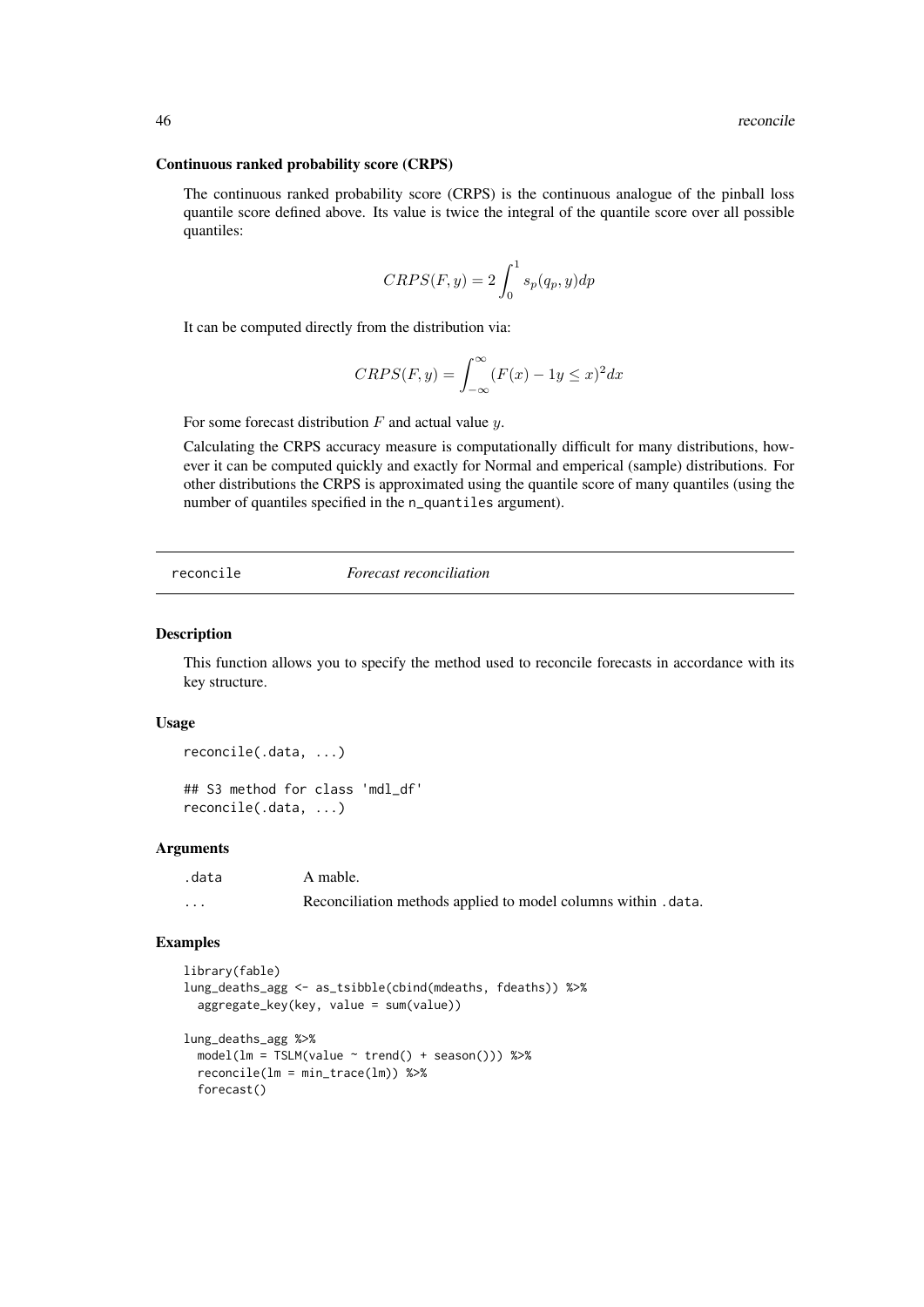<span id="page-46-0"></span>

Applies a fitted model to a new dataset. For most methods this can be done with or without reestimation of the parameters.

### Usage

```
## S3 method for class 'mdl_df'
refit(object, new_data, ...)
## S3 method for class 'mdl_ts'
refit(object, new_data, ...)
```
Arguments

| object   | A mable.                                         |
|----------|--------------------------------------------------|
| new data | A tsibble dataset used to refit the model.       |
| .        | Additional optional arguments for refit methods. |

#### Examples

```
library(fable)
```

```
fit \leq as tsibble(mdeaths) %>%
 model(ETS(value ~ error("M") + trend("A") + season("A")))
fit %>% report()
fit %>%
 refit(as_tsibble(fdeaths)) %>%
 report(reinitialise = TRUE)
```
<span id="page-46-1"></span>register\_feature *Register a feature function*

## Description

Allows users to find and use features from your package using [feature\\_set\(\)](#page-24-1). If the features are being registered from within a package, this feature registration should happen at load time using [.onLoad()].

## Usage

```
register_feature(fn, tags)
```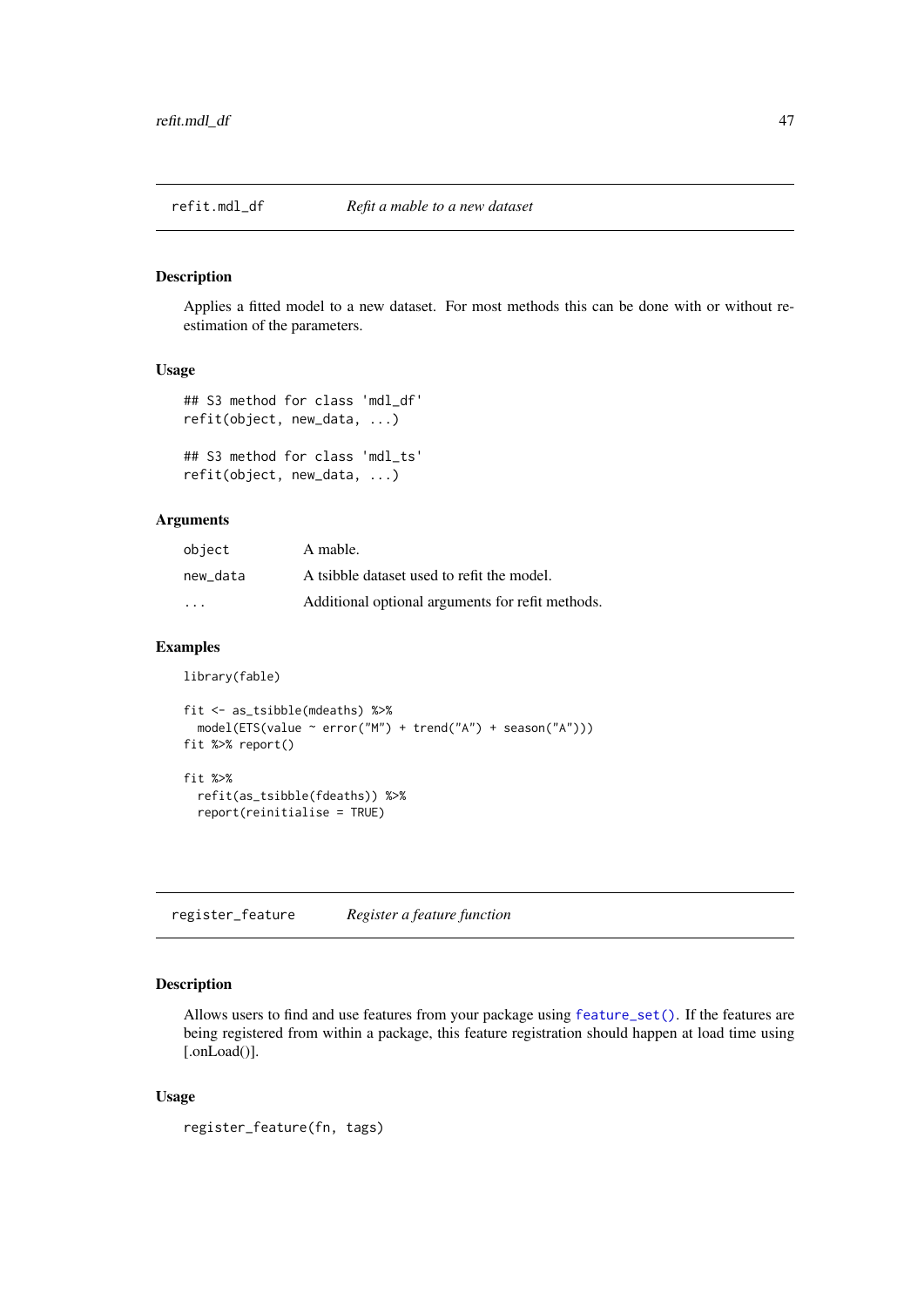## Arguments

| fn   | The feature function |
|------|----------------------|
| tags | Identifying tags     |

## Examples

```
## Not run:
tukey_five <- function(x){
  setNames(fivenum(x), c("min", "hinge_lwr", "med", "hinge_upr", "max"))
}
register_feature(tukey_five, tags = c("boxplot", "simple"))
## End(Not run)
```
<span id="page-47-1"></span>report *Report information about an object*

#### Description

Displays the object in a suitable format for reporting.

## Usage

report(object, ...)

## Arguments

| object   | The object to report                          |
|----------|-----------------------------------------------|
| $\cdots$ | Additional options for the reporting function |

residuals.mdl\_df *Extract residuals values from models*

## Description

Extracts the residuals from each of the models in a mable. A tsibble will be returned containing these residuals.

## Usage

```
## S3 method for class 'mdl_df'
residuals(object, ...)
## S3 method for class 'mdl_ts'
residuals(object, type = "innovation", ...)
```
<span id="page-47-0"></span>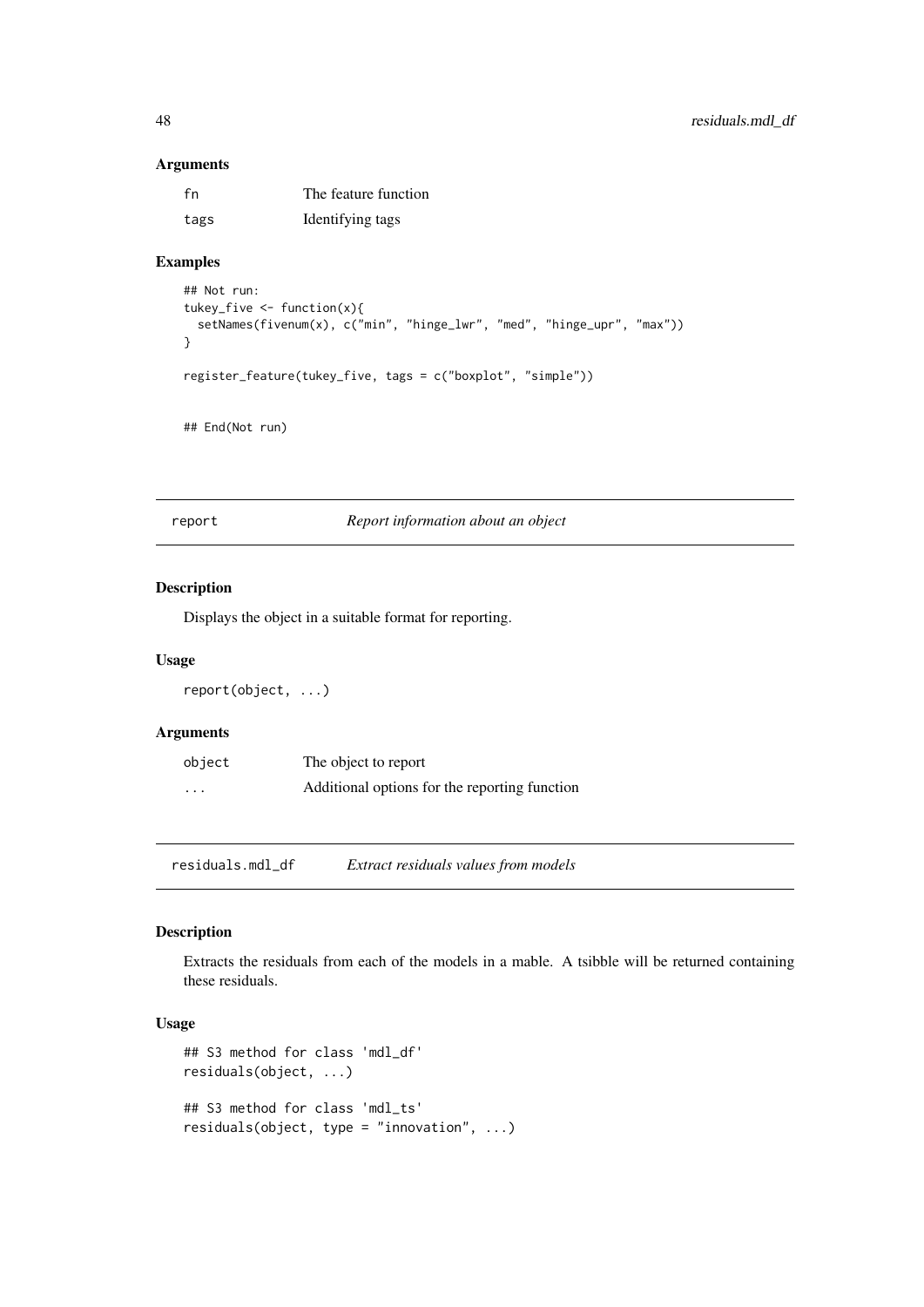#### <span id="page-48-0"></span>response 49

## Arguments

| object | A mable or time series model.                                                                                      |
|--------|--------------------------------------------------------------------------------------------------------------------|
| .      | Other arguments passed to the model method for residuals()                                                         |
| type   | The type of residuals to compute. If type="response", residuals on the back-<br>transformed data will be computed. |

response *Extract the response variable from a model*

## Description

Returns a tsibble containing only the response variable used in the fitting of a model.

## Usage

response(object, ...)

## Arguments

| object   | The object containing response data              |
|----------|--------------------------------------------------|
| $\cdots$ | Additional parameters passed on to other methods |

| response_vars | Return response variables |  |
|---------------|---------------------------|--|
|---------------|---------------------------|--|

## Description

response\_vars() returns a character vector of the response variables in the object.

## Usage

response\_vars(x)

## Arguments

x A dataset containing a response variable (such as a mable, fable, or dable).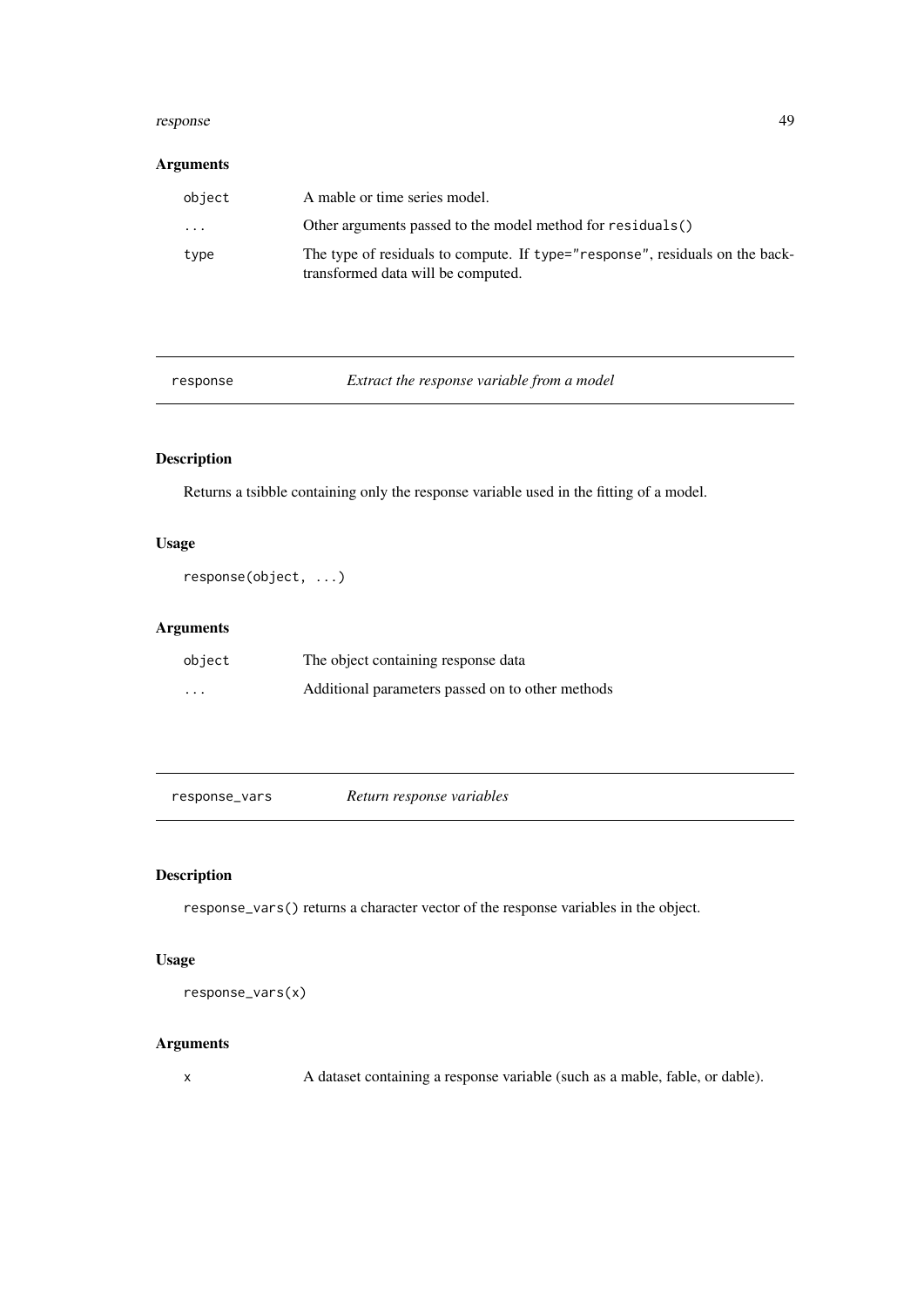<span id="page-49-0"></span>

A set of future scenarios for forecasting

## Usage

scenarios $(...,$  names\_to = ".scenario")

## Arguments

| $\cdots$ | Input data for each scenario                   |
|----------|------------------------------------------------|
| names to | The column name used to identify each scenario |

#### skill\_score *Forecast skill score measure*

#### Description

This function converts other error metrics such as MSE into a skill score. The reference or benchmark forecasting method is the Naive method for non-seasonal data, and the seasonal naive method for seasonal data. When used within accuracy. fbl\_ts, it is important that the data contains both the training and test data, as the training data is used to compute the benchmark forecasts.

#### Usage

```
skill_score(measure)
```
#### Arguments

measure The accuracy measure to use in computing the skill score.

## Examples

skill\_score(MSE)

```
library(fable)
library(tsibble)
```

```
lung_deaths <- as_tsibble(cbind(mdeaths, fdeaths))
lung_deaths %>%
  dplyr::filter(index < yearmonth("1979 Jan")) %>%
  model(
    ets = ETS(value \sim error("M") + trend("A") + season("A")),
   lm = TSLM(value ~ trend() + season())) %>%
  forecast(h = "1 year") %>%
  accuracy(lung_deaths, measures = list(skill = skill_score(MSE)))
```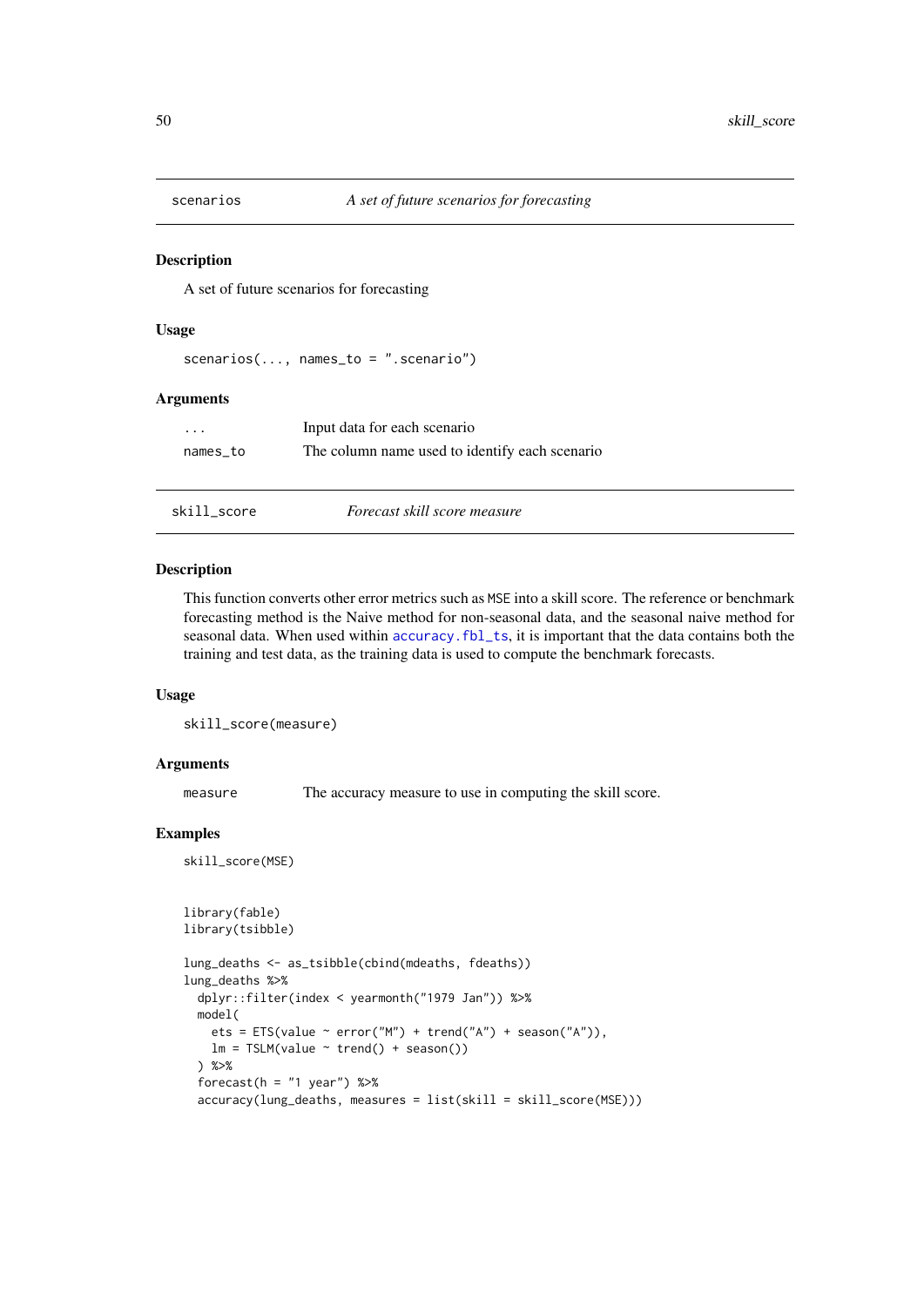<span id="page-50-0"></span>

Special for producing a model matrix of exogenous regressors

## Usage

```
special_xreg(...)
```
#### Arguments

... Arguments for fable\_xreg\_matrix (see Details)

## Details

Currently the fable\_xreg\_matrix helper supports a single argument named default\_intercept. If this argument is TRUE (passed via ... above), then the intercept will be returned in the matrix if not specified (much like the behaviour of lm()). If FALSE, then the intercept will only be included if explicitly requested via 1 in the formula.

stream *Extend a fitted model with new data*

## Description

Extend the length of data used to fit a model and update the parameters to suit this new data.

#### Usage

```
stream(object, ...)
## S3 method for class 'mdl_df'
stream(object, new_data, ...)
```

| object   | An object (such as a model) which can be extended with additional data. |
|----------|-------------------------------------------------------------------------|
| $\cdots$ | Additional arguments passed on to stream methods.                       |
| new data | A dataset of the same structure as was used to fit the model.           |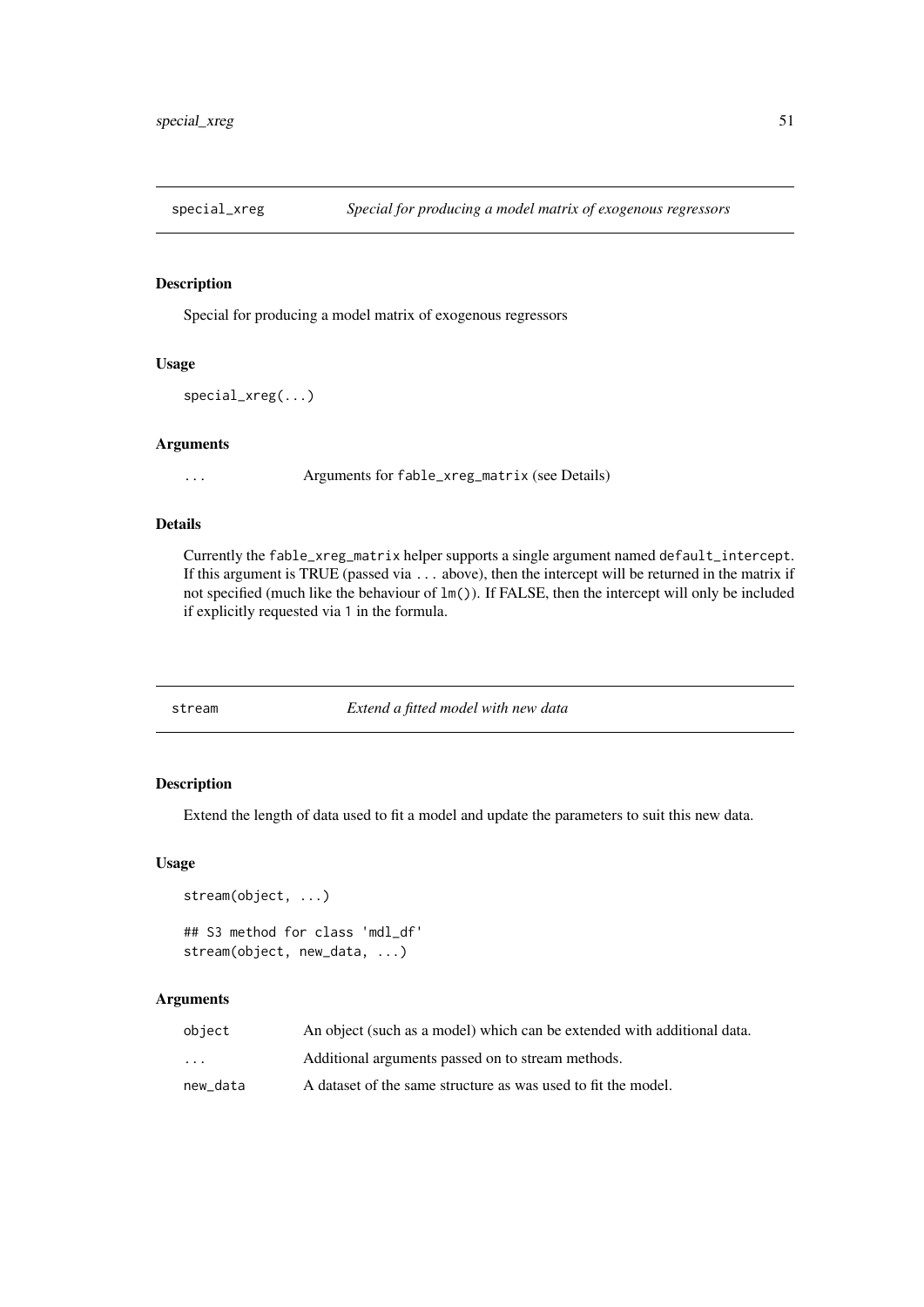<span id="page-51-0"></span>

This function will obtain the coefficients (and associated statistics) for each model in the mable.

#### Usage

```
## S3 method for class 'mdl_df'
tidy(x, \ldots)## S3 method for class 'mdl_df'
coef(object, ...)
## S3 method for class 'mdl_ts'
tidy(x, \ldots)## S3 method for class 'mdl_ts'
coef(object, ...)
```
## Arguments

| x, object | A mable.                     |
|-----------|------------------------------|
| $\cdot$   | Arguments for model methods. |

## Examples

```
library(fable)
library(tsibbledata)
olympic_running %>%
  model(lm = TSLM(log(Time) ~ trend())) %>%
  tidy()
```
top\_down *Top down forecast reconciliation*

## Description

[Experimental]

## Usage

```
top_down(
 models,
 method = c("forecast_proportions", "average_proportions", "proportion_averages")
)
```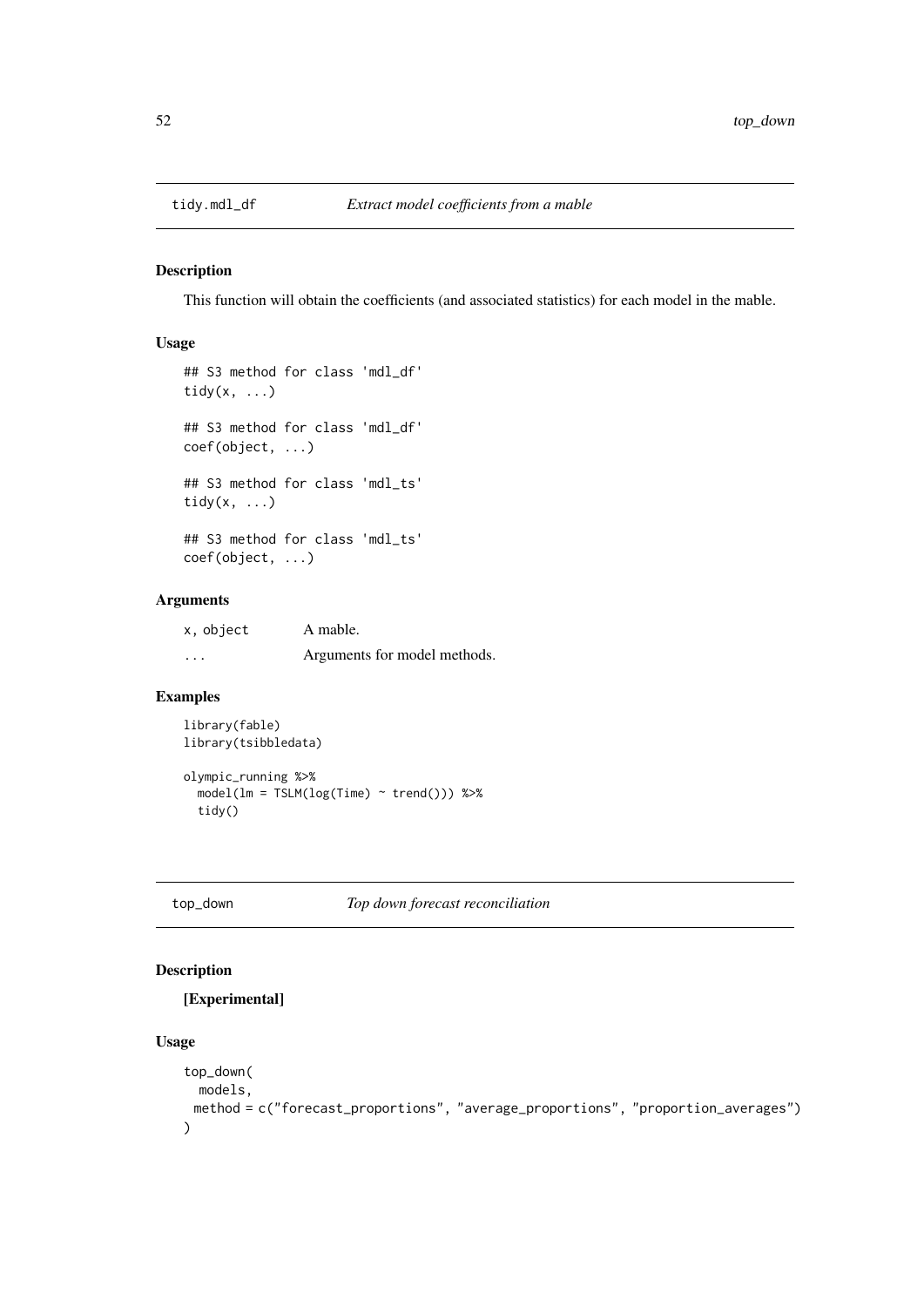#### <span id="page-52-0"></span>traverse 53

#### Arguments

| models | A column of models in a mable.    |
|--------|-----------------------------------|
| method | The reconciliation method to use. |

## Details

Reconciles a hierarchy using the top down reconciliation method. The response variable of the hierarchy must be aggregated using sums. The forecasted time points must match for all series in the hierarchy.

## See Also

[reconcile\(\)](#page-45-1), [aggregate\\_key\(\)](#page-6-1)

traverse *Recursively traverse an object*

## Description

Recursively traverse an object

## Usage

```
traverse(
 x,
 .f = list,.g = identity,
 h = identity,base = function(.x) is_syntactic_literal(.x) || is_symbol(.x)
)
```

| x         | The object to traverse                            |
|-----------|---------------------------------------------------|
| . f       | A function for combining the recursed components  |
| .g        | A function applied to the object before recursion |
| $\cdot$ h | A function applied to the base case               |
| base      | The base case for the recursion                   |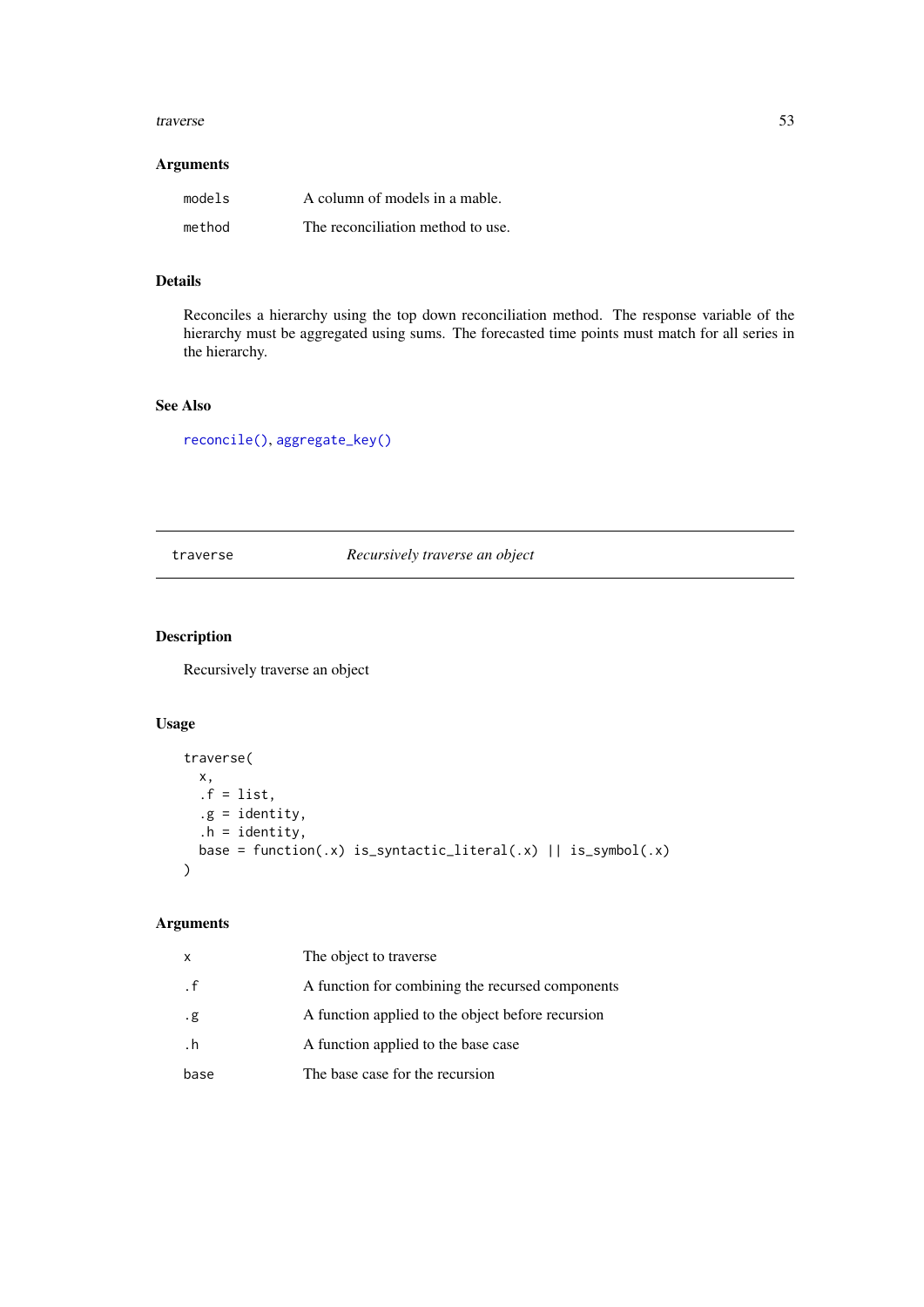<span id="page-53-1"></span><span id="page-53-0"></span>

Allows a hilo column to be unpacked into its component columns: "lower", "upper", and "level".

## Usage

unpack\_hilo(data, cols, names\_sep = "\_", names\_repair = "check\_unique")

## Arguments

| data         | A data frame.                                                                                                                                                                                                                                                                                                                                                                                      |
|--------------|----------------------------------------------------------------------------------------------------------------------------------------------------------------------------------------------------------------------------------------------------------------------------------------------------------------------------------------------------------------------------------------------------|
| cols         | Name of hilo columns to unpack.                                                                                                                                                                                                                                                                                                                                                                    |
| names_sep    | If NULL, the default, the names will be left as is. In pack(), inner names will<br>come from the former outer names; in unpack(), the new outer names will come<br>from the inner names.                                                                                                                                                                                                           |
|              | If a string, the inner and outer names will be used together. In $pack()$ , the<br>names of the new outer columns will be formed by pasting together the outer<br>and the inner column names, separated by names_sep. In unpack(), the new<br>inner names will have the outer names (+ names_sep) automatically stripped.<br>This makes names_sep roughly symmetric between packing and unpacking. |
| names_repair | Used to check that output data frame has valid names. Must be one of the<br>following options:                                                                                                                                                                                                                                                                                                     |
|              | • "minimal": no name repair or checks, beyond basic existence,                                                                                                                                                                                                                                                                                                                                     |
|              | • "unique": make sure names are unique and not empty,                                                                                                                                                                                                                                                                                                                                              |
|              | • "check_unique": (the default), no name repair, but check they are unique,                                                                                                                                                                                                                                                                                                                        |
|              | • "universal": make the names unique and syntactic                                                                                                                                                                                                                                                                                                                                                 |
|              | • a function: apply custom name repair.                                                                                                                                                                                                                                                                                                                                                            |
|              | • tidyr_legacy: use the name repair from tidyr 0.8.                                                                                                                                                                                                                                                                                                                                                |
|              | • a formula: a purrr-style anonymous function (see rlang:: as_function())                                                                                                                                                                                                                                                                                                                          |
|              | See vctrs:: vec_as_names() for more details on these terms and the strategies<br>used to enforce them.                                                                                                                                                                                                                                                                                             |

## See Also

[tidyr::unpack\(\)](#page-0-0)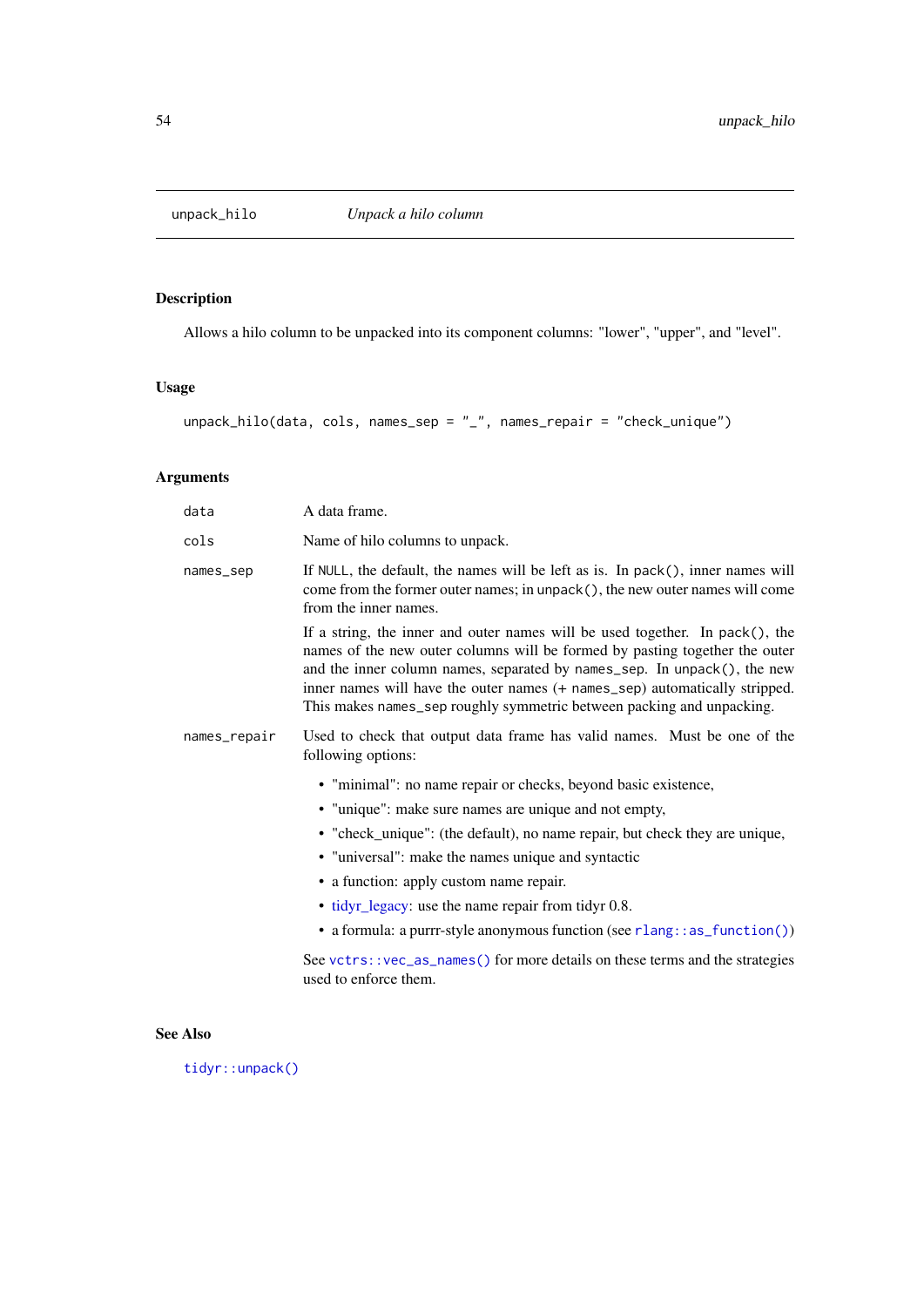<span id="page-54-0"></span>validate\_formula *Validate the user provided model*

## Description

Appropriately format the user's model for evaluation. Typically ran as one of the first steps in a model function.

## Usage

validate\_formula(model, data = NULL)

## Arguments

| model | A quosure for the user's model specification    |
|-------|-------------------------------------------------|
| data  | A dataset used for automatic response selection |

| winkler_score | Interval estimate accuracy measures |
|---------------|-------------------------------------|
|---------------|-------------------------------------|

## <span id="page-54-1"></span>Description

Interval estimate accuracy measures

## Usage

```
winkler_score(.dist, .actual, level = 95, na.rm = TRUE, ...)
pinball_loss(.dist, .actual, level = 95, na.rm = TRUE, ...)
scaled_pinball_loss(
  .dist,
  .actual,
  .train,
  level = 95,
  na.rm = TRUE,demean = FALSE,
  .period,
  d = .period == 1,D = .period > 1,
  ...
)
```
interval\_accuracy\_measures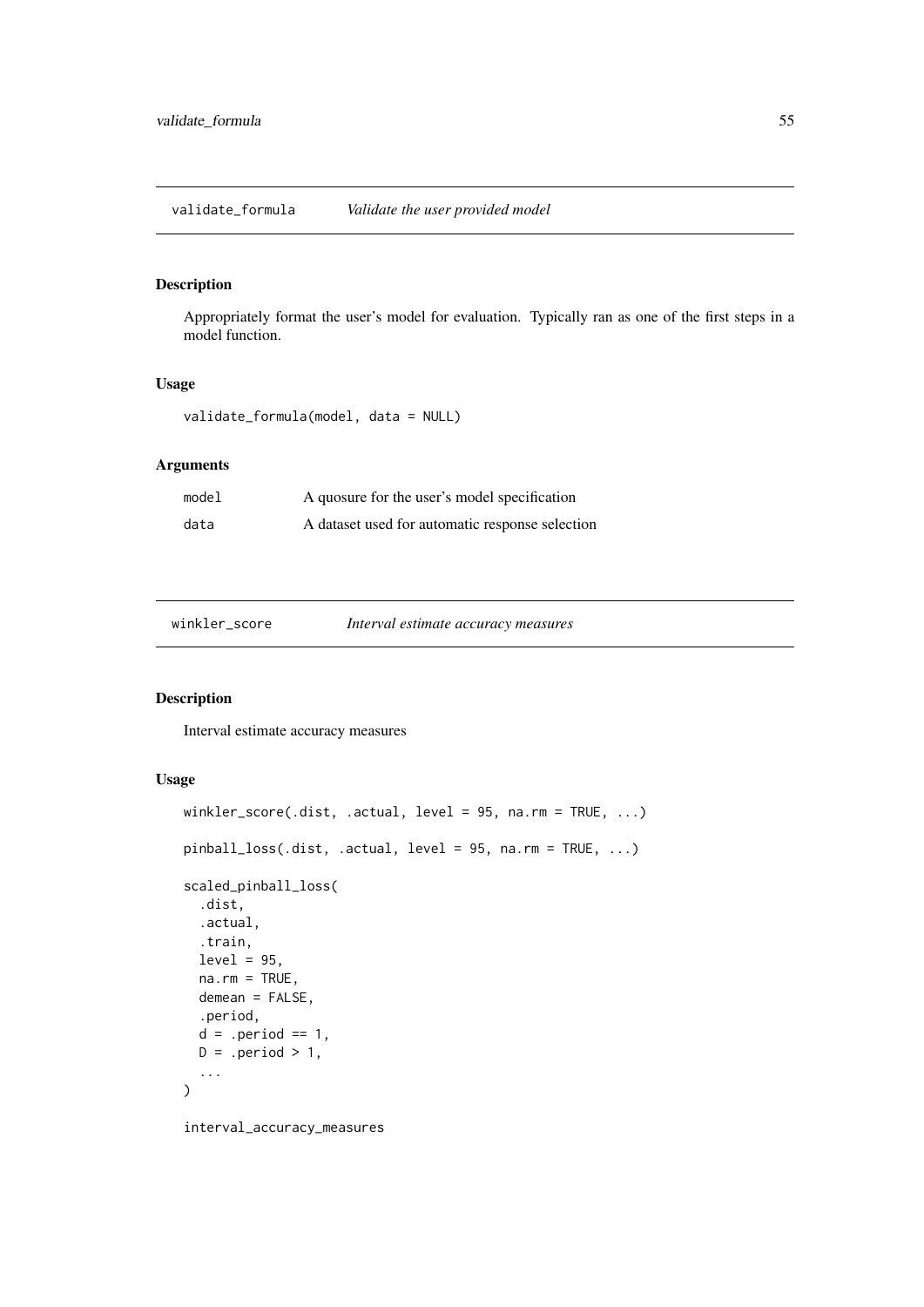## Arguments

| .dist    | The distribution of fitted values from the model, or forecasted values from the<br>forecast.                                         |
|----------|--------------------------------------------------------------------------------------------------------------------------------------|
| .actual  | A vector of responses matching the fitted values (for forecast accuracy, new_data<br>must be provided).                              |
| level    | The level of the forecast interval.                                                                                                  |
| na.rm    | Remove the missing values before calculating the accuracy measure                                                                    |
| $\ddots$ | Additional arguments for each measure.                                                                                               |
| train.   | A vector of responses used to train the model (for forecast accuracy, the orig_data<br>must be provided).                            |
| demean   | Should the response be demeaned (MASE)                                                                                               |
| .period  | The seasonal period of the data (defaulting to 'smallest' seasonal period). from<br>a model, or forecasted values from the forecast. |
| d        | Should the response model include a first difference?                                                                                |
| D        | Should the response model include a seasonal difference?                                                                             |

## Format

An object of class list of length 1.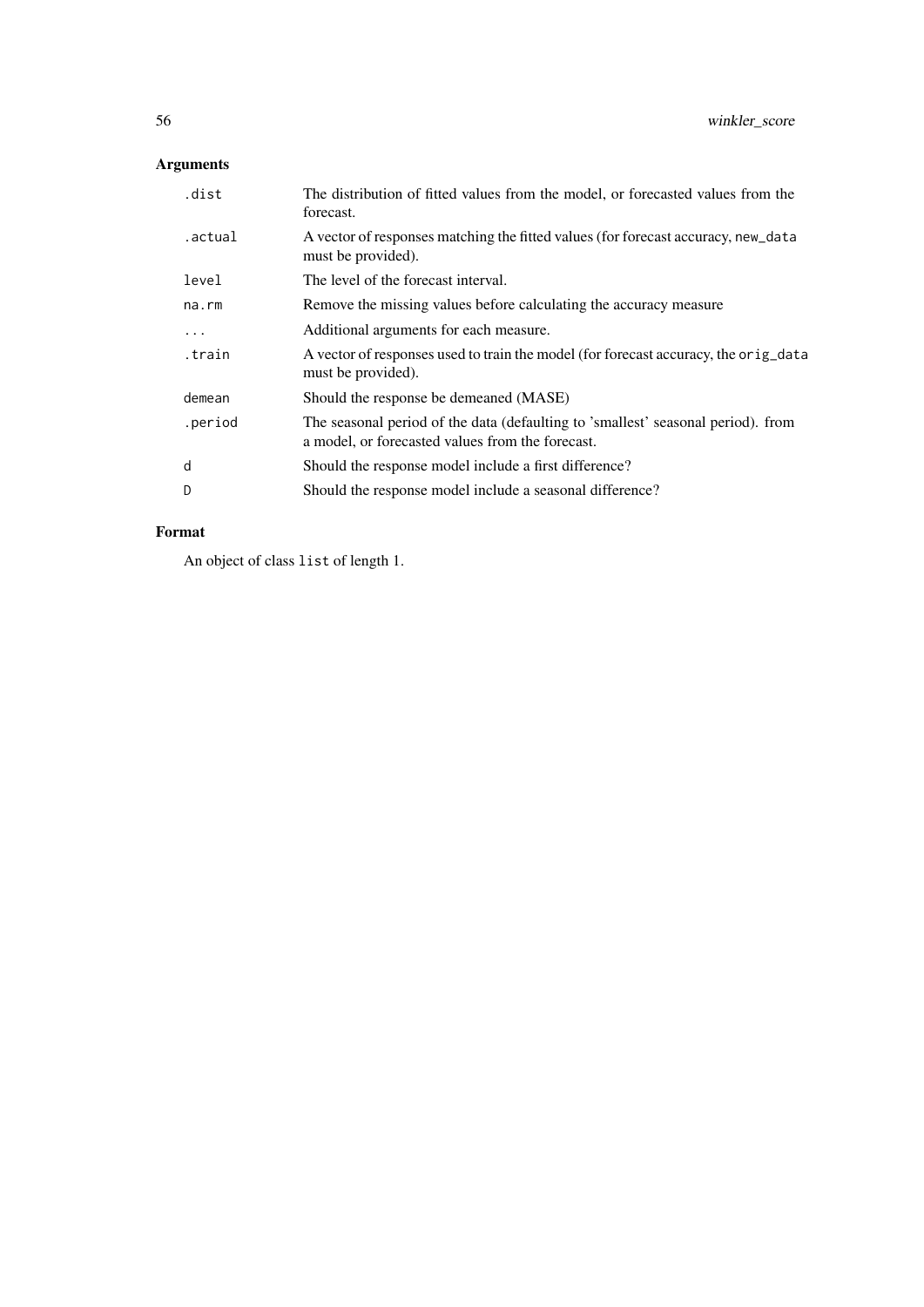# <span id="page-56-0"></span>Index

∗ datasets common\_xregs, [18](#page-17-0) MDA, [35](#page-34-0) ME, [36](#page-35-0) percentile\_score, [45](#page-44-0) winkler\_score, [55](#page-54-0) ∗ package fabletools-package, [4](#page-3-0) .data, *[34](#page-33-0)* .env, *[34](#page-33-0)* accuracy, [4](#page-3-0) accuracy.fbl\_ts, *[50](#page-49-0)* ACF1 *(*ME*)*, [36](#page-35-0) agg\_vec, [8](#page-7-0) aggregate\_index, [5](#page-4-0) aggregate\_key, [7,](#page-6-0) *[32](#page-31-0)* aggregate\_key(), *[8](#page-7-0)*, *[14](#page-13-0)*, *[37,](#page-36-0) [38](#page-37-0)*, *[53](#page-52-0)* as\_dable, [8](#page-7-0) as\_fable, [9](#page-8-0) as mable, [10](#page-9-0) augment.mdl\_df, [10](#page-9-0) augment.mdl\_ts *(*augment.mdl\_df*)*, [10](#page-9-0) autolayer.fbl\_ts *(*autoplot.fbl\_ts*)*, [12](#page-11-0) autolayer.tbl\_ts *(*autoplot.tbl\_ts*)*, [13](#page-12-0) autoplot.dcmp\_ts, [11](#page-10-0) autoplot.fbl\_ts, [12](#page-11-0) autoplot.tbl\_ts, [13](#page-12-0) base::formals(), *[23](#page-22-0)* base::mean(), *[23](#page-22-0)* bias\_adjust, [13](#page-12-0) bottom\_up, [14](#page-13-0) box\_cox, [14](#page-13-0) coef.mdl\_df *(*tidy.mdl\_df*)*, [52](#page-51-0) coef.mdl\_ts *(*tidy.mdl\_df*)*, [52](#page-51-0) combination\_ensemble, [15](#page-14-0) combination\_ensemble(), *[17](#page-16-0)* combination\_model, [16](#page-15-0) combination\_weighted, [17](#page-16-0) combination\_weighted(), *[15](#page-14-0)* common\_periods, [17](#page-16-0) common\_xregs, [18](#page-17-0)

components(), *[21](#page-20-0)* components.mdl\_df, [19](#page-18-0) components.mdl\_ts *(*components.mdl\_df*)*, [19](#page-18-0) construct\_fc, [20](#page-19-0) CRPS *(*percentile\_score*)*, [45](#page-44-0) dable, [20](#page-19-0) decomposition\_model, [21](#page-20-0) difftime, *[6](#page-5-0)* directional\_accuracy\_measures *(*MDA*)*, [35](#page-34-0) distribution\_accuracy\_measures, *[5](#page-4-0)* distribution\_accuracy\_measures *(*percentile\_score*)*, [45](#page-44-0) distribution\_var, [22](#page-21-0) estimate, [22](#page-21-0) fable, [23](#page-22-0) fabletools *(*fabletools-package*)*, [4](#page-3-0) fabletools-package, [4](#page-3-0) feature\_set, [25](#page-24-0) feature\_set(), *[23](#page-22-0)[–25](#page-24-0)*, *[47](#page-46-0)* features, [23](#page-22-0) Features by package, *[24,](#page-23-0) [25](#page-24-0)* Features by tag, *[24,](#page-23-0) [25](#page-24-0)* features\_all *(*features*)*, [23](#page-22-0) features\_at *(*features*)*, [23](#page-22-0) features\_by\_pkg, [24,](#page-23-0) *[25](#page-24-0)* features\_by\_tag, *[24](#page-23-0)*, [25](#page-24-0) features\_if *(*features*)*, [23](#page-22-0) fitted.mdl\_df, [26](#page-25-0) fitted.mdl\_ts *(*fitted.mdl\_df*)*, [26](#page-25-0) forecast, [26](#page-25-0) future::plan(), *[39](#page-38-0)* generate.mdl\_df, [28](#page-27-0) generate.mdl\_ts *(*generate.mdl\_df*)*, [28](#page-27-0) get\_frequencies *(*common\_periods*)*, [17](#page-16-0) ggplot2::geom\_line(), *[11](#page-10-0)*, *[13](#page-12-0)* ggplot2::vars(), *[13](#page-12-0)* glance.mdl\_df, [30](#page-29-0) glance.mdl\_ts *(*glance.mdl\_df*)*, [30](#page-29-0)

hfitted *(*fitted.mdl\_df*)*, [26](#page-25-0)